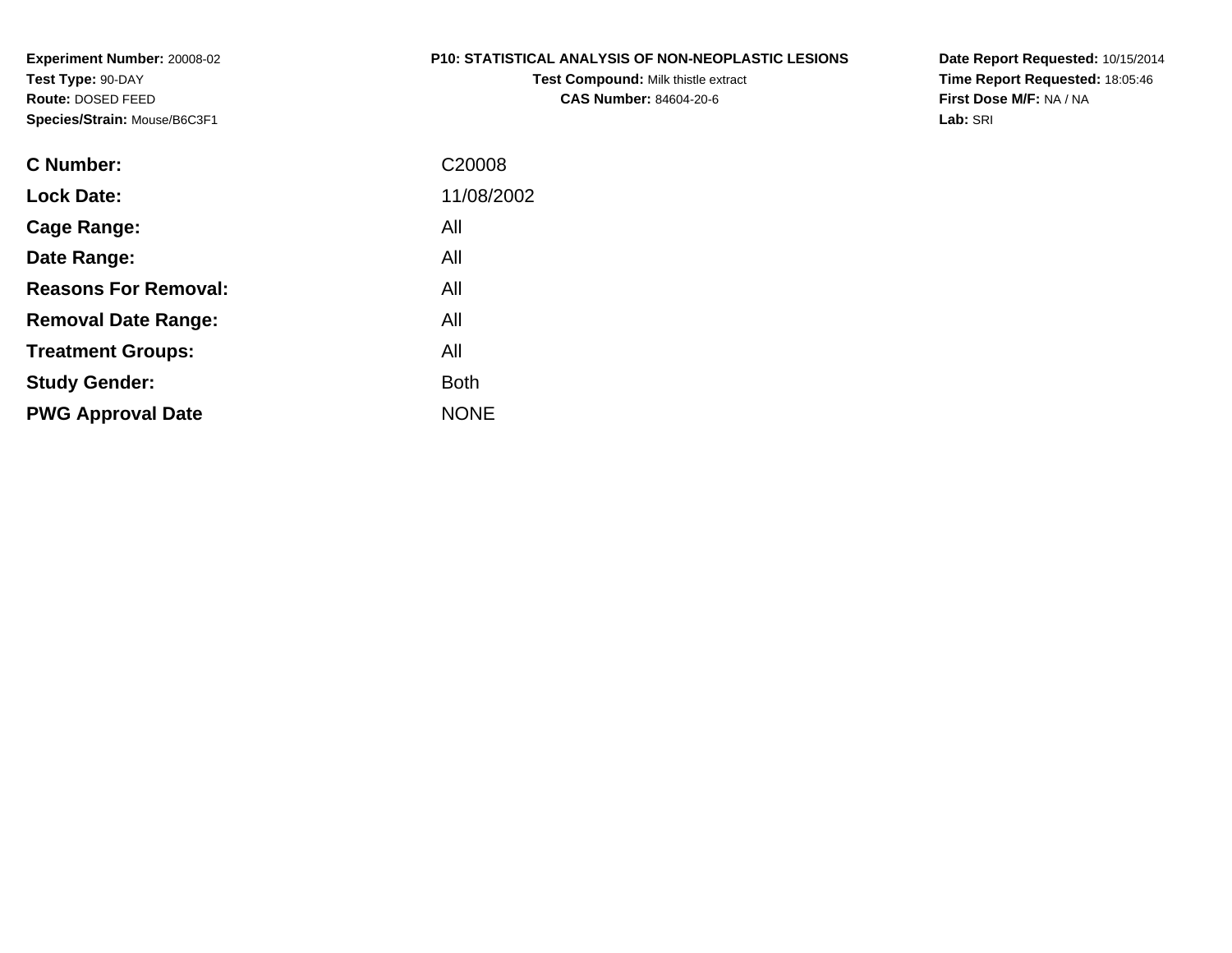#### **P10: STATISTICAL ANALYSIS OF NON-NEOPLASTIC LESIONS**

**Test Compound:** Milk thistle extract**CAS Number:** 84604-20-6

**Date Report Requested:** 10/15/2014**Time Report Requested:** 18:05:46**First Dose M/F:** NA / NA**Lab:** SRI

# **SUMMARY OF STATISTICALLY SIGNIFICANT (P<=.05) RESULTS IN THE ANALYSIS OF MILK THISTLE EXTRACT**

#### **MALE MOUSE**

**Organ**Kidney: Renal Tubule**Testes** s and the contract of the contract of the contract of the contract of the contract of the contract of the contract of the contract of the contract of the contract of the contract of the contract of the contract of the cont **FEMALE MOUSEOrgan**

Adrenal CortexLiverPancreass Cyst Stomach, Forestomach

 **Morphology** Regeneration Focal<br>Atrophy

 **Morphology** Vacuolization Cytoplasmic Inflammation Chronic Focal Hyperplasia Focal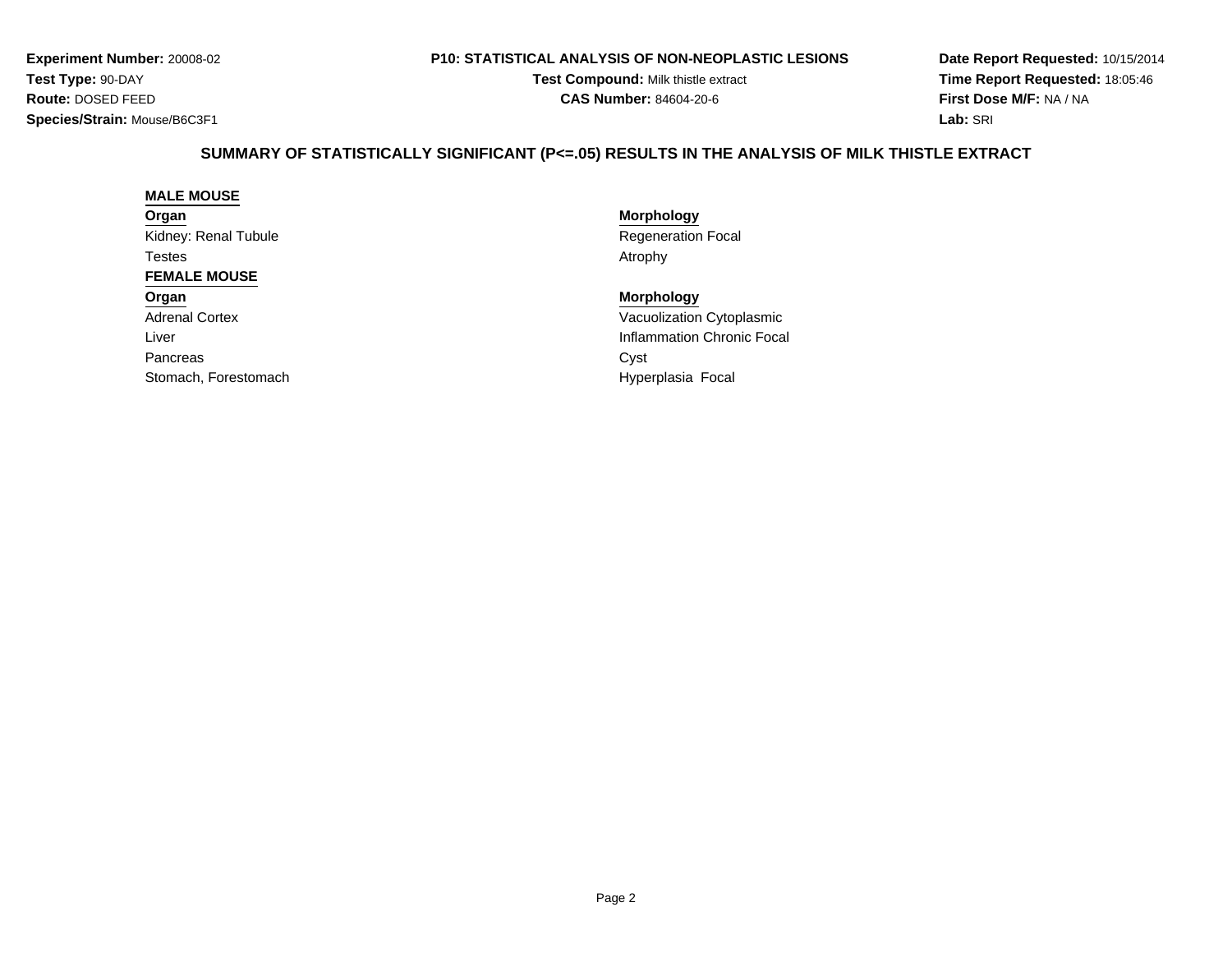**Test Compound:** Milk thistle extract

**CAS Number:** 84604-20-6

**Date Report Requested:** 10/15/2014**Time Report Requested:** 18:05:46**First Dose M/F:** NA / NA**Lab:** SRI

#### **STATISTICAL ANALYSIS OF NON-NEOPLASTIC LESIONS IN MOUSE(B6C3F1) LAST REMOVAL AT 14286 WEEKS**

|                                          | <b>MALE</b>               |                        |                    |                     |             |             |  |  |  |
|------------------------------------------|---------------------------|------------------------|--------------------|---------------------|-------------|-------------|--|--|--|
| <b>DOSE</b>                              | <b>PPM</b><br>$\mathbf 0$ | <b>PPM</b><br>3125     | <b>PPM</b><br>6250 | <b>PPM</b><br>12500 | 25000 PPM   | 50000 PPM   |  |  |  |
| <b>Adrenal Cortex</b>                    |                           |                        |                    |                     |             |             |  |  |  |
| <b>Accessory Adrenal Cortical Nodule</b> |                           |                        |                    |                     |             |             |  |  |  |
| <b>LESION RATES</b>                      |                           |                        |                    |                     |             |             |  |  |  |
| <b>OVERALL(a)</b>                        | $0/10(0\%)$               | $0/0 (0\%)$            | $0/0 (0\%)$        | $0/0 (0\%)$         | $0/0 (0\%)$ | $0/10(0\%)$ |  |  |  |
| POLY-3 RATE (b)                          | 0/10.00                   | 0/0.00                 | 0/0.00             | 0/0.00              | 0/0.00      | 0/10.00     |  |  |  |
| POLY-3 PERCENT (g)                       | 0%                        | 0%                     | 0%                 | 0%                  | 0%          | 0%          |  |  |  |
| <b>TERMINAL (d)</b>                      | $0/10(0\%)$               | $0/0 (0\%)$            | $0/0 (0\%)$        | $0/0 (0\%)$         | $0/0 (0\%)$ | $0/10(0\%)$ |  |  |  |
| <b>FIRST INCIDENCE</b>                   | $---$                     | $\qquad \qquad \cdots$ | ---                | ---                 | ---         | $\cdots$    |  |  |  |
| <b>STATISTICAL TESTS</b>                 |                           |                        |                    |                     |             |             |  |  |  |
| POLY <sub>3</sub>                        | (n)                       | (n)                    | (n)                | (n)                 | (n)         | (n)         |  |  |  |
| <b>POLY 1.5</b>                          | (n)                       | (n)                    | (n)                | (n)                 | (n)         | (n)         |  |  |  |
| POLY <sub>6</sub>                        | (n)                       | (n)                    | (n)                | (n)                 | (n)         | (n)         |  |  |  |
| <b>COCH-ARM / FISHERS</b>                | (n)                       | (n)                    | (n)                | (n)                 | (n)         | (n)         |  |  |  |
| <b>MAX-ISO-POLY-3</b>                    | (n)                       | (n)                    | (n)                | (n)                 | (n)         | (n)         |  |  |  |
| <b>HISTCONT SAME RTE</b>                 |                           |                        |                    |                     |             |             |  |  |  |
| <b>HISTCONT ALL RTES</b>                 |                           |                        |                    |                     |             |             |  |  |  |
| <b>CURR VS HC SAME RTE</b>               |                           |                        |                    |                     |             |             |  |  |  |
| <b>CURR VS HC ALL RTES</b>               |                           |                        |                    |                     |             |             |  |  |  |

## **Experiment Number:** 20008-02**Test Type:** 90-DAY **Route:** DOSED FEED**Species/Strain:** Mouse/B6C3F1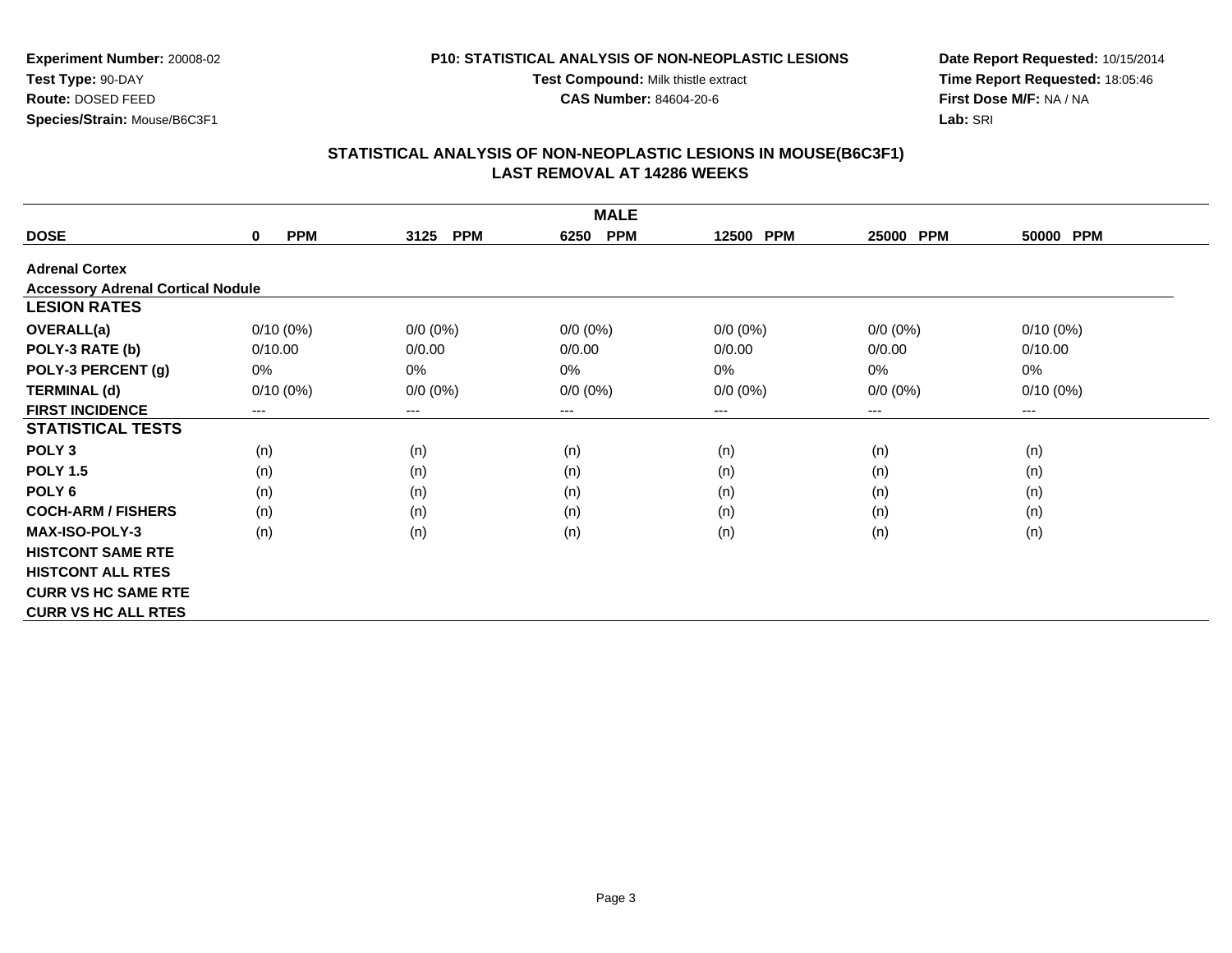**P10: STATISTICAL ANALYSIS OF NON-NEOPLASTIC LESIONSTest Compound:** Milk thistle extract

**Experiment Number:** 20008-02**Test Type:** 90-DAY **Route:** DOSED FEED**Species/Strain:** Mouse/B6C3F1

**Date Report Requested:** 10/15/2014**Time Report Requested:** 18:05:46**First Dose M/F:** NA / NA**Lab:** SRI

### **STATISTICAL ANALYSIS OF NON-NEOPLASTIC LESIONS IN MOUSE(B6C3F1) LAST REMOVAL AT 14286 WEEKS**

**CAS Number:** 84604-20-6

|                                  | <b>MALE</b>               |                    |                    |             |                     |                        |  |  |  |
|----------------------------------|---------------------------|--------------------|--------------------|-------------|---------------------|------------------------|--|--|--|
| <b>DOSE</b>                      | <b>PPM</b><br>$\mathbf 0$ | <b>PPM</b><br>3125 | <b>PPM</b><br>6250 | 12500 PPM   | <b>PPM</b><br>25000 | 50000 PPM              |  |  |  |
| <b>Adrenal Cortex</b>            |                           |                    |                    |             |                     |                        |  |  |  |
| <b>Vacuolization Cytoplasmic</b> |                           |                    |                    |             |                     |                        |  |  |  |
| <b>LESION RATES</b>              |                           |                    |                    |             |                     |                        |  |  |  |
| <b>OVERALL(a)</b>                | $0/10(0\%)$               | $0/0 (0\%)$        | $0/0 (0\%)$        | $0/0 (0\%)$ | $0/0 (0\%)$         | $0/10(0\%)$            |  |  |  |
| POLY-3 RATE (b)                  | 0/10.00                   | 0/0.00             | 0/0.00             | 0/0.00      | 0/0.00              | 0/10.00                |  |  |  |
| POLY-3 PERCENT (g)               | 0%                        | 0%                 | 0%                 | 0%          | $0\%$               | 0%                     |  |  |  |
| <b>TERMINAL (d)</b>              | $0/10(0\%)$               | $0/0 (0\%)$        | $0/0 (0\%)$        | $0/0 (0\%)$ | $0/0 (0\%)$         | $0/10(0\%)$            |  |  |  |
| <b>FIRST INCIDENCE</b>           | $---$                     | ---                | $--$               | ---         | ---                 | $\qquad \qquad \cdots$ |  |  |  |
| <b>STATISTICAL TESTS</b>         |                           |                    |                    |             |                     |                        |  |  |  |
| POLY <sub>3</sub>                | (n)                       | (n)                | (n)                | (n)         | (n)                 | (n)                    |  |  |  |
| <b>POLY 1.5</b>                  | (n)                       | (n)                | (n)                | (n)         | (n)                 | (n)                    |  |  |  |
| POLY <sub>6</sub>                | (n)                       | (n)                | (n)                | (n)         | (n)                 | (n)                    |  |  |  |
| <b>COCH-ARM / FISHERS</b>        | (n)                       | (n)                | (n)                | (n)         | (n)                 | (n)                    |  |  |  |
| <b>MAX-ISO-POLY-3</b>            | (n)                       | (n)                | (n)                | (n)         | (n)                 | (n)                    |  |  |  |
| <b>HISTCONT SAME RTE</b>         |                           |                    |                    |             |                     |                        |  |  |  |
| <b>HISTCONT ALL RTES</b>         |                           |                    |                    |             |                     |                        |  |  |  |
| <b>CURR VS HC SAME RTE</b>       |                           |                    |                    |             |                     |                        |  |  |  |
| <b>CURR VS HC ALL RTES</b>       |                           |                    |                    |             |                     |                        |  |  |  |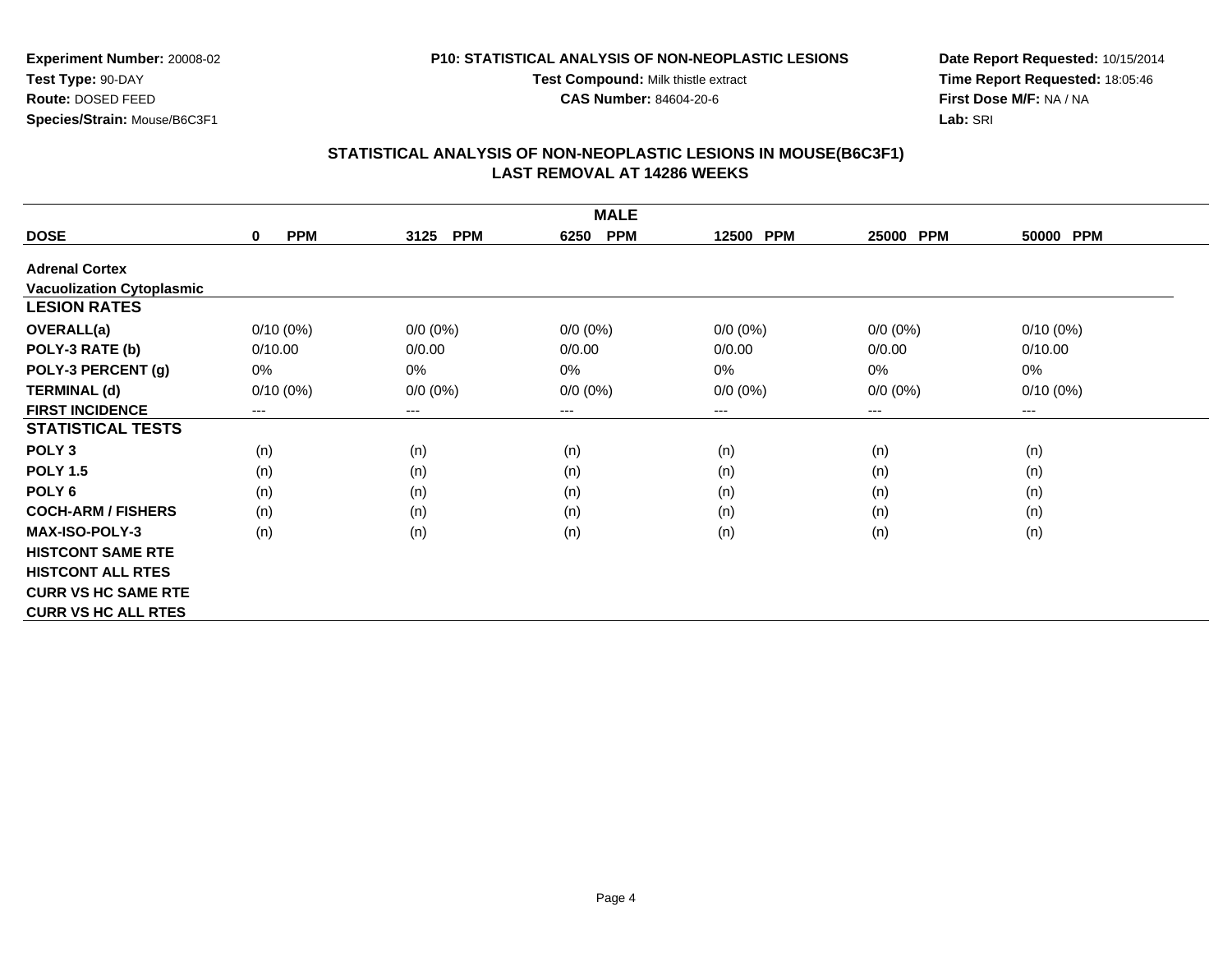**Test Compound:** Milk thistle extract

**CAS Number:** 84604-20-6

**Date Report Requested:** 10/15/2014**Time Report Requested:** 18:05:46**First Dose M/F:** NA / NA**Lab:** SRI

## **STATISTICAL ANALYSIS OF NON-NEOPLASTIC LESIONS IN MOUSE(B6C3F1) LAST REMOVAL AT 14286 WEEKS**

| <b>MALE</b>                     |                           |                    |                        |             |             |             |  |  |
|---------------------------------|---------------------------|--------------------|------------------------|-------------|-------------|-------------|--|--|
| <b>DOSE</b>                     | <b>PPM</b><br>$\mathbf 0$ | <b>PPM</b><br>3125 | <b>PPM</b><br>6250     | 12500 PPM   | 25000 PPM   | 50000 PPM   |  |  |
| Eye: Retrobulbar                |                           |                    |                        |             |             |             |  |  |
| <b>Inflammation Acute Focal</b> |                           |                    |                        |             |             |             |  |  |
| <b>LESION RATES</b>             |                           |                    |                        |             |             |             |  |  |
| <b>OVERALL(a)</b>               | $0/10(0\%)$               | $0/0 (0\%)$        | $0/0 (0\%)$            | $0/0 (0\%)$ | $0/0 (0\%)$ | $0/10(0\%)$ |  |  |
| POLY-3 RATE (b)                 | 0/10.00                   | 0/0.00             | 0/0.00                 | 0/0.00      | 0/0.00      | 0/10.00     |  |  |
| POLY-3 PERCENT (g)              | 0%                        | 0%                 | 0%                     | 0%          | 0%          | 0%          |  |  |
| <b>TERMINAL (d)</b>             | $0/10(0\%)$               | $0/0 (0\%)$        | $0/0 (0\%)$            | $0/0 (0\%)$ | $0/0 (0\%)$ | $0/10(0\%)$ |  |  |
| <b>FIRST INCIDENCE</b>          | ---                       | ---                | $\qquad \qquad \cdots$ | ---         | $---$       | $---$       |  |  |
| <b>STATISTICAL TESTS</b>        |                           |                    |                        |             |             |             |  |  |
| POLY <sub>3</sub>               | (n)                       | (n)                | (n)                    | (n)         | (n)         | (n)         |  |  |
| <b>POLY 1.5</b>                 | (n)                       | (n)                | (n)                    | (n)         | (n)         | (n)         |  |  |
| POLY 6                          | (n)                       | (n)                | (n)                    | (n)         | (n)         | (n)         |  |  |
| <b>COCH-ARM / FISHERS</b>       | (n)                       | (n)                | (n)                    | (n)         | (n)         | (n)         |  |  |
| <b>MAX-ISO-POLY-3</b>           | (n)                       | (n)                | (n)                    | (n)         | (n)         | (n)         |  |  |
| <b>HISTCONT SAME RTE</b>        |                           |                    |                        |             |             |             |  |  |
| <b>HISTCONT ALL RTES</b>        |                           |                    |                        |             |             |             |  |  |
| <b>CURR VS HC SAME RTE</b>      |                           |                    |                        |             |             |             |  |  |
| <b>CURR VS HC ALL RTES</b>      |                           |                    |                        |             |             |             |  |  |

**Experiment Number:** 20008-02**Test Type:** 90-DAY **Route:** DOSED FEED**Species/Strain:** Mouse/B6C3F1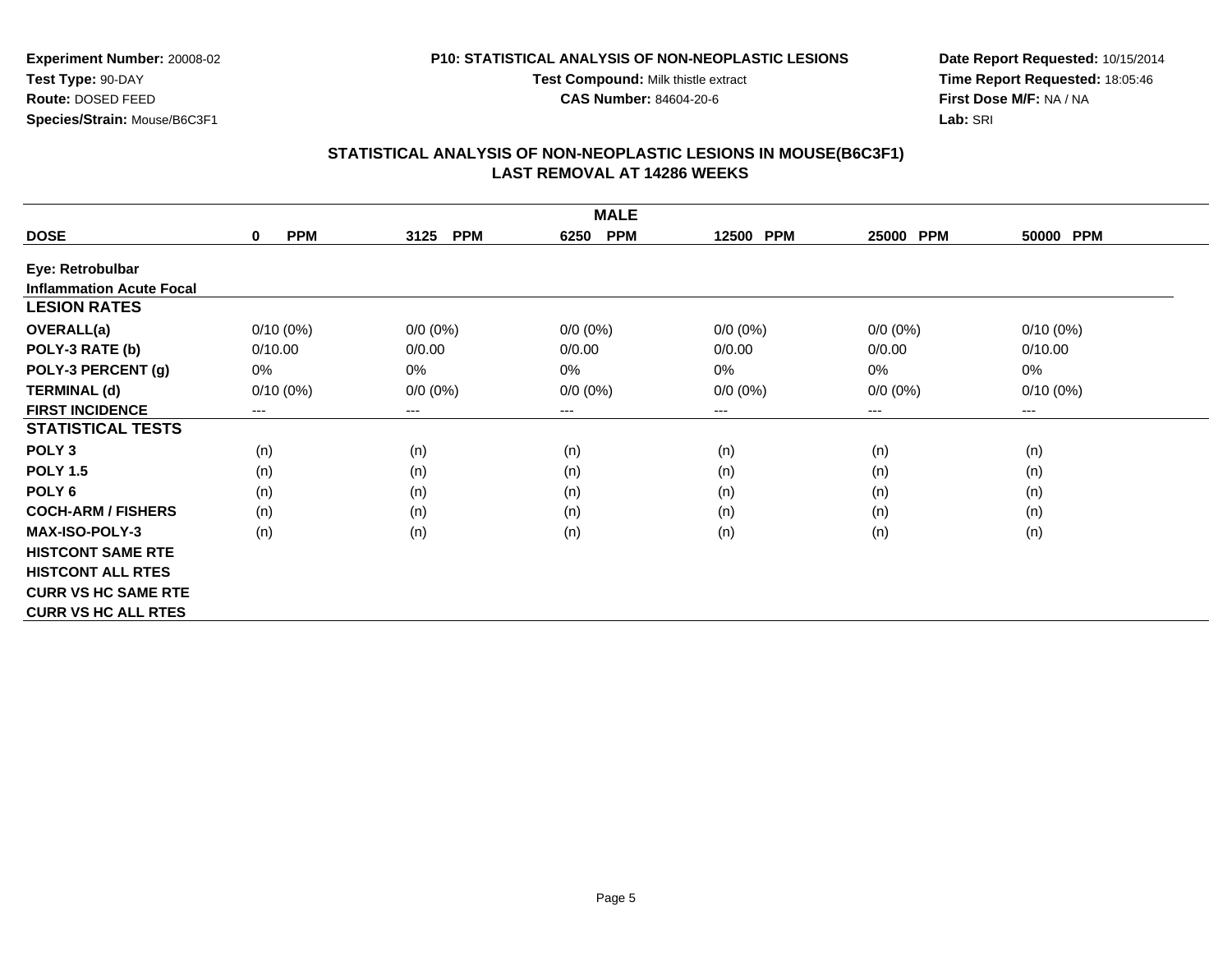**Test Compound:** Milk thistle extract**CAS Number:** 84604-20-6

**Experiment Number:** 20008-02**Test Type:** 90-DAY **Route:** DOSED FEED**Species/Strain:** Mouse/B6C3F1

**Date Report Requested:** 10/15/2014**Time Report Requested:** 18:05:46**First Dose M/F:** NA / NA**Lab:** SRI

## **STATISTICAL ANALYSIS OF NON-NEOPLASTIC LESIONS IN MOUSE(B6C3F1) LAST REMOVAL AT 14286 WEEKS**

| <b>MALE</b>                |                           |                    |                        |             |             |             |  |  |
|----------------------------|---------------------------|--------------------|------------------------|-------------|-------------|-------------|--|--|
| <b>DOSE</b>                | <b>PPM</b><br>$\mathbf 0$ | <b>PPM</b><br>3125 | <b>PPM</b><br>6250     | 12500 PPM   | 25000 PPM   | 50000 PPM   |  |  |
| Kidney                     |                           |                    |                        |             |             |             |  |  |
| <b>Hydronephrosis</b>      |                           |                    |                        |             |             |             |  |  |
| <b>LESION RATES</b>        |                           |                    |                        |             |             |             |  |  |
| OVERALL(a)                 | $0/10(0\%)$               | $0/0 (0\%)$        | $0/0 (0\%)$            | $0/10(0\%)$ | $0/10(0\%)$ | $0/10(0\%)$ |  |  |
| POLY-3 RATE (b)            | 0/10.00                   | 0/0.00             | 0/0.00                 | 0/10.00     | 0/10.00     | 0/10.00     |  |  |
| POLY-3 PERCENT (g)         | 0%                        | 0%                 | 0%                     | 0%          | 0%          | 0%          |  |  |
| <b>TERMINAL (d)</b>        | $0/10(0\%)$               | $0/0 (0\%)$        | $0/0 (0\%)$            | $0/10(0\%)$ | $0/10(0\%)$ | $0/10(0\%)$ |  |  |
| <b>FIRST INCIDENCE</b>     | ---                       | ---                | $\qquad \qquad \cdots$ | ---         | $---$       | $---$       |  |  |
| <b>STATISTICAL TESTS</b>   |                           |                    |                        |             |             |             |  |  |
| POLY <sub>3</sub>          | (n)                       | (n)                | (n)                    | (n)         | (n)         | (n)         |  |  |
| <b>POLY 1.5</b>            | (n)                       | (n)                | (n)                    | (n)         | (n)         | (n)         |  |  |
| POLY 6                     | (n)                       | (n)                | (n)                    | (n)         | (n)         | (n)         |  |  |
| <b>COCH-ARM / FISHERS</b>  | (n)                       | (n)                | (n)                    | (n)         | (n)         | (n)         |  |  |
| <b>MAX-ISO-POLY-3</b>      | (n)                       | (n)                | (n)                    | (n)         | (n)         | (n)         |  |  |
| <b>HISTCONT SAME RTE</b>   |                           |                    |                        |             |             |             |  |  |
| <b>HISTCONT ALL RTES</b>   |                           |                    |                        |             |             |             |  |  |
| <b>CURR VS HC SAME RTE</b> |                           |                    |                        |             |             |             |  |  |
| <b>CURR VS HC ALL RTES</b> |                           |                    |                        |             |             |             |  |  |

Page 6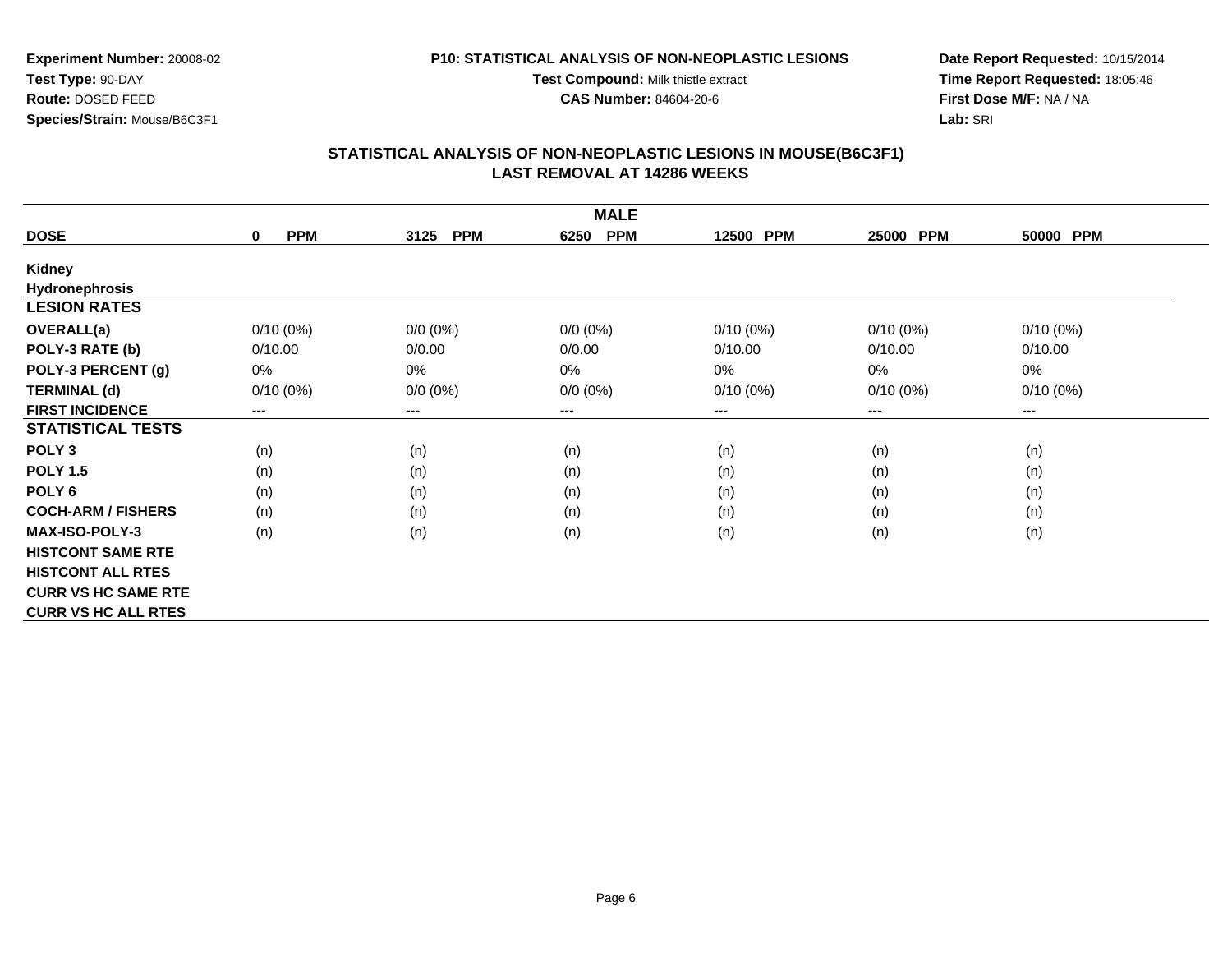**Test Compound:** Milk thistle extract**CAS Number:** 84604-20-6

**Species/Strain:** Mouse/B6C3F1

**Experiment Number:** 20008-02

**Test Type:** 90-DAY**Route:** DOSED FEED

**Date Report Requested:** 10/15/2014**Time Report Requested:** 18:05:46**First Dose M/F:** NA / NA**Lab:** SRI

| <b>MALE</b>                                   |                 |                    |                    |              |                     |              |  |  |
|-----------------------------------------------|-----------------|--------------------|--------------------|--------------|---------------------|--------------|--|--|
| <b>DOSE</b>                                   | <b>PPM</b><br>0 | <b>PPM</b><br>3125 | <b>PPM</b><br>6250 | 12500 PPM    | <b>PPM</b><br>25000 | 50000 PPM    |  |  |
| <b>Kidney</b>                                 |                 |                    |                    |              |                     |              |  |  |
| <b>Infiltration Cellular Lymphocyte Focal</b> |                 |                    |                    |              |                     |              |  |  |
| <b>LESION RATES</b>                           |                 |                    |                    |              |                     |              |  |  |
| <b>OVERALL(a)</b>                             | $1/10(10\%)$    | $0/0 (0\%)$        | $0/0 (0\%)$        | 1/10 (10%)   | $0/10(0\%)$         | $0/10(0\%)$  |  |  |
| POLY-3 RATE (b)                               | 1/10.00         | 0/0.00             | 0/0.00             | 1/10.00      | 0/10.00             | 0/10.00      |  |  |
| POLY-3 PERCENT (g)                            | 10%             | 0%                 | 0%                 | 10%          | $0\%$               | 0%           |  |  |
| <b>TERMINAL (d)</b>                           | $1/10(10\%)$    | $0/0 (0\%)$        | $0/0 (0\%)$        | 1/10 (10%)   | $0/10(0\%)$         | $0/10(0\%)$  |  |  |
| <b>FIRST INCIDENCE</b>                        | 93(T)           | $---$              | ---                | 93(T)        | $---$               | $---$        |  |  |
| <b>STATISTICAL TESTS</b>                      |                 |                    |                    |              |                     |              |  |  |
| POLY <sub>3</sub>                             | (e)             | (e)                | (e)                | $P = 0.760$  | $P = 0.500N$        | P=0.500N     |  |  |
| <b>POLY 1.5</b>                               | (e)             | (e)                | (e)                | $P = 0.760$  | $P = 0.500N$        | $P = 0.500N$ |  |  |
| POLY <sub>6</sub>                             | (e)             | (e)                | (e)                | $P = 0.760$  | $P = 0.500N$        | $P = 0.500N$ |  |  |
| <b>COCH-ARM / FISHERS</b>                     | $P = 0.231N$    | (e)                | (e)                | $P = 0.763N$ | $P = 0.500N$        | $P = 0.500N$ |  |  |
| <b>MAX-ISO-POLY-3</b>                         | (e)             | (e)                | (e)                | $P = 1.000$  | $P = 0.159N$        | $P = 0.159N$ |  |  |
| <b>HISTCONT SAME RTE</b>                      |                 |                    |                    |              |                     |              |  |  |
| <b>HISTCONT ALL RTES</b>                      |                 |                    |                    |              |                     |              |  |  |
| <b>CURR VS HC SAME RTE</b>                    |                 |                    |                    |              |                     |              |  |  |
| <b>CURR VS HC ALL RTES</b>                    |                 |                    |                    |              |                     |              |  |  |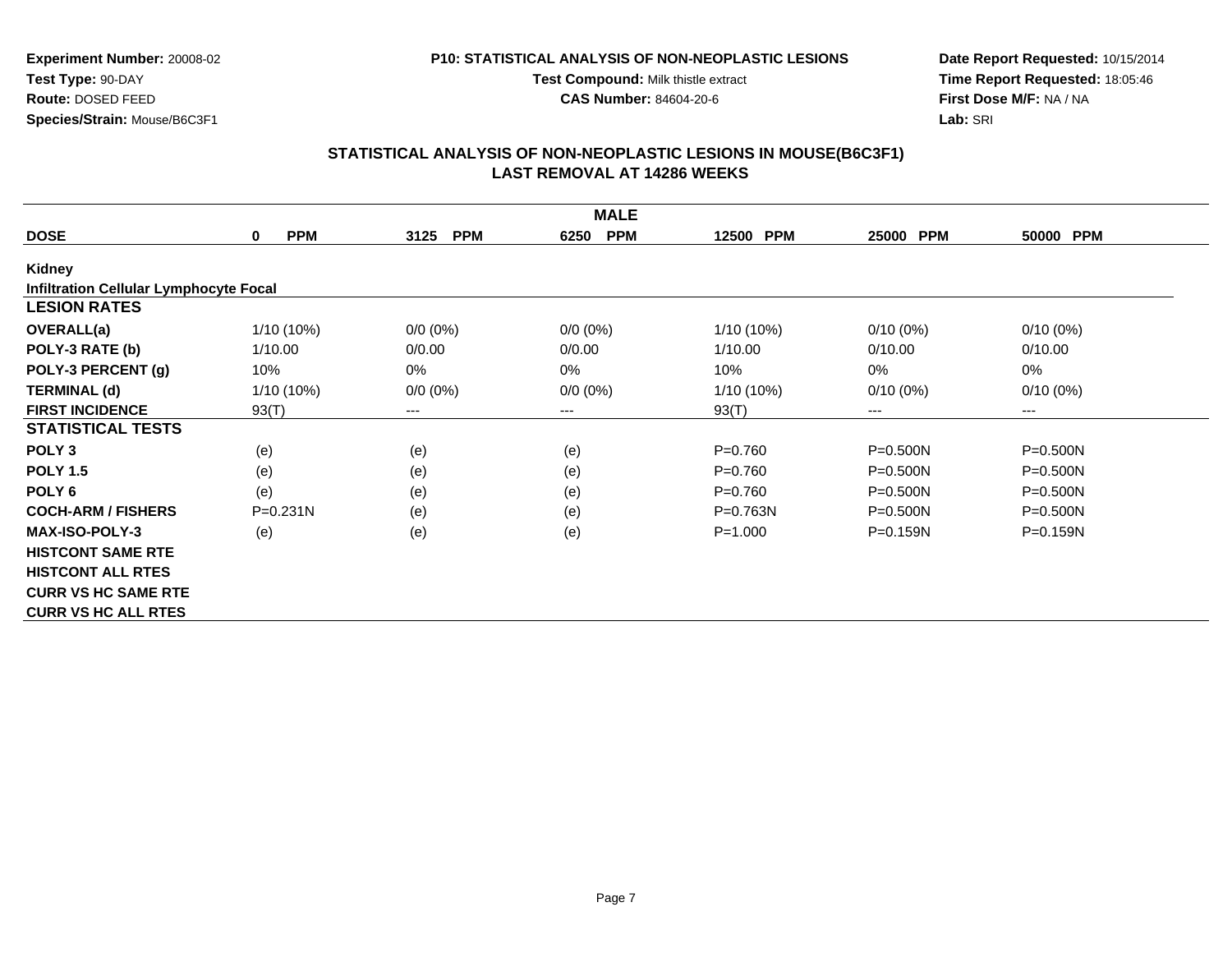**P10: STATISTICAL ANALYSIS OF NON-NEOPLASTIC LESIONSTest Compound:** Milk thistle extract

**Experiment Number:** 20008-02**Test Type:** 90-DAY **Route:** DOSED FEED**Species/Strain:** Mouse/B6C3F1

**Date Report Requested:** 10/15/2014**Time Report Requested:** 18:05:46**First Dose M/F:** NA / NA**Lab:** SRI

## **STATISTICAL ANALYSIS OF NON-NEOPLASTIC LESIONS IN MOUSE(B6C3F1) LAST REMOVAL AT 14286 WEEKS**

**CAS Number:** 84604-20-6

|                             | <b>MALE</b>               |                    |                    |             |             |             |  |  |  |
|-----------------------------|---------------------------|--------------------|--------------------|-------------|-------------|-------------|--|--|--|
| <b>DOSE</b>                 | $\mathbf 0$<br><b>PPM</b> | <b>PPM</b><br>3125 | <b>PPM</b><br>6250 | 12500 PPM   | 25000 PPM   | 50000 PPM   |  |  |  |
| <b>Kidney: Renal Tubule</b> |                           |                    |                    |             |             |             |  |  |  |
| <b>Regeneration Focal</b>   |                           |                    |                    |             |             |             |  |  |  |
| <b>LESION RATES</b>         |                           |                    |                    |             |             |             |  |  |  |
| <b>OVERALL(a)</b>           | $0/10(0\%)$               | $0/0 (0\%)$        | $0/0 (0\%)$        | $0/10(0\%)$ | $0/10(0\%)$ | 2/10(20%)   |  |  |  |
| POLY-3 RATE (b)             | 0/10.00                   | 0/0.00             | 0/0.00             | 0/10.00     | 0/10.00     | 2/10.00     |  |  |  |
| POLY-3 PERCENT (g)          | 0%                        | 0%                 | 0%                 | 0%          | 0%          | 20%         |  |  |  |
| <b>TERMINAL (d)</b>         | $0/10(0\%)$               | $0/0 (0\%)$        | $0/0 (0\%)$        | $0/10(0\%)$ | $0/10(0\%)$ | 2/10(20%)   |  |  |  |
| <b>FIRST INCIDENCE</b>      | ---                       | ---                | $--$               | ---         | ---         | 93(T)       |  |  |  |
| <b>STATISTICAL TESTS</b>    |                           |                    |                    |             |             |             |  |  |  |
| POLY <sub>3</sub>           | (e)                       | (e)                | (e)                | (e)         | (e)         | $P=0.227$   |  |  |  |
| <b>POLY 1.5</b>             | (e)                       | (e)                | (e)                | (e)         | (e)         | $P=0.227$   |  |  |  |
| POLY <sub>6</sub>           | (e)                       | (e)                | (e)                | (e)         | (e)         | $P=0.227$   |  |  |  |
| <b>COCH-ARM / FISHERS</b>   | $P=0.043*$                | (e)                | (e)                | (e)         | (e)         | $P = 0.237$ |  |  |  |
| <b>MAX-ISO-POLY-3</b>       | (e)                       | (e)                | (e)                | (e)         | (e)         | $P=0.067$   |  |  |  |
| <b>HISTCONT SAME RTE</b>    |                           |                    |                    |             |             |             |  |  |  |
| <b>HISTCONT ALL RTES</b>    |                           |                    |                    |             |             |             |  |  |  |
| <b>CURR VS HC SAME RTE</b>  |                           |                    |                    |             |             |             |  |  |  |
| <b>CURR VS HC ALL RTES</b>  |                           |                    |                    |             |             |             |  |  |  |

Page 8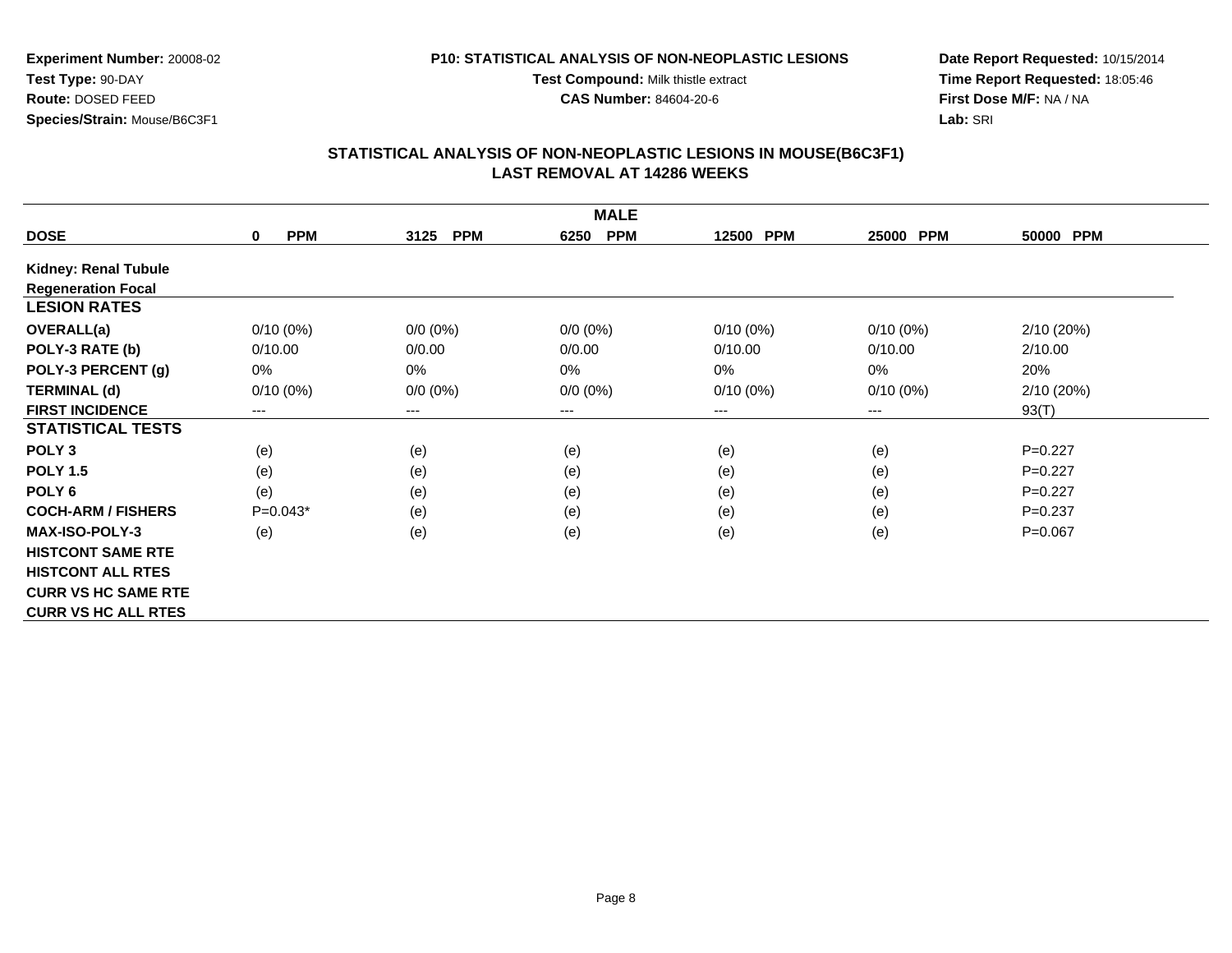**Test Compound:** Milk thistle extract

**CAS Number:** 84604-20-6

**Date Report Requested:** 10/15/2014**Time Report Requested:** 18:05:46**First Dose M/F:** NA / NA**Lab:** SRI

### **STATISTICAL ANALYSIS OF NON-NEOPLASTIC LESIONS IN MOUSE(B6C3F1) LAST REMOVAL AT 14286 WEEKS**

| <b>MALE</b>                |                           |                    |                    |             |             |             |  |  |
|----------------------------|---------------------------|--------------------|--------------------|-------------|-------------|-------------|--|--|
| <b>DOSE</b>                | <b>PPM</b><br>$\mathbf 0$ | <b>PPM</b><br>3125 | <b>PPM</b><br>6250 | 12500 PPM   | 25000 PPM   | 50000 PPM   |  |  |
| Liver                      |                           |                    |                    |             |             |             |  |  |
| <b>Depletion Glycogen</b>  |                           |                    |                    |             |             |             |  |  |
| <b>LESION RATES</b>        |                           |                    |                    |             |             |             |  |  |
| <b>OVERALL(a)</b>          | 4/10 (40%)                | $0/0 (0\%)$        | $0/0 (0\%)$        | $0/0 (0\%)$ | $0/0 (0\%)$ | 6/10(60%)   |  |  |
| POLY-3 RATE (b)            | 4/10.00                   | 0/0.00             | 0/0.00             | 0/0.00      | 0/0.00      | 6/10.00     |  |  |
| POLY-3 PERCENT (g)         | 40%                       | $0\%$              | 0%                 | 0%          | $0\%$       | 60%         |  |  |
| <b>TERMINAL (d)</b>        | 4/10 (40%)                | $0/0 (0\%)$        | $0/0 (0\%)$        | $0/0 (0\%)$ | $0/0 (0\%)$ | 6/10(60%)   |  |  |
| <b>FIRST INCIDENCE</b>     | 93(T)                     | $---$              | $---$              | ---         | ---         | 93(T)       |  |  |
| <b>STATISTICAL TESTS</b>   |                           |                    |                    |             |             |             |  |  |
| POLY <sub>3</sub>          | (e)                       | (e)                | (e)                | (e)         | (e)         | $P = 0.333$ |  |  |
| <b>POLY 1.5</b>            | (e)                       | (e)                | (e)                | (e)         | (e)         | $P = 0.333$ |  |  |
| POLY <sub>6</sub>          | (e)                       | (e)                | (e)                | (e)         | (e)         | $P = 0.333$ |  |  |
| <b>COCH-ARM / FISHERS</b>  | $P = 0.251$               | (e)                | (e)                | (e)         | (e)         | $P=0.328$   |  |  |
| <b>MAX-ISO-POLY-3</b>      | (e)                       | (e)                | (e)                | (e)         | (e)         | $P=0.194$   |  |  |
| <b>HISTCONT SAME RTE</b>   |                           |                    |                    |             |             |             |  |  |
| <b>HISTCONT ALL RTES</b>   |                           |                    |                    |             |             |             |  |  |
| <b>CURR VS HC SAME RTE</b> |                           |                    |                    |             |             |             |  |  |
| <b>CURR VS HC ALL RTES</b> |                           |                    |                    |             |             |             |  |  |

**Experiment Number:** 20008-02**Test Type:** 90-DAY **Route:** DOSED FEED**Species/Strain:** Mouse/B6C3F1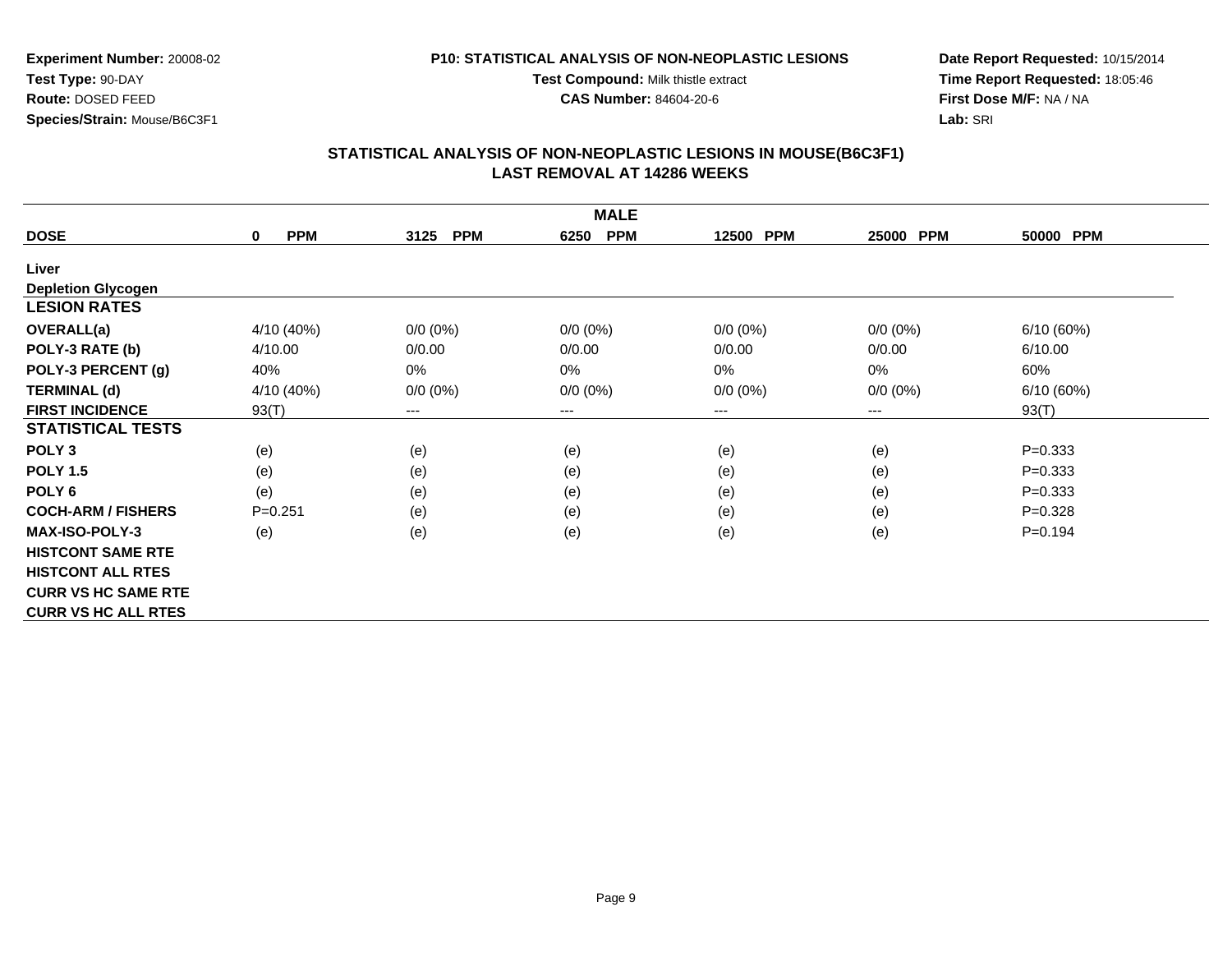**Test Compound:** Milk thistle extract

**CAS Number:** 84604-20-6

**Date Report Requested:** 10/15/2014**Time Report Requested:** 18:05:46**First Dose M/F:** NA / NA**Lab:** SRI

#### **STATISTICAL ANALYSIS OF NON-NEOPLASTIC LESIONS IN MOUSE(B6C3F1) LAST REMOVAL AT 14286 WEEKS**

| <b>MALE</b>                       |                           |                    |                    |             |                        |              |  |  |
|-----------------------------------|---------------------------|--------------------|--------------------|-------------|------------------------|--------------|--|--|
| <b>DOSE</b>                       | <b>PPM</b><br>$\mathbf 0$ | <b>PPM</b><br>3125 | <b>PPM</b><br>6250 | 12500 PPM   | 25000 PPM              | 50000 PPM    |  |  |
| Liver                             |                           |                    |                    |             |                        |              |  |  |
| <b>Inflammation Chronic Focal</b> |                           |                    |                    |             |                        |              |  |  |
| <b>LESION RATES</b>               |                           |                    |                    |             |                        |              |  |  |
| <b>OVERALL(a)</b>                 | 3/10 (30%)                | $0/0 (0\%)$        | $0/0 (0\%)$        | $0/0 (0\%)$ | $0/0 (0\%)$            | 3/10(30%)    |  |  |
| POLY-3 RATE (b)                   | 3/10.00                   | 0/0.00             | 0/0.00             | 0/0.00      | 0/0.00                 | 3/10.00      |  |  |
| POLY-3 PERCENT (g)                | 30%                       | 0%                 | 0%                 | 0%          | 0%                     | 30%          |  |  |
| <b>TERMINAL (d)</b>               | 3/10(30%)                 | $0/0 (0\%)$        | $0/0 (0\%)$        | $0/0 (0\%)$ | $0/0 (0\%)$            | 3/10 (30%)   |  |  |
| <b>FIRST INCIDENCE</b>            | 93(T)                     | ---                | ---                | ---         | $\qquad \qquad \cdots$ | 93(T)        |  |  |
| <b>STATISTICAL TESTS</b>          |                           |                    |                    |             |                        |              |  |  |
| POLY <sub>3</sub>                 | (e)                       | (e)                | (e)                | (e)         | (e)                    | $P = 0.678$  |  |  |
| <b>POLY 1.5</b>                   | (e)                       | (e)                | (e)                | (e)         | (e)                    | $P = 0.678$  |  |  |
| POLY <sub>6</sub>                 | (e)                       | (e)                | (e)                | (e)         | (e)                    | $P = 0.678$  |  |  |
| <b>COCH-ARM / FISHERS</b>         | $P = 0.596$               | (e)                | (e)                | (e)         | (e)                    | $P = 0.686N$ |  |  |
| <b>MAX-ISO-POLY-3</b>             | (e)                       | (e)                | (e)                | (e)         | (e)                    | $P = 1.000$  |  |  |
| <b>HISTCONT SAME RTE</b>          |                           |                    |                    |             |                        |              |  |  |
| <b>HISTCONT ALL RTES</b>          |                           |                    |                    |             |                        |              |  |  |
| <b>CURR VS HC SAME RTE</b>        |                           |                    |                    |             |                        |              |  |  |
| <b>CURR VS HC ALL RTES</b>        |                           |                    |                    |             |                        |              |  |  |

**Experiment Number:** 20008-02**Test Type:** 90-DAY **Route:** DOSED FEED**Species/Strain:** Mouse/B6C3F1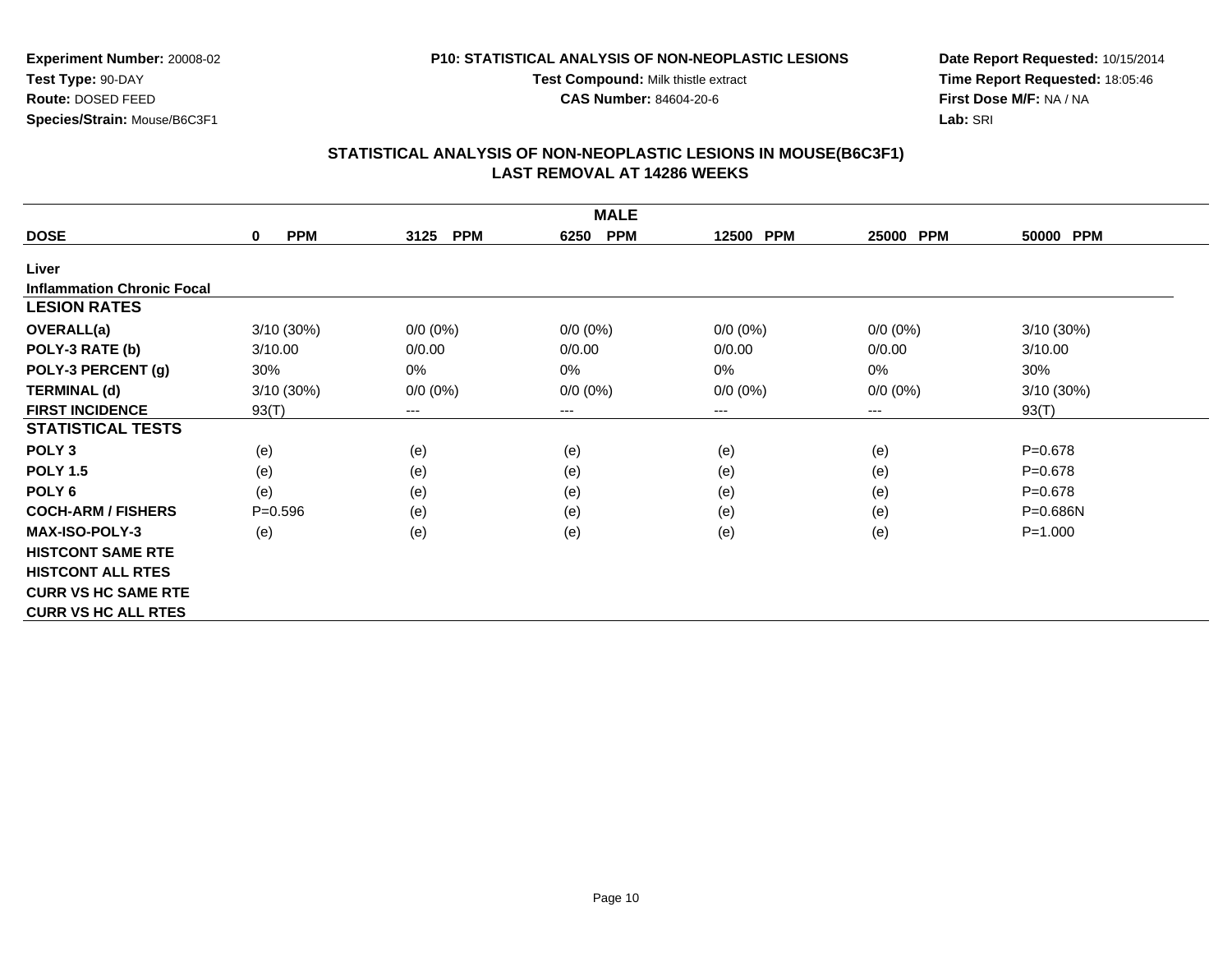**Experiment Number:** 20008-02**Test Type:** 90-DAY **Route:** DOSED FEED**Species/Strain:** Mouse/B6C3F1

**Test Compound:** Milk thistle extract**CAS Number:** 84604-20-6

**Date Report Requested:** 10/15/2014**Time Report Requested:** 18:05:46**First Dose M/F:** NA / NA**Lab:** SRI

| <b>MALE</b>                |                 |                    |                    |             |             |              |  |  |
|----------------------------|-----------------|--------------------|--------------------|-------------|-------------|--------------|--|--|
| <b>DOSE</b>                | <b>PPM</b><br>0 | <b>PPM</b><br>3125 | <b>PPM</b><br>6250 | 12500 PPM   | 25000 PPM   | 50000 PPM    |  |  |
| Lung                       |                 |                    |                    |             |             |              |  |  |
| <b>Hemorrhage Focal</b>    |                 |                    |                    |             |             |              |  |  |
| <b>LESION RATES</b>        |                 |                    |                    |             |             |              |  |  |
| OVERALL(a)                 | 1/10 (10%)      | $0/0 (0\%)$        | $0/0 (0\%)$        | $0/0 (0\%)$ | $0/0 (0\%)$ | $0/10(0\%)$  |  |  |
| POLY-3 RATE (b)            | 1/10.00         | 0/0.00             | 0/0.00             | 0/0.00      | 0/0.00      | 0/10.00      |  |  |
| POLY-3 PERCENT (g)         | 10%             | 0%                 | 0%                 | 0%          | 0%          | 0%           |  |  |
| <b>TERMINAL (d)</b>        | 1/10 (10%)      | $0/0 (0\%)$        | $0/0 (0\%)$        | $0/0 (0\%)$ | $0/0 (0\%)$ | $0/10(0\%)$  |  |  |
| <b>FIRST INCIDENCE</b>     | 93(T)           | ---                | $--$               | ---         | ---         | $--$         |  |  |
| <b>STATISTICAL TESTS</b>   |                 |                    |                    |             |             |              |  |  |
| POLY <sub>3</sub>          | (e)             | (e)                | (e)                | (e)         | (e)         | $P = 0.500N$ |  |  |
| <b>POLY 1.5</b>            | (e)             | (e)                | (e)                | (e)         | (e)         | $P = 0.500N$ |  |  |
| POLY <sub>6</sub>          | (e)             | (e)                | (e)                | (e)         | (e)         | $P = 0.500N$ |  |  |
| <b>COCH-ARM / FISHERS</b>  | P=0.304N        | (e)                | (e)                | (e)         | (e)         | $P = 0.500N$ |  |  |
| <b>MAX-ISO-POLY-3</b>      | (e)             | (e)                | (e)                | (e)         | (e)         | P=0.159N     |  |  |
| <b>HISTCONT SAME RTE</b>   |                 |                    |                    |             |             |              |  |  |
| <b>HISTCONT ALL RTES</b>   |                 |                    |                    |             |             |              |  |  |
| <b>CURR VS HC SAME RTE</b> |                 |                    |                    |             |             |              |  |  |
| <b>CURR VS HC ALL RTES</b> |                 |                    |                    |             |             |              |  |  |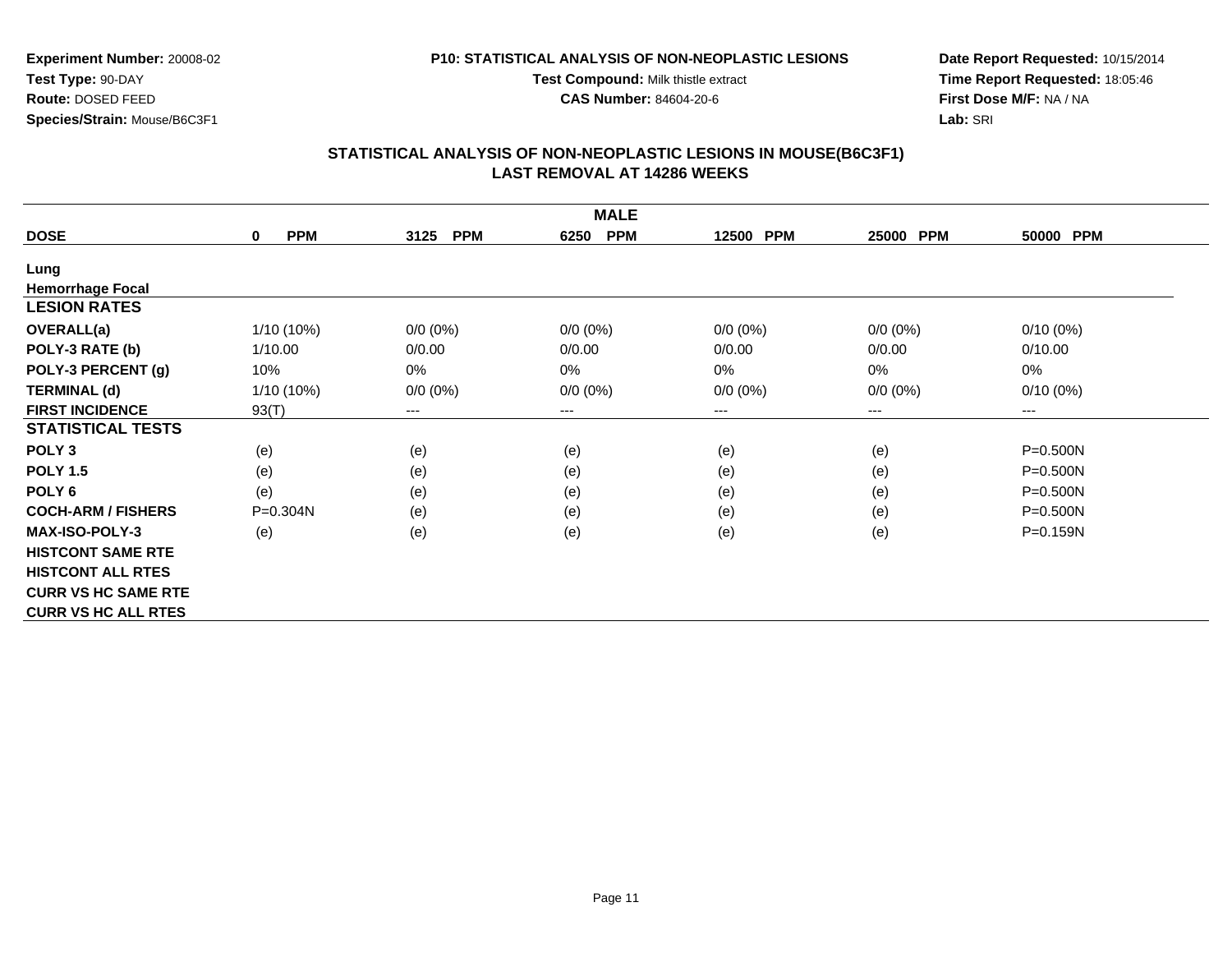**Test Compound:** Milk thistle extract

**CAS Number:** 84604-20-6

**Date Report Requested:** 10/15/2014**Time Report Requested:** 18:05:46**First Dose M/F:** NA / NA**Lab:** SRI

### **STATISTICAL ANALYSIS OF NON-NEOPLASTIC LESIONS IN MOUSE(B6C3F1) LAST REMOVAL AT 14286 WEEKS**

|                                               |                           |                        | <b>MALE</b>        |             |                        |              |
|-----------------------------------------------|---------------------------|------------------------|--------------------|-------------|------------------------|--------------|
| <b>DOSE</b>                                   | <b>PPM</b><br>$\mathbf 0$ | 3125<br><b>PPM</b>     | <b>PPM</b><br>6250 | 12500 PPM   | 25000 PPM              | 50000 PPM    |
| Lung                                          |                           |                        |                    |             |                        |              |
| <b>Infiltration Cellular Lymphocyte Focal</b> |                           |                        |                    |             |                        |              |
| <b>LESION RATES</b>                           |                           |                        |                    |             |                        |              |
| <b>OVERALL(a)</b>                             | $1/10(10\%)$              | $0/0 (0\%)$            | $0/0 (0\%)$        | $0/0 (0\%)$ | $0/0 (0\%)$            | $0/10(0\%)$  |
| POLY-3 RATE (b)                               | 1/10.00                   | 0/0.00                 | 0/0.00             | 0/0.00      | 0/0.00                 | 0/10.00      |
| POLY-3 PERCENT (g)                            | 10%                       | $0\%$                  | $0\%$              | 0%          | 0%                     | 0%           |
| <b>TERMINAL (d)</b>                           | 1/10 (10%)                | $0/0 (0\%)$            | $0/0 (0\%)$        | $0/0 (0\%)$ | $0/0 (0\%)$            | $0/10(0\%)$  |
| <b>FIRST INCIDENCE</b>                        | 93(T)                     | $\qquad \qquad \cdots$ | $---$              | ---         | $\qquad \qquad \cdots$ | $--$         |
| <b>STATISTICAL TESTS</b>                      |                           |                        |                    |             |                        |              |
| POLY <sub>3</sub>                             | (e)                       | (e)                    | (e)                | (e)         | (e)                    | $P = 0.500N$ |
| <b>POLY 1.5</b>                               | (e)                       | (e)                    | (e)                | (e)         | (e)                    | $P = 0.500N$ |
| POLY 6                                        | (e)                       | (e)                    | (e)                | (e)         | (e)                    | $P = 0.500N$ |
| <b>COCH-ARM / FISHERS</b>                     | $P = 0.304N$              | (e)                    | (e)                | (e)         | (e)                    | $P = 0.500N$ |
| <b>MAX-ISO-POLY-3</b>                         | (e)                       | (e)                    | (e)                | (e)         | (e)                    | $P = 0.159N$ |
| <b>HISTCONT SAME RTE</b>                      |                           |                        |                    |             |                        |              |
| <b>HISTCONT ALL RTES</b>                      |                           |                        |                    |             |                        |              |
| <b>CURR VS HC SAME RTE</b>                    |                           |                        |                    |             |                        |              |
| <b>CURR VS HC ALL RTES</b>                    |                           |                        |                    |             |                        |              |

**Experiment Number:** 20008-02**Test Type:** 90-DAY **Route:** DOSED FEED**Species/Strain:** Mouse/B6C3F1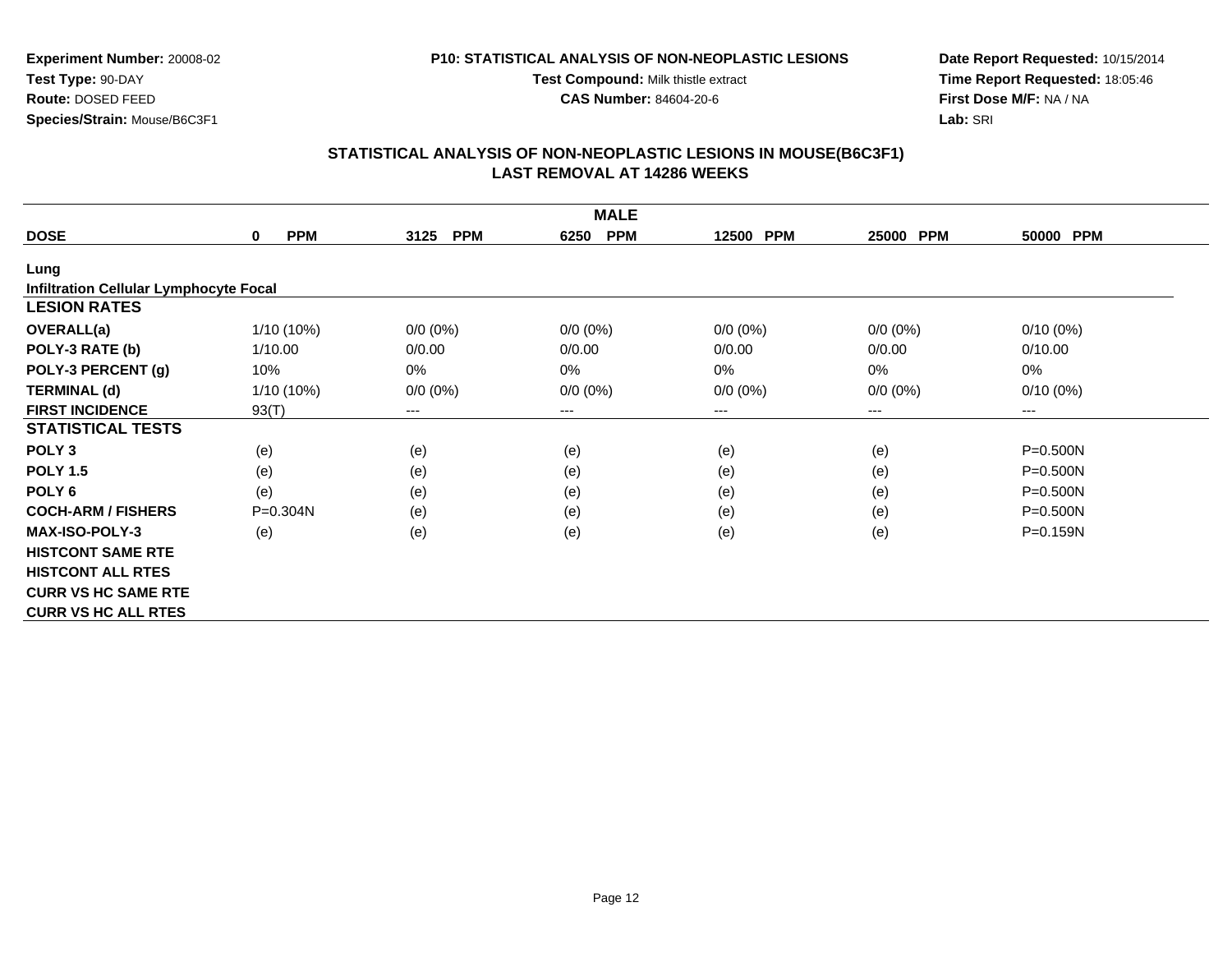#### **P10: STATISTICAL ANALYSIS OF NON-NEOPLASTIC LESIONS**

**Test Compound:** Milk thistle extract

**CAS Number:** 84604-20-6

**Date Report Requested:** 10/15/2014**Time Report Requested:** 18:05:46**First Dose M/F:** NA / NA**Lab:** SRI

|                                      | <b>MALE</b>               |                    |                    |             |                     |                     |  |  |  |
|--------------------------------------|---------------------------|--------------------|--------------------|-------------|---------------------|---------------------|--|--|--|
| <b>DOSE</b>                          | <b>PPM</b><br>$\mathbf 0$ | 3125<br><b>PPM</b> | <b>PPM</b><br>6250 | 12500 PPM   | <b>PPM</b><br>25000 | <b>PPM</b><br>50000 |  |  |  |
| <b>Lymph Node, Mesenteric</b>        |                           |                    |                    |             |                     |                     |  |  |  |
| <b>Degeneration Lymphoid Diffuse</b> |                           |                    |                    |             |                     |                     |  |  |  |
| <b>LESION RATES</b>                  |                           |                    |                    |             |                     |                     |  |  |  |
| <b>OVERALL(a)</b>                    | $0/10(0\%)$               | $0/0 (0\%)$        | $0/0 (0\%)$        | $0/0 (0\%)$ | $0/0 (0\%)$         | $0/9(0\%)$          |  |  |  |
| POLY-3 RATE (b)                      | 0/10.00                   | 0/0.00             | 0/0.00             | 0/0.00      | 0/0.00              | 0/9.00              |  |  |  |
| POLY-3 PERCENT (g)                   | 0%                        | $0\%$              | 0%                 | 0%          | 0%                  | 0%                  |  |  |  |
| <b>TERMINAL (d)</b>                  | $0/10(0\%)$               | $0/0 (0\%)$        | $0/0 (0\%)$        | $0/0 (0\%)$ | $0/0 (0\%)$         | $0/9(0\%)$          |  |  |  |
| <b>FIRST INCIDENCE</b>               | ---                       | $--$               | $--$               | ---         | ---                 | ---                 |  |  |  |
| <b>STATISTICAL TESTS</b>             |                           |                    |                    |             |                     |                     |  |  |  |
| POLY <sub>3</sub>                    | (n)                       | (n)                | (n)                | (n)         | (n)                 | (n)                 |  |  |  |
| <b>POLY 1.5</b>                      | (n)                       | (n)                | (n)                | (n)         | (n)                 | (n)                 |  |  |  |
| POLY <sub>6</sub>                    | (n)                       | (n)                | (n)                | (n)         | (n)                 | (n)                 |  |  |  |
| <b>COCH-ARM / FISHERS</b>            | (n)                       | (n)                | (n)                | (n)         | (n)                 | (n)                 |  |  |  |
| <b>MAX-ISO-POLY-3</b>                | (n)                       | (n)                | (n)                | (n)         | (n)                 | (n)                 |  |  |  |
| <b>HISTCONT SAME RTE</b>             |                           |                    |                    |             |                     |                     |  |  |  |
| <b>HISTCONT ALL RTES</b>             |                           |                    |                    |             |                     |                     |  |  |  |
| <b>CURR VS HC SAME RTE</b>           |                           |                    |                    |             |                     |                     |  |  |  |
| <b>CURR VS HC ALL RTES</b>           |                           |                    |                    |             |                     |                     |  |  |  |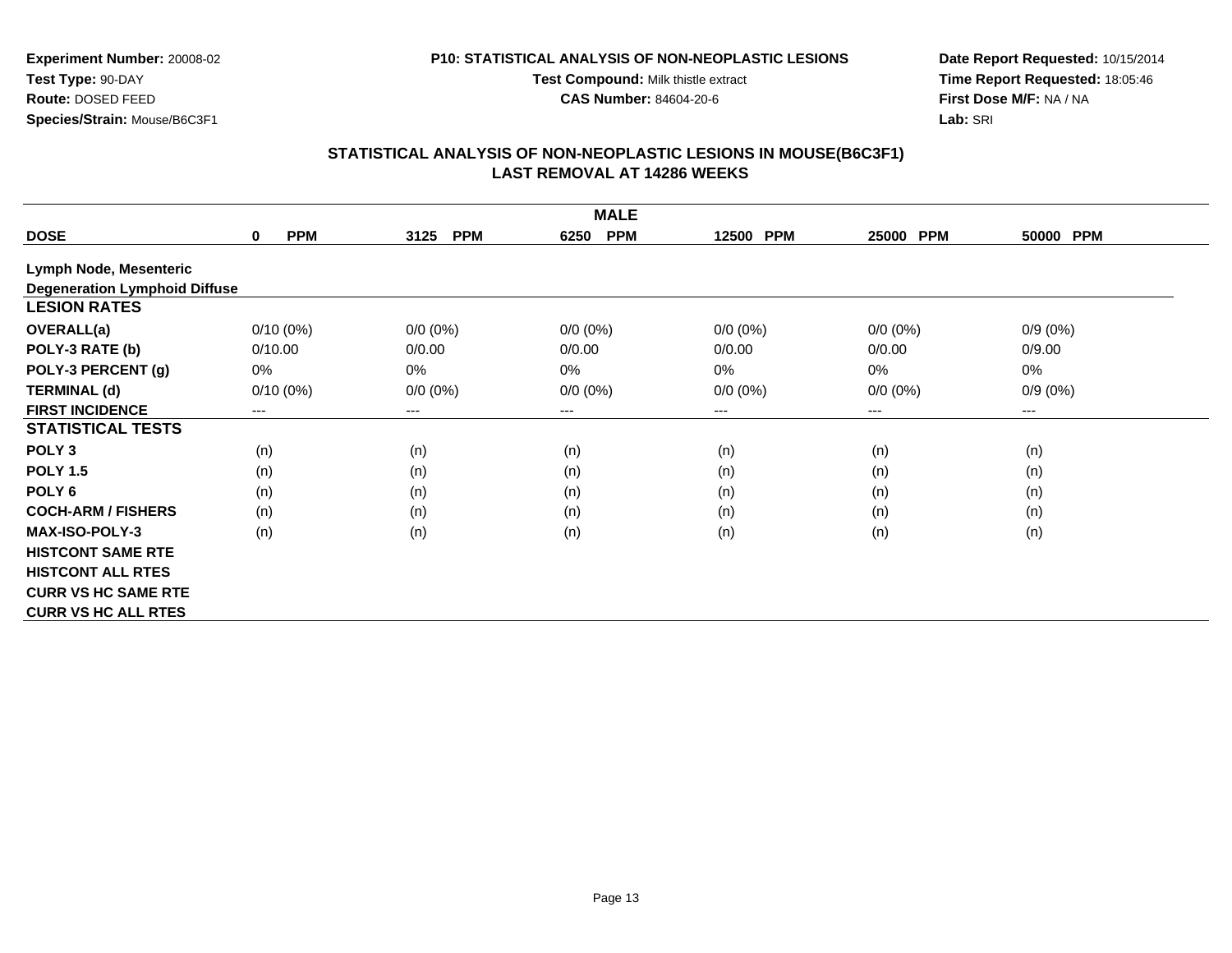**P10: STATISTICAL ANALYSIS OF NON-NEOPLASTIC LESIONSTest Compound:** Milk thistle extract

**CAS Number:** 84604-20-6

**Experiment Number:** 20008-02**Test Type:** 90-DAY **Route:** DOSED FEED**Species/Strain:** Mouse/B6C3F1

**Date Report Requested:** 10/15/2014**Time Report Requested:** 18:05:46**First Dose M/F:** NA / NA**Lab:** SRI

| <b>MALE</b>                |                           |                    |                        |             |             |             |  |  |
|----------------------------|---------------------------|--------------------|------------------------|-------------|-------------|-------------|--|--|
| <b>DOSE</b>                | <b>PPM</b><br>$\mathbf 0$ | <b>PPM</b><br>3125 | <b>PPM</b><br>6250     | 12500 PPM   | 25000 PPM   | 50000 PPM   |  |  |
| <b>Pancreas</b>            |                           |                    |                        |             |             |             |  |  |
| Cyst                       |                           |                    |                        |             |             |             |  |  |
| <b>LESION RATES</b>        |                           |                    |                        |             |             |             |  |  |
| <b>OVERALL(a)</b>          | $0/10(0\%)$               | $0/0 (0\%)$        | $0/0 (0\%)$            | $0/0 (0\%)$ | $0/0 (0\%)$ | $0/10(0\%)$ |  |  |
| POLY-3 RATE (b)            | 0/10.00                   | 0/0.00             | 0/0.00                 | 0/0.00      | 0/0.00      | 0/10.00     |  |  |
| POLY-3 PERCENT (g)         | $0\%$                     | 0%                 | 0%                     | 0%          | $0\%$       | 0%          |  |  |
| <b>TERMINAL (d)</b>        | $0/10(0\%)$               | $0/0 (0\%)$        | $0/0 (0\%)$            | $0/0 (0\%)$ | $0/0 (0\%)$ | $0/10(0\%)$ |  |  |
| <b>FIRST INCIDENCE</b>     | ---                       | ---                | $\qquad \qquad \cdots$ | ---         | $---$       | $--$        |  |  |
| <b>STATISTICAL TESTS</b>   |                           |                    |                        |             |             |             |  |  |
| POLY <sub>3</sub>          | (n)                       | (n)                | (n)                    | (n)         | (n)         | (n)         |  |  |
| <b>POLY 1.5</b>            | (n)                       | (n)                | (n)                    | (n)         | (n)         | (n)         |  |  |
| POLY 6                     | (n)                       | (n)                | (n)                    | (n)         | (n)         | (n)         |  |  |
| <b>COCH-ARM / FISHERS</b>  | (n)                       | (n)                | (n)                    | (n)         | (n)         | (n)         |  |  |
| <b>MAX-ISO-POLY-3</b>      | (n)                       | (n)                | (n)                    | (n)         | (n)         | (n)         |  |  |
| <b>HISTCONT SAME RTE</b>   |                           |                    |                        |             |             |             |  |  |
| <b>HISTCONT ALL RTES</b>   |                           |                    |                        |             |             |             |  |  |
| <b>CURR VS HC SAME RTE</b> |                           |                    |                        |             |             |             |  |  |
| <b>CURR VS HC ALL RTES</b> |                           |                    |                        |             |             |             |  |  |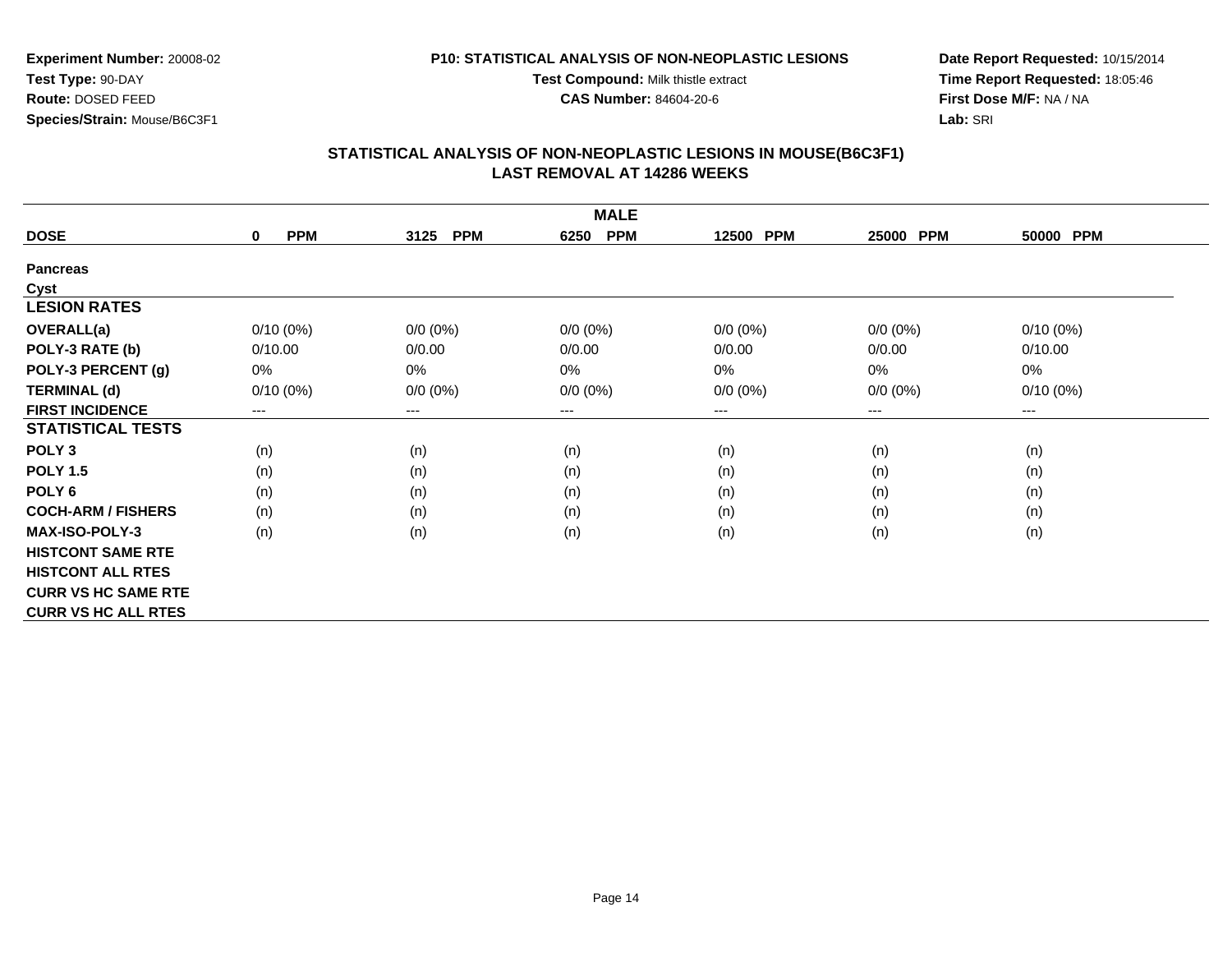**Test Compound:** Milk thistle extract**CAS Number:** 84604-20-6

**Experiment Number:** 20008-02**Test Type:** 90-DAY **Route:** DOSED FEED**Species/Strain:** Mouse/B6C3F1

**Date Report Requested:** 10/15/2014**Time Report Requested:** 18:05:46**First Dose M/F:** NA / NA**Lab:** SRI

| <b>MALE</b>                |                        |                                          |                    |             |             |              |  |  |
|----------------------------|------------------------|------------------------------------------|--------------------|-------------|-------------|--------------|--|--|
| <b>DOSE</b>                | <b>PPM</b><br>$\bf{0}$ | <b>PPM</b><br>3125                       | <b>PPM</b><br>6250 | 12500 PPM   | 25000 PPM   | 50000 PPM    |  |  |
| <b>Parathyroid Gland</b>   |                        |                                          |                    |             |             |              |  |  |
| Cyst                       |                        |                                          |                    |             |             |              |  |  |
| <b>LESION RATES</b>        |                        |                                          |                    |             |             |              |  |  |
| <b>OVERALL(a)</b>          | $1/10(10\%)$           | $0/0 (0\%)$                              | $0/0 (0\%)$        | $0/0 (0\%)$ | $0/0 (0\%)$ | $0/10(0\%)$  |  |  |
| POLY-3 RATE (b)            | 1/10.00                | 0/0.00                                   | 0/0.00             | 0/0.00      | 0/0.00      | 0/10.00      |  |  |
| POLY-3 PERCENT (g)         | 10%                    | 0%                                       | 0%                 | 0%          | 0%          | 0%           |  |  |
| <b>TERMINAL (d)</b>        | $1/10(10\%)$           | $0/0 (0\%)$                              | $0/0 (0\%)$        | $0/0 (0\%)$ | $0/0 (0\%)$ | $0/10(0\%)$  |  |  |
| <b>FIRST INCIDENCE</b>     | 93(T)                  | $\hspace{0.05cm} \ldots \hspace{0.05cm}$ | $---$              | ---         | $---$       | $---$        |  |  |
| <b>STATISTICAL TESTS</b>   |                        |                                          |                    |             |             |              |  |  |
| POLY <sub>3</sub>          | (e)                    | (e)                                      | (e)                | (e)         | (e)         | $P = 0.500N$ |  |  |
| <b>POLY 1.5</b>            | (e)                    | (e)                                      | (e)                | (e)         | (e)         | $P = 0.500N$ |  |  |
| POLY <sub>6</sub>          | (e)                    | (e)                                      | (e)                | (e)         | (e)         | $P = 0.500N$ |  |  |
| <b>COCH-ARM / FISHERS</b>  | $P = 0.304N$           | (e)                                      | (e)                | (e)         | (e)         | $P = 0.500N$ |  |  |
| <b>MAX-ISO-POLY-3</b>      | (e)                    | (e)                                      | (e)                | (e)         | (e)         | P=0.159N     |  |  |
| <b>HISTCONT SAME RTE</b>   |                        |                                          |                    |             |             |              |  |  |
| <b>HISTCONT ALL RTES</b>   |                        |                                          |                    |             |             |              |  |  |
| <b>CURR VS HC SAME RTE</b> |                        |                                          |                    |             |             |              |  |  |
| <b>CURR VS HC ALL RTES</b> |                        |                                          |                    |             |             |              |  |  |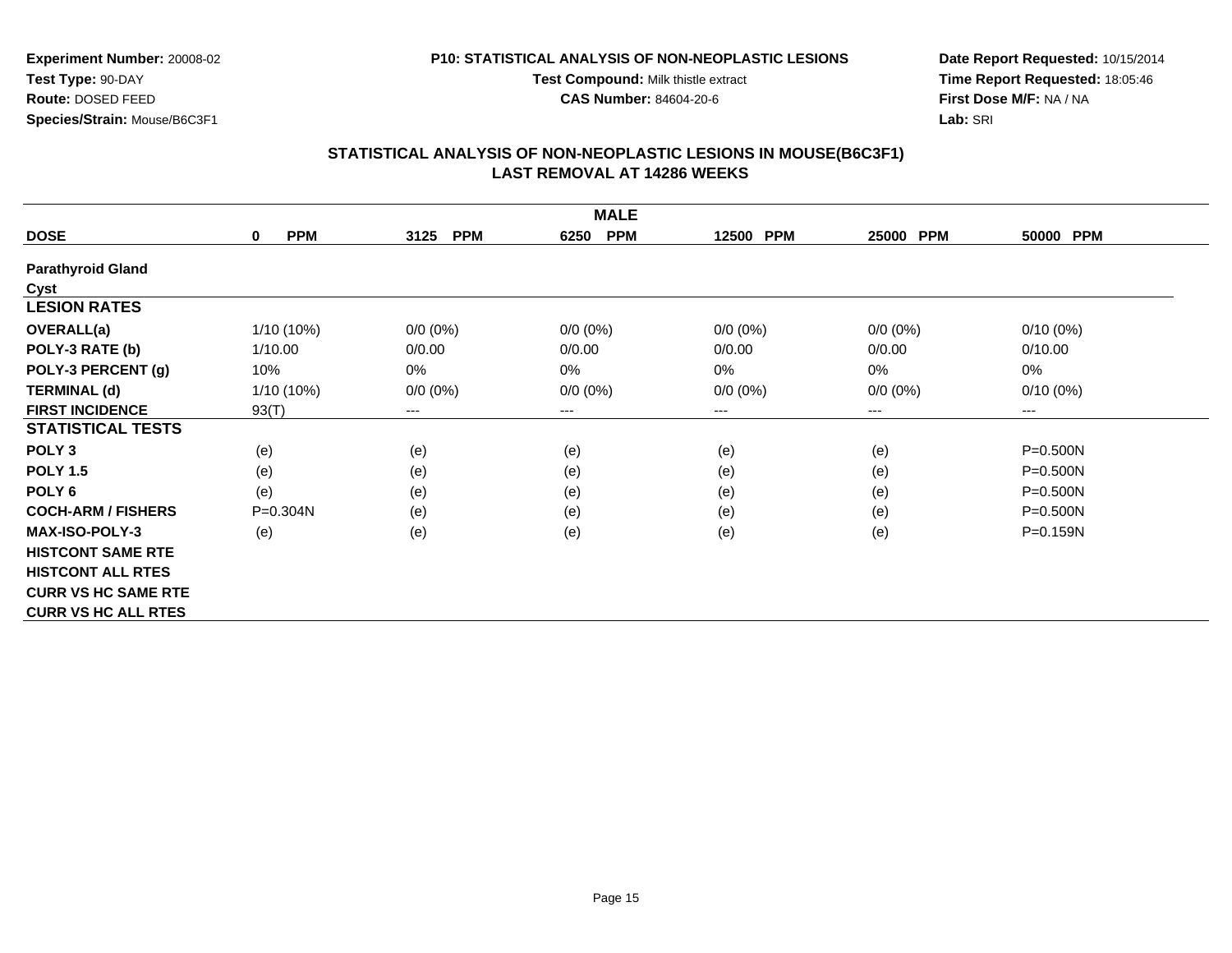#### **P10: STATISTICAL ANALYSIS OF NON-NEOPLASTIC LESIONS**

**Test Compound:** Milk thistle extract

**CAS Number:** 84604-20-6

**Date Report Requested:** 10/15/2014**Time Report Requested:** 18:05:46**First Dose M/F:** NA / NA**Lab:** SRI

| <b>MALE</b>                |                           |                        |                    |             |                     |             |  |  |
|----------------------------|---------------------------|------------------------|--------------------|-------------|---------------------|-------------|--|--|
| <b>DOSE</b>                | <b>PPM</b><br>$\mathbf 0$ | 3125<br><b>PPM</b>     | <b>PPM</b><br>6250 | 12500 PPM   | <b>PPM</b><br>25000 | 50000 PPM   |  |  |
| Stomach, Forestomach       |                           |                        |                    |             |                     |             |  |  |
| <b>Erosion Focal</b>       |                           |                        |                    |             |                     |             |  |  |
| <b>LESION RATES</b>        |                           |                        |                    |             |                     |             |  |  |
| <b>OVERALL(a)</b>          | $0/10(0\%)$               | $0/10(0\%)$            | $0/10(0\%)$        | $0/10(0\%)$ | $0/10(0\%)$         | 1/10 (10%)  |  |  |
| POLY-3 RATE (b)            | 0/10.00                   | 0/10.00                | 0/10.00            | 0/10.00     | 0/10.00             | 1/10.00     |  |  |
| POLY-3 PERCENT (g)         | 0%                        | $0\%$                  | $0\%$              | 0%          | 0%                  | 10%         |  |  |
| <b>TERMINAL (d)</b>        | $0/10(0\%)$               | $0/10(0\%)$            | $0/10(0\%)$        | $0/10(0\%)$ | $0/10(0\%)$         | 1/10 (10%)  |  |  |
| <b>FIRST INCIDENCE</b>     | ---                       | $\qquad \qquad \cdots$ | $---$              | ---         | ---                 | 93(T)       |  |  |
| <b>STATISTICAL TESTS</b>   |                           |                        |                    |             |                     |             |  |  |
| POLY <sub>3</sub>          | $P = 0.107$               | (e)                    | (e)                | (e)         | (e)                 | $P = 0.500$ |  |  |
| <b>POLY 1.5</b>            | $P=0.107$                 | (e)                    | (e)                | (e)         | (e)                 | $P = 0.500$ |  |  |
| POLY <sub>6</sub>          | $P = 0.107$               | (e)                    | (e)                | (e)         | (e)                 | $P = 0.500$ |  |  |
| <b>COCH-ARM / FISHERS</b>  | $P=0.105$                 | (e)                    | (e)                | (e)         | (e)                 | $P = 0.500$ |  |  |
| <b>MAX-ISO-POLY-3</b>      | $P = 0.075$               | (e)                    | (e)                | (e)         | (e)                 | $P = 0.159$ |  |  |
| <b>HISTCONT SAME RTE</b>   |                           |                        |                    |             |                     |             |  |  |
| <b>HISTCONT ALL RTES</b>   |                           |                        |                    |             |                     |             |  |  |
| <b>CURR VS HC SAME RTE</b> |                           |                        |                    |             |                     |             |  |  |
| <b>CURR VS HC ALL RTES</b> |                           |                        |                    |             |                     |             |  |  |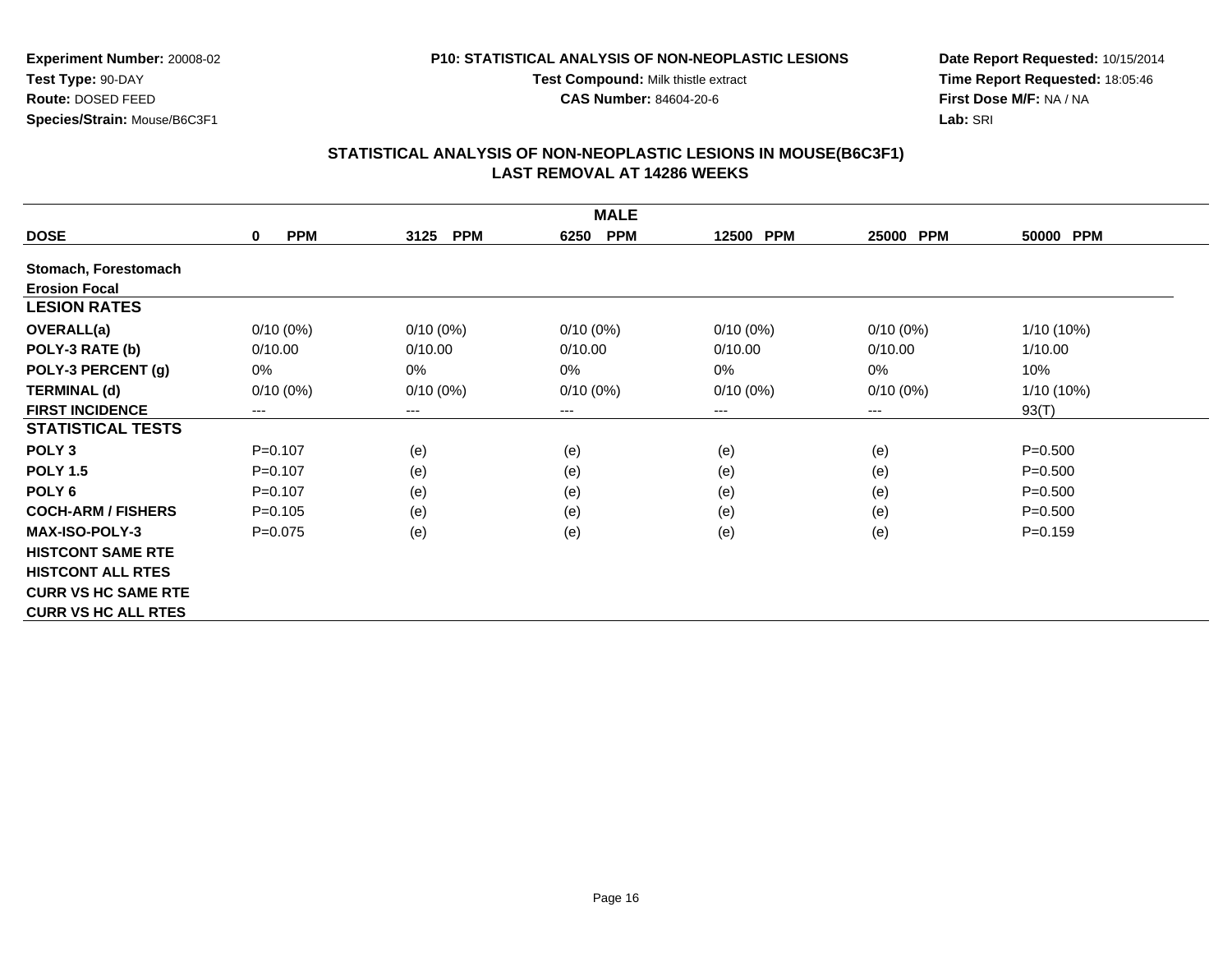#### **P10: STATISTICAL ANALYSIS OF NON-NEOPLASTIC LESIONS**

**Test Compound:** Milk thistle extract

**CAS Number:** 84604-20-6

**Date Report Requested:** 10/15/2014**Time Report Requested:** 18:05:46**First Dose M/F:** NA / NA**Lab:** SRI

| <b>MALE</b>                |                           |                        |                    |             |                     |             |  |  |
|----------------------------|---------------------------|------------------------|--------------------|-------------|---------------------|-------------|--|--|
| <b>DOSE</b>                | <b>PPM</b><br>$\mathbf 0$ | 3125<br><b>PPM</b>     | <b>PPM</b><br>6250 | 12500 PPM   | <b>PPM</b><br>25000 | 50000 PPM   |  |  |
| Stomach, Forestomach       |                           |                        |                    |             |                     |             |  |  |
| <b>Hyperplasia Focal</b>   |                           |                        |                    |             |                     |             |  |  |
| <b>LESION RATES</b>        |                           |                        |                    |             |                     |             |  |  |
| <b>OVERALL(a)</b>          | $0/10(0\%)$               | $0/10(0\%)$            | $0/10(0\%)$        | $0/10(0\%)$ | 2/10(20%)           | 1/10 (10%)  |  |  |
| POLY-3 RATE (b)            | 0/10.00                   | 0/10.00                | 0/10.00            | 0/10.00     | 2/10.00             | 1/10.00     |  |  |
| POLY-3 PERCENT (g)         | 0%                        | $0\%$                  | $0\%$              | 0%          | 20%                 | 10%         |  |  |
| <b>TERMINAL (d)</b>        | $0/10(0\%)$               | $0/10(0\%)$            | $0/10(0\%)$        | $0/10(0\%)$ | 2/10(20%)           | 1/10 (10%)  |  |  |
| <b>FIRST INCIDENCE</b>     | ---                       | $\qquad \qquad \cdots$ | $---$              | ---         | 93(T)               | 93(T)       |  |  |
| <b>STATISTICAL TESTS</b>   |                           |                        |                    |             |                     |             |  |  |
| POLY <sub>3</sub>          | $P = 0.086$               | (e)                    | (e)                | (e)         | $P=0.227$           | $P = 0.500$ |  |  |
| <b>POLY 1.5</b>            | $P = 0.086$               | (e)                    | (e)                | (e)         | $P=0.227$           | $P = 0.500$ |  |  |
| POLY <sub>6</sub>          | $P=0.086$                 | (e)                    | (e)                | (e)         | $P=0.227$           | $P = 0.500$ |  |  |
| <b>COCH-ARM / FISHERS</b>  | $P=0.089$                 | (e)                    | (e)                | (e)         | $P=0.237$           | $P = 0.500$ |  |  |
| <b>MAX-ISO-POLY-3</b>      | $P = 0.107$               | (e)                    | (e)                | (e)         | $P=0.067$           | $P = 0.159$ |  |  |
| <b>HISTCONT SAME RTE</b>   |                           |                        |                    |             |                     |             |  |  |
| <b>HISTCONT ALL RTES</b>   |                           |                        |                    |             |                     |             |  |  |
| <b>CURR VS HC SAME RTE</b> |                           |                        |                    |             |                     |             |  |  |
| <b>CURR VS HC ALL RTES</b> |                           |                        |                    |             |                     |             |  |  |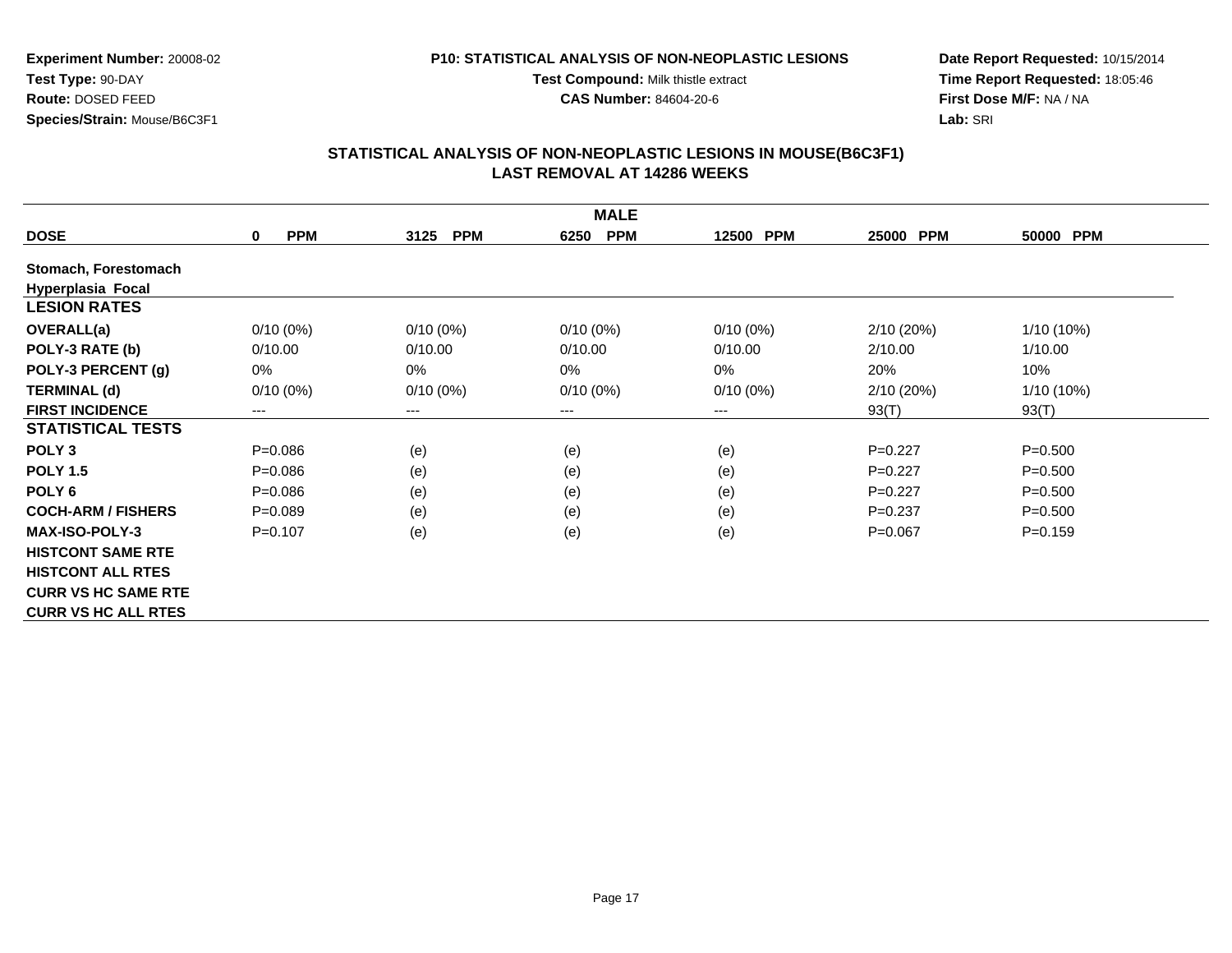#### **P10: STATISTICAL ANALYSIS OF NON-NEOPLASTIC LESIONS**

**Test Compound:** Milk thistle extract

**CAS Number:** 84604-20-6

**Date Report Requested:** 10/15/2014**Time Report Requested:** 18:05:46**First Dose M/F:** NA / NA**Lab:** SRI

| <b>MALE</b>                |                           |                        |                    |             |                     |                        |  |  |
|----------------------------|---------------------------|------------------------|--------------------|-------------|---------------------|------------------------|--|--|
| <b>DOSE</b>                | <b>PPM</b><br>$\mathbf 0$ | 3125<br><b>PPM</b>     | <b>PPM</b><br>6250 | 12500 PPM   | <b>PPM</b><br>25000 | 50000 PPM              |  |  |
| Stomach, Forestomach       |                           |                        |                    |             |                     |                        |  |  |
| <b>Ulcer</b>               |                           |                        |                    |             |                     |                        |  |  |
| <b>LESION RATES</b>        |                           |                        |                    |             |                     |                        |  |  |
| <b>OVERALL(a)</b>          | $0/10(0\%)$               | $0/10(0\%)$            | $0/10(0\%)$        | $0/10(0\%)$ | $1/10(10\%)$        | $0/10(0\%)$            |  |  |
| POLY-3 RATE (b)            | 0/10.00                   | 0/10.00                | 0/10.00            | 0/10.00     | 1/10.00             | 0/10.00                |  |  |
| POLY-3 PERCENT (g)         | 0%                        | $0\%$                  | $0\%$              | $0\%$       | 10%                 | $0\%$                  |  |  |
| <b>TERMINAL (d)</b>        | $0/10(0\%)$               | $0/10(0\%)$            | $0/10(0\%)$        | $0/10(0\%)$ | $1/10(10\%)$        | $0/10(0\%)$            |  |  |
| <b>FIRST INCIDENCE</b>     | ---                       | $\qquad \qquad \cdots$ | $---$              | ---         | 93(T)               | $\qquad \qquad \cdots$ |  |  |
| <b>STATISTICAL TESTS</b>   |                           |                        |                    |             |                     |                        |  |  |
| POLY <sub>3</sub>          | $P = 0.584$               | (e)                    | (e)                | (e)         | $P = 0.500$         | (e)                    |  |  |
| <b>POLY 1.5</b>            | $P = 0.584$               | (e)                    | (e)                | (e)         | $P = 0.500$         | (e)                    |  |  |
| POLY <sub>6</sub>          | $P=0.584$                 | (e)                    | (e)                | (e)         | $P = 0.500$         | (e)                    |  |  |
| <b>COCH-ARM / FISHERS</b>  | $P = 0.585$               | (e)                    | (e)                | (e)         | $P = 0.500$         | (e)                    |  |  |
| <b>MAX-ISO-POLY-3</b>      | $P = 0.356$               | (e)                    | (e)                | (e)         | $P = 0.159$         | (e)                    |  |  |
| <b>HISTCONT SAME RTE</b>   |                           |                        |                    |             |                     |                        |  |  |
| <b>HISTCONT ALL RTES</b>   |                           |                        |                    |             |                     |                        |  |  |
| <b>CURR VS HC SAME RTE</b> |                           |                        |                    |             |                     |                        |  |  |
| <b>CURR VS HC ALL RTES</b> |                           |                        |                    |             |                     |                        |  |  |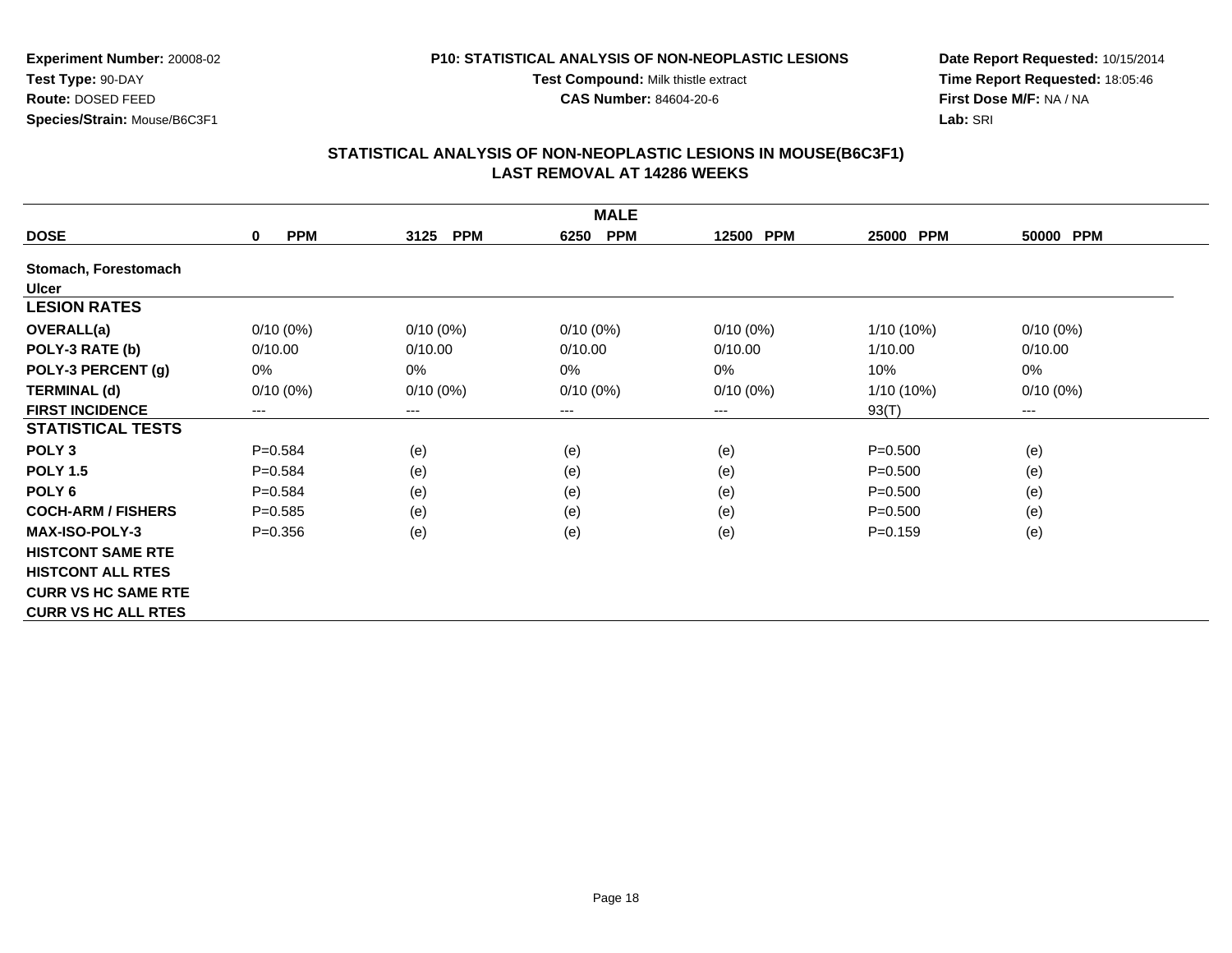#### **P10: STATISTICAL ANALYSIS OF NON-NEOPLASTIC LESIONS**

**Test Compound:** Milk thistle extract

**CAS Number:** 84604-20-6

**Date Report Requested:** 10/15/2014**Time Report Requested:** 18:05:46**First Dose M/F:** NA / NA**Lab:** SRI

| <b>MALE</b>                |                        |                    |                    |             |                        |             |  |  |
|----------------------------|------------------------|--------------------|--------------------|-------------|------------------------|-------------|--|--|
| <b>DOSE</b>                | <b>PPM</b><br>$\bf{0}$ | <b>PPM</b><br>3125 | <b>PPM</b><br>6250 | 12500 PPM   | 25000<br><b>PPM</b>    | 50000 PPM   |  |  |
| Stomach, Forestomach       |                        |                    |                    |             |                        |             |  |  |
| <b>Ulcer Focal</b>         |                        |                    |                    |             |                        |             |  |  |
| <b>LESION RATES</b>        |                        |                    |                    |             |                        |             |  |  |
| <b>OVERALL(a)</b>          | $0/10(0\%)$            | $0/10(0\%)$        | $0/10(0\%)$        | $0/10(0\%)$ | $0/10(0\%)$            | $0/10(0\%)$ |  |  |
| POLY-3 RATE (b)            | 0/10.00                | 0/10.00            | 0/10.00            | 0/10.00     | 0/10.00                | 0/10.00     |  |  |
| POLY-3 PERCENT (g)         | 0%                     | 0%                 | 0%                 | 0%          | 0%                     | 0%          |  |  |
| <b>TERMINAL (d)</b>        | $0/10(0\%)$            | $0/10(0\%)$        | $0/10(0\%)$        | $0/10(0\%)$ | $0/10(0\%)$            | $0/10(0\%)$ |  |  |
| <b>FIRST INCIDENCE</b>     | $---$                  | ---                | $---$              | ---         | $\qquad \qquad \cdots$ | ---         |  |  |
| <b>STATISTICAL TESTS</b>   |                        |                    |                    |             |                        |             |  |  |
| POLY <sub>3</sub>          | (n)                    | (n)                | (n)                | (n)         | (n)                    | (n)         |  |  |
| <b>POLY 1.5</b>            | (n)                    | (n)                | (n)                | (n)         | (n)                    | (n)         |  |  |
| POLY 6                     | (n)                    | (n)                | (n)                | (n)         | (n)                    | (n)         |  |  |
| <b>COCH-ARM / FISHERS</b>  | (n)                    | (n)                | (n)                | (n)         | (n)                    | (n)         |  |  |
| <b>MAX-ISO-POLY-3</b>      | (n)                    | (n)                | (n)                | (n)         | (n)                    | (n)         |  |  |
| <b>HISTCONT SAME RTE</b>   |                        |                    |                    |             |                        |             |  |  |
| <b>HISTCONT ALL RTES</b>   |                        |                    |                    |             |                        |             |  |  |
| <b>CURR VS HC SAME RTE</b> |                        |                    |                    |             |                        |             |  |  |
| <b>CURR VS HC ALL RTES</b> |                        |                    |                    |             |                        |             |  |  |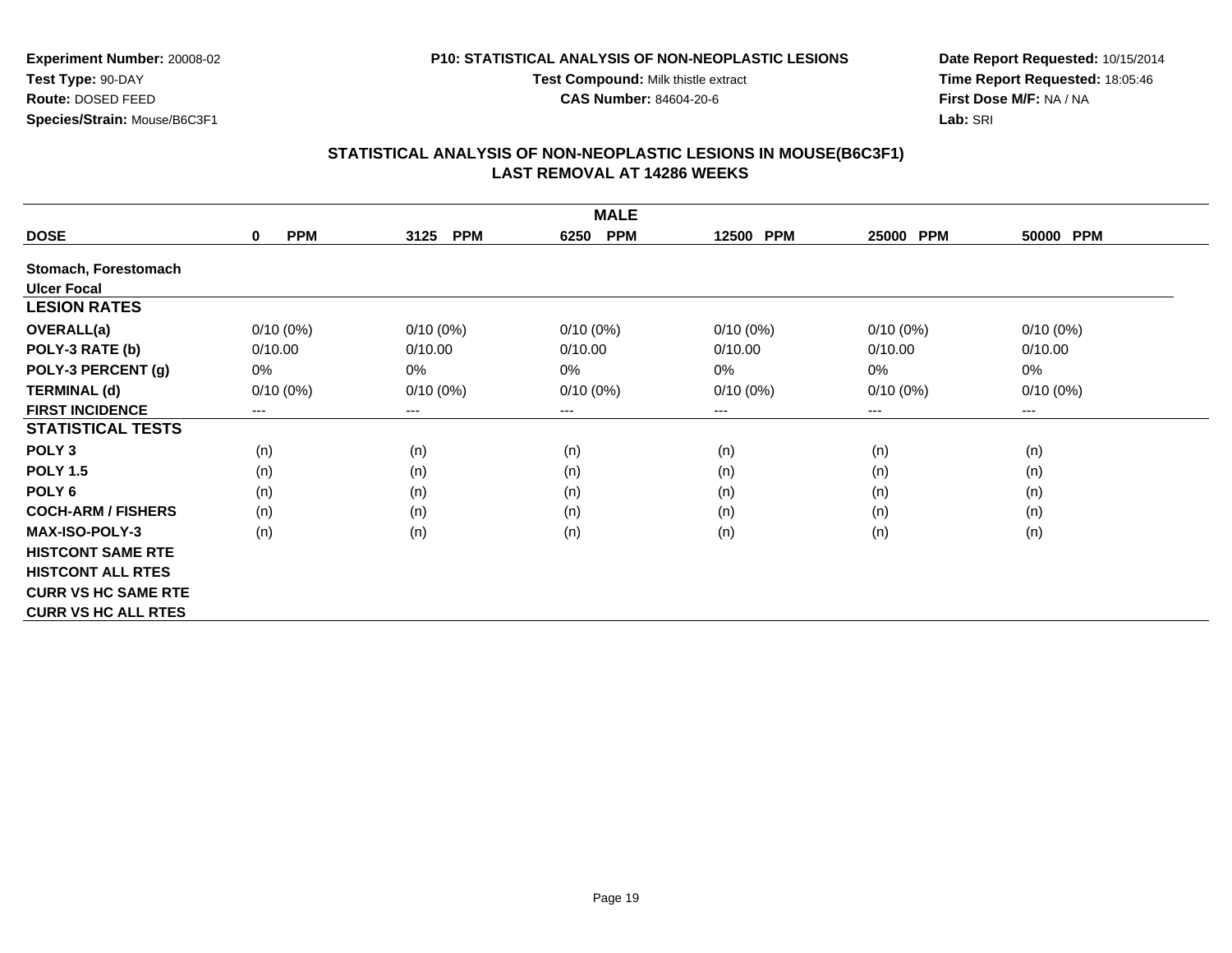**Test Compound:** Milk thistle extract

**CAS Number:** 84604-20-6

**Date Report Requested:** 10/15/2014**Time Report Requested:** 18:05:46**First Dose M/F:** NA / NA**Lab:** SRI

## **STATISTICAL ANALYSIS OF NON-NEOPLASTIC LESIONS IN MOUSE(B6C3F1) LAST REMOVAL AT 14286 WEEKS**

| <b>MALE</b>                |                           |                        |                    |                     |             |              |  |  |
|----------------------------|---------------------------|------------------------|--------------------|---------------------|-------------|--------------|--|--|
| <b>DOSE</b>                | <b>PPM</b><br>$\mathbf 0$ | <b>PPM</b><br>3125     | <b>PPM</b><br>6250 | <b>PPM</b><br>12500 | 25000 PPM   | 50000 PPM    |  |  |
| Stomach, Glandular         |                           |                        |                    |                     |             |              |  |  |
| Cyst                       |                           |                        |                    |                     |             |              |  |  |
| <b>LESION RATES</b>        |                           |                        |                    |                     |             |              |  |  |
| <b>OVERALL(a)</b>          | $0/10(0\%)$               | $0/0 (0\%)$            | $0/0 (0\%)$        | $0/10(0\%)$         | $0/10(0\%)$ | $1/10(10\%)$ |  |  |
| POLY-3 RATE (b)            | 0/10.00                   | 0/0.00                 | 0/0.00             | 0/10.00             | 0/10.00     | 1/10.00      |  |  |
| POLY-3 PERCENT (g)         | $0\%$                     | $0\%$                  | $0\%$              | 0%                  | 0%          | 10%          |  |  |
| <b>TERMINAL (d)</b>        | $0/10(0\%)$               | $0/0 (0\%)$            | $0/0 (0\%)$        | $0/10(0\%)$         | $0/10(0\%)$ | 1/10 (10%)   |  |  |
| <b>FIRST INCIDENCE</b>     | $---$                     | $\qquad \qquad \cdots$ | $--$               | ---                 | ---         | 93(T)        |  |  |
| <b>STATISTICAL TESTS</b>   |                           |                        |                    |                     |             |              |  |  |
| POLY <sub>3</sub>          | (e)                       | (e)                    | (e)                | (e)                 | (e)         | $P = 0.500$  |  |  |
| <b>POLY 1.5</b>            | (e)                       | (e)                    | (e)                | (e)                 | (e)         | $P = 0.500$  |  |  |
| POLY <sub>6</sub>          | (e)                       | (e)                    | (e)                | (e)                 | (e)         | $P = 0.500$  |  |  |
| <b>COCH-ARM / FISHERS</b>  | $P = 0.196$               | (e)                    | (e)                | (e)                 | (e)         | $P = 0.500$  |  |  |
| <b>MAX-ISO-POLY-3</b>      | (e)                       | (e)                    | (e)                | (e)                 | (e)         | $P = 0.159$  |  |  |
| <b>HISTCONT SAME RTE</b>   |                           |                        |                    |                     |             |              |  |  |
| <b>HISTCONT ALL RTES</b>   |                           |                        |                    |                     |             |              |  |  |
| <b>CURR VS HC SAME RTE</b> |                           |                        |                    |                     |             |              |  |  |
| <b>CURR VS HC ALL RTES</b> |                           |                        |                    |                     |             |              |  |  |

**Test Type:** 90-DAY **Route:** DOSED FEED**Species/Strain:** Mouse/B6C3F1

**Experiment Number:** 20008-02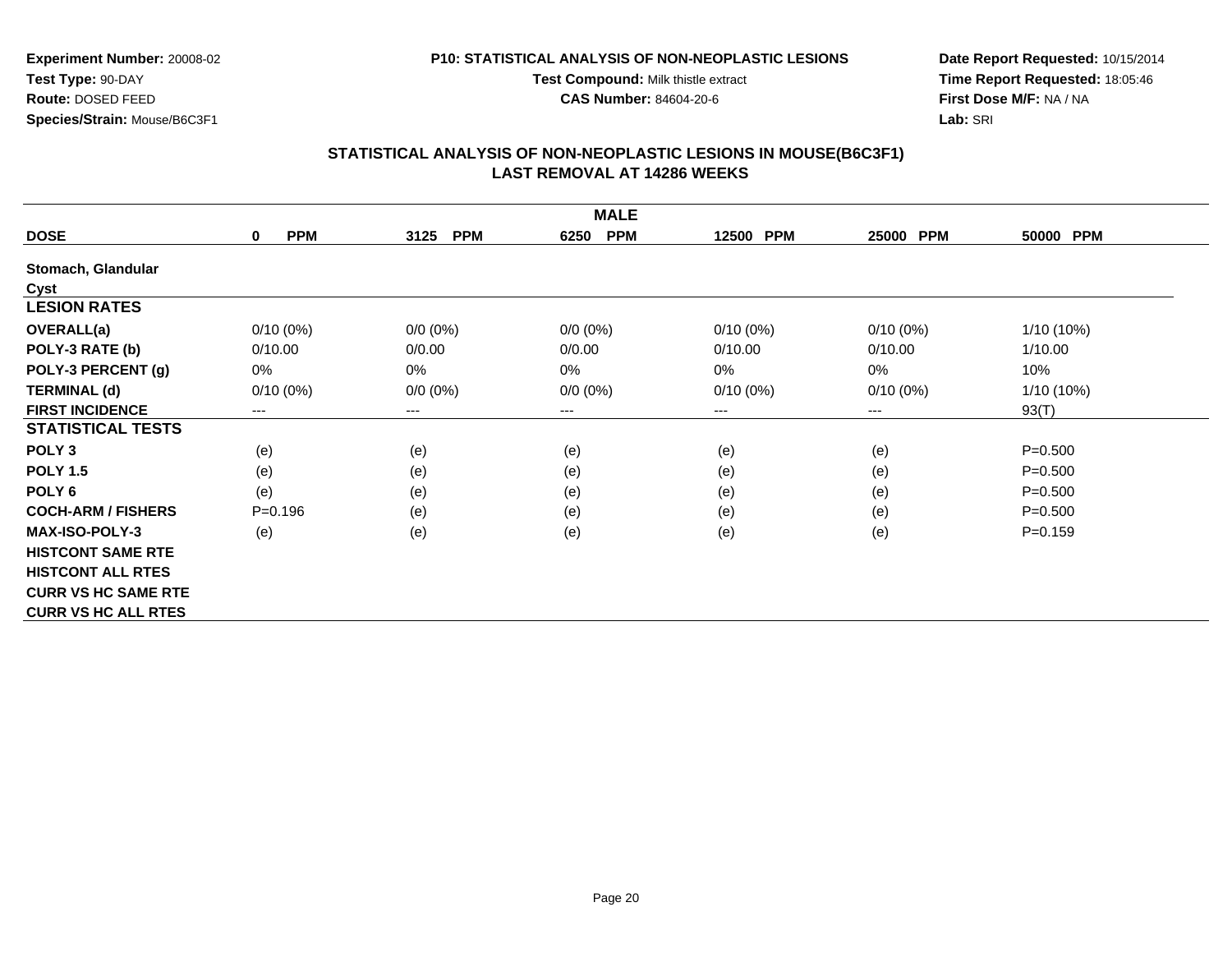**P10: STATISTICAL ANALYSIS OF NON-NEOPLASTIC LESIONSTest Compound:** Milk thistle extract

**CAS Number:** 84604-20-6

**Experiment Number:** 20008-02**Test Type:** 90-DAY **Route:** DOSED FEED**Species/Strain:** Mouse/B6C3F1

**Date Report Requested:** 10/15/2014**Time Report Requested:** 18:05:46**First Dose M/F:** NA / NA**Lab:** SRI

| <b>MALE</b>                |                           |                    |                        |             |              |             |  |  |
|----------------------------|---------------------------|--------------------|------------------------|-------------|--------------|-------------|--|--|
| <b>DOSE</b>                | <b>PPM</b><br>$\mathbf 0$ | 3125<br><b>PPM</b> | <b>PPM</b><br>6250     | 12500 PPM   | 25000 PPM    | 50000 PPM   |  |  |
| <b>Testes</b>              |                           |                    |                        |             |              |             |  |  |
| <b>Atrophy</b>             |                           |                    |                        |             |              |             |  |  |
| <b>LESION RATES</b>        |                           |                    |                        |             |              |             |  |  |
| OVERALL(a)                 | $0/10(0\%)$               | $0/0 (0\%)$        | $0/0 (0\%)$            | $0/0 (0\%)$ | $1/1$ (100%) | $0/10(0\%)$ |  |  |
| POLY-3 RATE (b)            | 0/10.00                   | 0/0.00             | 0/0.00                 | 0/0.00      | 1/1.00       | 0/10.00     |  |  |
| POLY-3 PERCENT (g)         | 0%                        | 0%                 | 0%                     | 0%          | 100%         | 0%          |  |  |
| <b>TERMINAL (d)</b>        | $0/10(0\%)$               | $0/0 (0\%)$        | $0/0 (0\%)$            | $0/0 (0\%)$ | $1/1$ (100%) | $0/10(0\%)$ |  |  |
| <b>FIRST INCIDENCE</b>     | ---                       | ---                | $\qquad \qquad \cdots$ | ---         | 93(T)        | $---$       |  |  |
| <b>STATISTICAL TESTS</b>   |                           |                    |                        |             |              |             |  |  |
| POLY <sub>3</sub>          | (e)                       | (e)                | (e)                    | (e)         | $P = 0.091$  | (e)         |  |  |
| <b>POLY 1.5</b>            | (e)                       | (e)                | (e)                    | (e)         | $P = 0.091$  | (e)         |  |  |
| POLY 6                     | (e)                       | (e)                | (e)                    | (e)         | $P = 0.091$  | (e)         |  |  |
| <b>COCH-ARM / FISHERS</b>  | $P = 0.700$               | (e)                | (e)                    | (e)         | $P = 0.091$  | (e)         |  |  |
| <b>MAX-ISO-POLY-3</b>      | (e)                       | (e)                | (e)                    | (e)         | P=0.000**    | (e)         |  |  |
| <b>HISTCONT SAME RTE</b>   |                           |                    |                        |             |              |             |  |  |
| <b>HISTCONT ALL RTES</b>   |                           |                    |                        |             |              |             |  |  |
| <b>CURR VS HC SAME RTE</b> |                           |                    |                        |             |              |             |  |  |
| <b>CURR VS HC ALL RTES</b> |                           |                    |                        |             |              |             |  |  |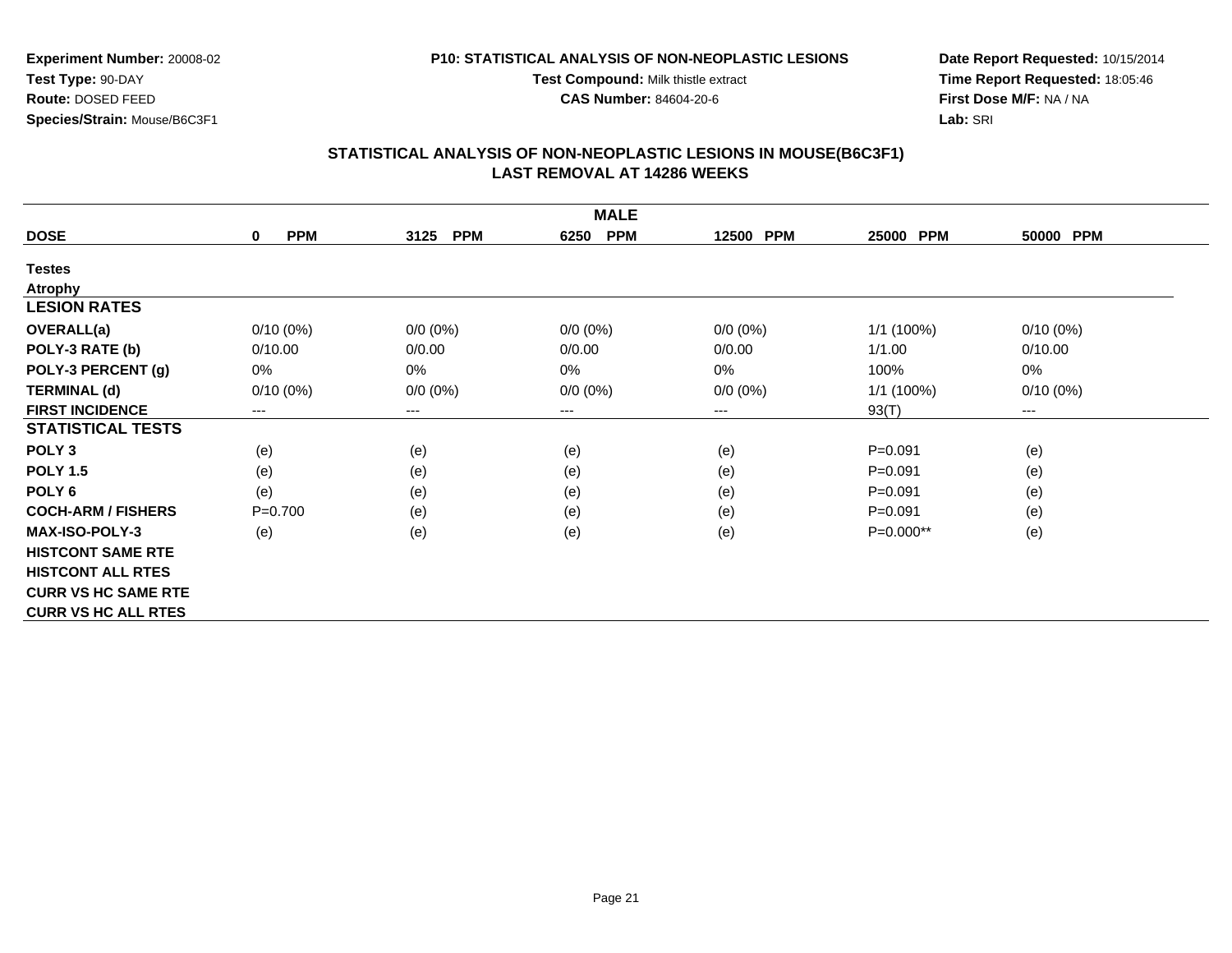**Test Compound:** Milk thistle extract**CAS Number:** 84604-20-6

**Experiment Number:** 20008-02**Test Type:** 90-DAY **Route:** DOSED FEED**Species/Strain:** Mouse/B6C3F1

**Date Report Requested:** 10/15/2014**Time Report Requested:** 18:05:46**First Dose M/F:** NA / NA**Lab:** SRI

| <b>MALE</b>                          |                           |                        |                    |             |                     |             |  |  |
|--------------------------------------|---------------------------|------------------------|--------------------|-------------|---------------------|-------------|--|--|
| <b>DOSE</b>                          | <b>PPM</b><br>$\mathbf 0$ | <b>PPM</b><br>3125     | <b>PPM</b><br>6250 | 12500 PPM   | <b>PPM</b><br>25000 | 50000 PPM   |  |  |
| <b>Thymus</b>                        |                           |                        |                    |             |                     |             |  |  |
| <b>Degeneration Lymphoid Diffuse</b> |                           |                        |                    |             |                     |             |  |  |
| <b>LESION RATES</b>                  |                           |                        |                    |             |                     |             |  |  |
| OVERALL(a)                           | $0/10(0\%)$               | $0/0 (0\%)$            | $0/0 (0\%)$        | $0/0 (0\%)$ | $0/0 (0\%)$         | $0/10(0\%)$ |  |  |
| POLY-3 RATE (b)                      | 0/10.00                   | 0/0.00                 | 0/0.00             | 0/0.00      | 0/0.00              | 0/10.00     |  |  |
| POLY-3 PERCENT (g)                   | 0%                        | 0%                     | 0%                 | 0%          | 0%                  | 0%          |  |  |
| <b>TERMINAL (d)</b>                  | $0/10(0\%)$               | $0/0 (0\%)$            | $0/0 (0\%)$        | $0/0 (0\%)$ | $0/0 (0\%)$         | $0/10(0\%)$ |  |  |
| <b>FIRST INCIDENCE</b>               | $---$                     | $\qquad \qquad \cdots$ | $--$               | ---         | $---$               | ---         |  |  |
| <b>STATISTICAL TESTS</b>             |                           |                        |                    |             |                     |             |  |  |
| POLY <sub>3</sub>                    | (n)                       | (n)                    | (n)                | (n)         | (n)                 | (n)         |  |  |
| <b>POLY 1.5</b>                      | (n)                       | (n)                    | (n)                | (n)         | (n)                 | (n)         |  |  |
| POLY <sub>6</sub>                    | (n)                       | (n)                    | (n)                | (n)         | (n)                 | (n)         |  |  |
| <b>COCH-ARM / FISHERS</b>            | (n)                       | (n)                    | (n)                | (n)         | (n)                 | (n)         |  |  |
| <b>MAX-ISO-POLY-3</b>                | (n)                       | (n)                    | (n)                | (n)         | (n)                 | (n)         |  |  |
| <b>HISTCONT SAME RTE</b>             |                           |                        |                    |             |                     |             |  |  |
| <b>HISTCONT ALL RTES</b>             |                           |                        |                    |             |                     |             |  |  |
| <b>CURR VS HC SAME RTE</b>           |                           |                        |                    |             |                     |             |  |  |
| <b>CURR VS HC ALL RTES</b>           |                           |                        |                    |             |                     |             |  |  |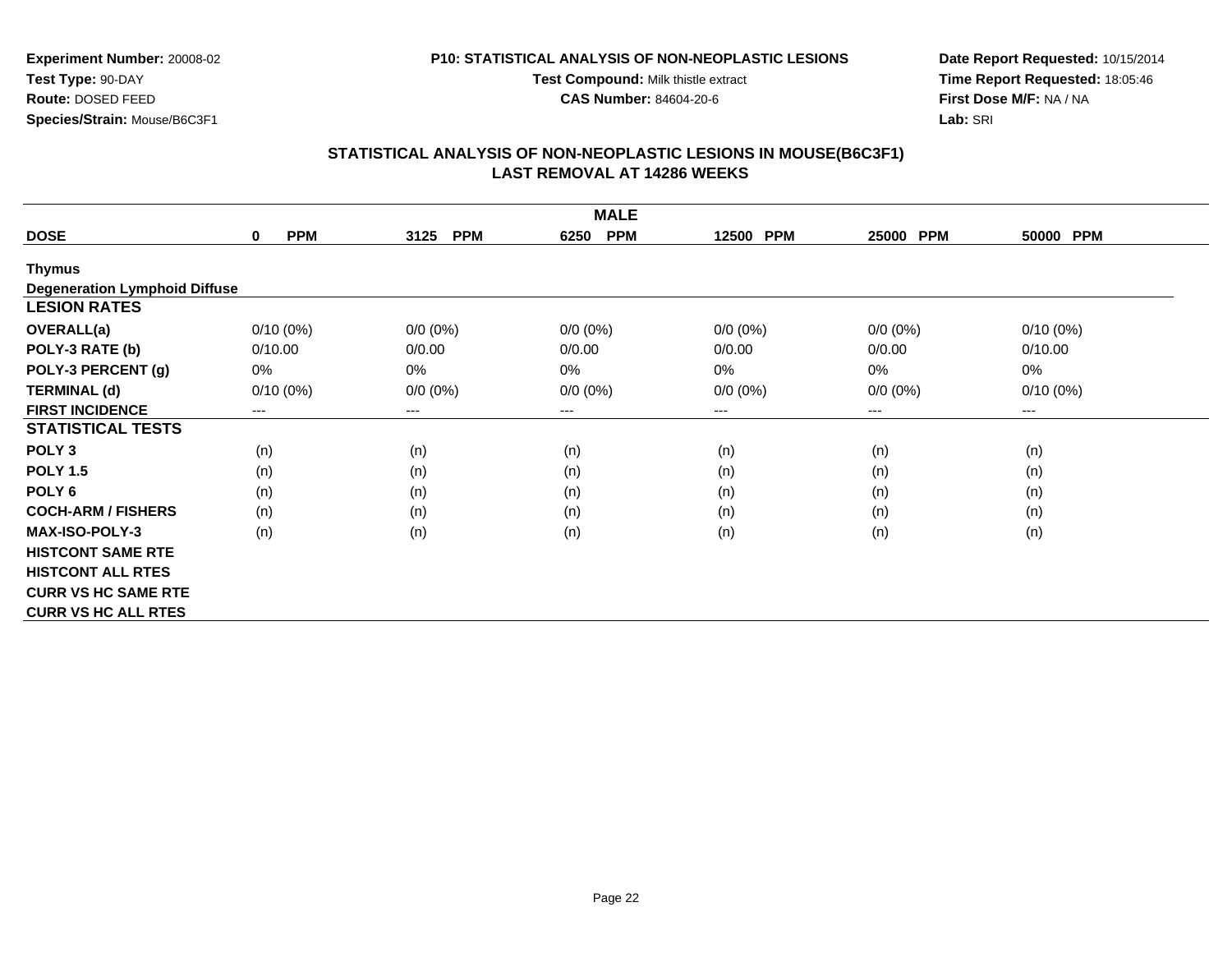**Test Compound:** Milk thistle extract**CAS Number:** 84604-20-6

**Experiment Number:** 20008-02**Test Type:** 90-DAY **Route:** DOSED FEED**Species/Strain:** Mouse/B6C3F1

**Date Report Requested:** 10/15/2014**Time Report Requested:** 18:05:46**First Dose M/F:** NA / NA**Lab:** SRI

| <b>MALE</b>                |                           |                    |                            |             |                     |             |  |  |
|----------------------------|---------------------------|--------------------|----------------------------|-------------|---------------------|-------------|--|--|
| <b>DOSE</b>                | <b>PPM</b><br>$\mathbf 0$ | <b>PPM</b><br>3125 | <b>PPM</b><br>6250         | 12500 PPM   | <b>PPM</b><br>25000 | 50000 PPM   |  |  |
| <b>Thyroid Gland</b>       |                           |                    |                            |             |                     |             |  |  |
| <b>Ectopic Thymus</b>      |                           |                    |                            |             |                     |             |  |  |
| <b>LESION RATES</b>        |                           |                    |                            |             |                     |             |  |  |
| <b>OVERALL(a)</b>          | $0/10(0\%)$               | $0/0 (0\%)$        | $0/0 (0\%)$                | $0/0 (0\%)$ | $0/0 (0\%)$         | 1/10 (10%)  |  |  |
| POLY-3 RATE (b)            | 0/10.00                   | 0/0.00             | 0/0.00                     | 0/0.00      | 0/0.00              | 1/10.00     |  |  |
| POLY-3 PERCENT (g)         | $0\%$                     | $0\%$              | 0%                         | $0\%$       | $0\%$               | 10%         |  |  |
| <b>TERMINAL (d)</b>        | $0/10(0\%)$               | $0/0 (0\%)$        | $0/0 (0\%)$                | $0/0 (0\%)$ | $0/0 (0\%)$         | 1/10 (10%)  |  |  |
| <b>FIRST INCIDENCE</b>     | ---                       | ---                | $\qquad \qquad - \qquad -$ | ---         | ---                 | 93(T)       |  |  |
| <b>STATISTICAL TESTS</b>   |                           |                    |                            |             |                     |             |  |  |
| POLY <sub>3</sub>          | (e)                       | (e)                | (e)                        | (e)         | (e)                 | $P = 0.500$ |  |  |
| <b>POLY 1.5</b>            | (e)                       | (e)                | (e)                        | (e)         | (e)                 | $P = 0.500$ |  |  |
| POLY <sub>6</sub>          | (e)                       | (e)                | (e)                        | (e)         | (e)                 | $P = 0.500$ |  |  |
| <b>COCH-ARM / FISHERS</b>  | $P = 0.304$               | (e)                | (e)                        | (e)         | (e)                 | $P = 0.500$ |  |  |
| <b>MAX-ISO-POLY-3</b>      | (e)                       | (e)                | (e)                        | (e)         | (e)                 | $P = 0.159$ |  |  |
| <b>HISTCONT SAME RTE</b>   |                           |                    |                            |             |                     |             |  |  |
| <b>HISTCONT ALL RTES</b>   |                           |                    |                            |             |                     |             |  |  |
| <b>CURR VS HC SAME RTE</b> |                           |                    |                            |             |                     |             |  |  |
| <b>CURR VS HC ALL RTES</b> |                           |                    |                            |             |                     |             |  |  |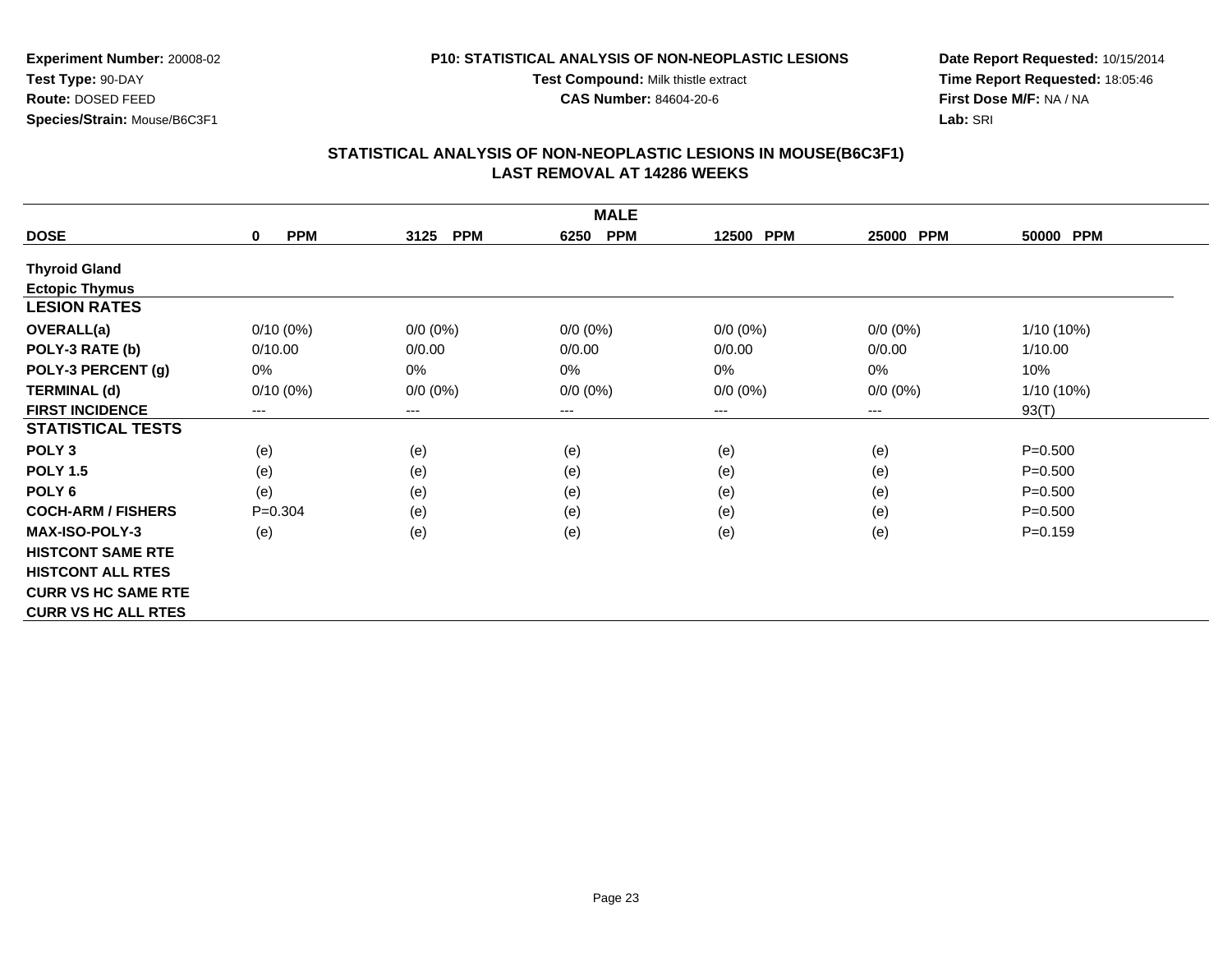#### **P10: STATISTICAL ANALYSIS OF NON-NEOPLASTIC LESIONS**

**Test Compound:** Milk thistle extract

**CAS Number:** 84604-20-6

**Date Report Requested:** 10/15/2014**Time Report Requested:** 18:05:46**First Dose M/F:** NA / NA**Lab:** SRI

| <b>FEMALE</b>                            |                        |                    |                    |             |                     |              |  |  |
|------------------------------------------|------------------------|--------------------|--------------------|-------------|---------------------|--------------|--|--|
| <b>DOSE</b>                              | <b>PPM</b><br>$\bf{0}$ | <b>PPM</b><br>3125 | <b>PPM</b><br>6250 | 12500 PPM   | <b>PPM</b><br>25000 | 50000 PPM    |  |  |
| <b>Adrenal Cortex</b>                    |                        |                    |                    |             |                     |              |  |  |
| <b>Accessory Adrenal Cortical Nodule</b> |                        |                    |                    |             |                     |              |  |  |
| <b>LESION RATES</b>                      |                        |                    |                    |             |                     |              |  |  |
| <b>OVERALL(a)</b>                        | $0/10(0\%)$            | $0/1$ $(0%)$       | $0/0 (0\%)$        | $0/0 (0\%)$ | $0/0 (0\%)$         | $1/10(10\%)$ |  |  |
| POLY-3 RATE (b)                          | 0/10.00                | 0/1.00             | 0/0.00             | 0/0.00      | 0/0.00              | 1/10.00      |  |  |
| POLY-3 PERCENT (g)                       | 0%                     | 0%                 | $0\%$              | 0%          | 0%                  | 10%          |  |  |
| <b>TERMINAL (d)</b>                      | $0/10(0\%)$            | $0/1$ (0%)         | $0/0 (0\%)$        | $0/0 (0\%)$ | $0/0 (0\%)$         | $1/10(10\%)$ |  |  |
| <b>FIRST INCIDENCE</b>                   | ---                    | $--$               | ---                | ---         | ---                 | 93(T)        |  |  |
| <b>STATISTICAL TESTS</b>                 |                        |                    |                    |             |                     |              |  |  |
| POLY <sub>3</sub>                        | (e)                    | (e)                | (e)                | (e)         | (e)                 | $P = 0.500$  |  |  |
| <b>POLY 1.5</b>                          | (e)                    | (e)                | (e)                | (e)         | (e)                 | $P = 0.500$  |  |  |
| POLY <sub>6</sub>                        | (e)                    | (e)                | (e)                | (e)         | (e)                 | $P = 0.500$  |  |  |
| <b>COCH-ARM / FISHERS</b>                | $P = 0.288$            | (e)                | (e)                | (e)         | (e)                 | $P = 0.500$  |  |  |
| <b>MAX-ISO-POLY-3</b>                    | (e)                    | (e)                | (e)                | (e)         | (e)                 | $P = 0.159$  |  |  |
| <b>HISTCONT SAME RTE</b>                 |                        |                    |                    |             |                     |              |  |  |
| <b>HISTCONT ALL RTES</b>                 |                        |                    |                    |             |                     |              |  |  |
| <b>CURR VS HC SAME RTE</b>               |                        |                    |                    |             |                     |              |  |  |
| <b>CURR VS HC ALL RTES</b>               |                        |                    |                    |             |                     |              |  |  |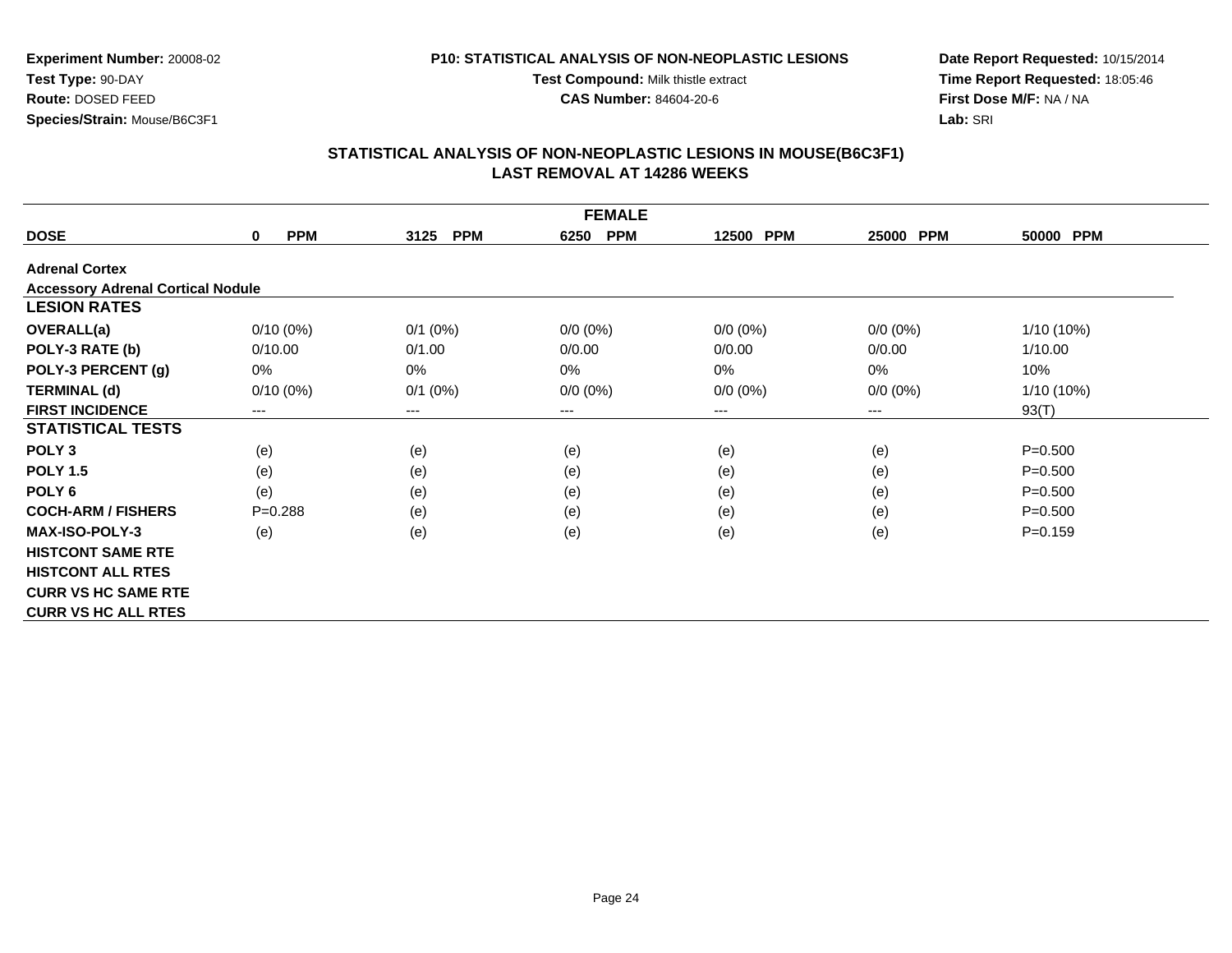#### **P10: STATISTICAL ANALYSIS OF NON-NEOPLASTIC LESIONS**

**Test Compound:** Milk thistle extract

**CAS Number:** 84604-20-6

**Date Report Requested:** 10/15/2014**Time Report Requested:** 18:05:46**First Dose M/F:** NA / NA**Lab:** SRI

| <b>FEMALE</b>                    |                            |                        |                    |             |                     |                        |  |  |
|----------------------------------|----------------------------|------------------------|--------------------|-------------|---------------------|------------------------|--|--|
| <b>DOSE</b>                      | <b>PPM</b><br>$\mathbf{0}$ | <b>PPM</b><br>3125     | <b>PPM</b><br>6250 | 12500 PPM   | <b>PPM</b><br>25000 | 50000 PPM              |  |  |
| <b>Adrenal Cortex</b>            |                            |                        |                    |             |                     |                        |  |  |
| <b>Vacuolization Cytoplasmic</b> |                            |                        |                    |             |                     |                        |  |  |
| <b>LESION RATES</b>              |                            |                        |                    |             |                     |                        |  |  |
| <b>OVERALL(a)</b>                | $3/10(30\%)$               | $0/1$ (0%)             | $0/0 (0\%)$        | $0/0 (0\%)$ | $0/0 (0\%)$         | $0/10(0\%)$            |  |  |
| POLY-3 RATE (b)                  | 3/10.00                    | 0/1.00                 | 0/0.00             | 0/0.00      | 0/0.00              | 0/10.00                |  |  |
| POLY-3 PERCENT (g)               | 30%                        | $0\%$                  | $0\%$              | $0\%$       | 0%                  | 0%                     |  |  |
| <b>TERMINAL (d)</b>              | 3/10 (30%)                 | $0/1$ (0%)             | $0/0 (0\%)$        | $0/0 (0\%)$ | $0/0 (0\%)$         | $0/10(0\%)$            |  |  |
| <b>FIRST INCIDENCE</b>           | 93(T)                      | $\qquad \qquad \cdots$ | ---                | ---         | ---                 | $\qquad \qquad \cdots$ |  |  |
| <b>STATISTICAL TESTS</b>         |                            |                        |                    |             |                     |                        |  |  |
| POLY <sub>3</sub>                | (e)                        | P=0.689N               | (e)                | (e)         | (e)                 | P=0.095N               |  |  |
| <b>POLY 1.5</b>                  | (e)                        | $P = 0.689N$           | (e)                | (e)         | (e)                 | $P = 0.095N$           |  |  |
| POLY <sub>6</sub>                | (e)                        | $P = 0.689N$           | (e)                | (e)         | (e)                 | $P = 0.095N$           |  |  |
| <b>COCH-ARM / FISHERS</b>        | $P = 0.068N$               | $P=0.727N$             | (e)                | (e)         | (e)                 | $P = 0.105N$           |  |  |
| <b>MAX-ISO-POLY-3</b>            | (e)                        | $P = 0.330N$           | (e)                | (e)         | (e)                 | $P=0.025N^*$           |  |  |
| <b>HISTCONT SAME RTE</b>         |                            |                        |                    |             |                     |                        |  |  |
| <b>HISTCONT ALL RTES</b>         |                            |                        |                    |             |                     |                        |  |  |
| <b>CURR VS HC SAME RTE</b>       |                            |                        |                    |             |                     |                        |  |  |
| <b>CURR VS HC ALL RTES</b>       |                            |                        |                    |             |                     |                        |  |  |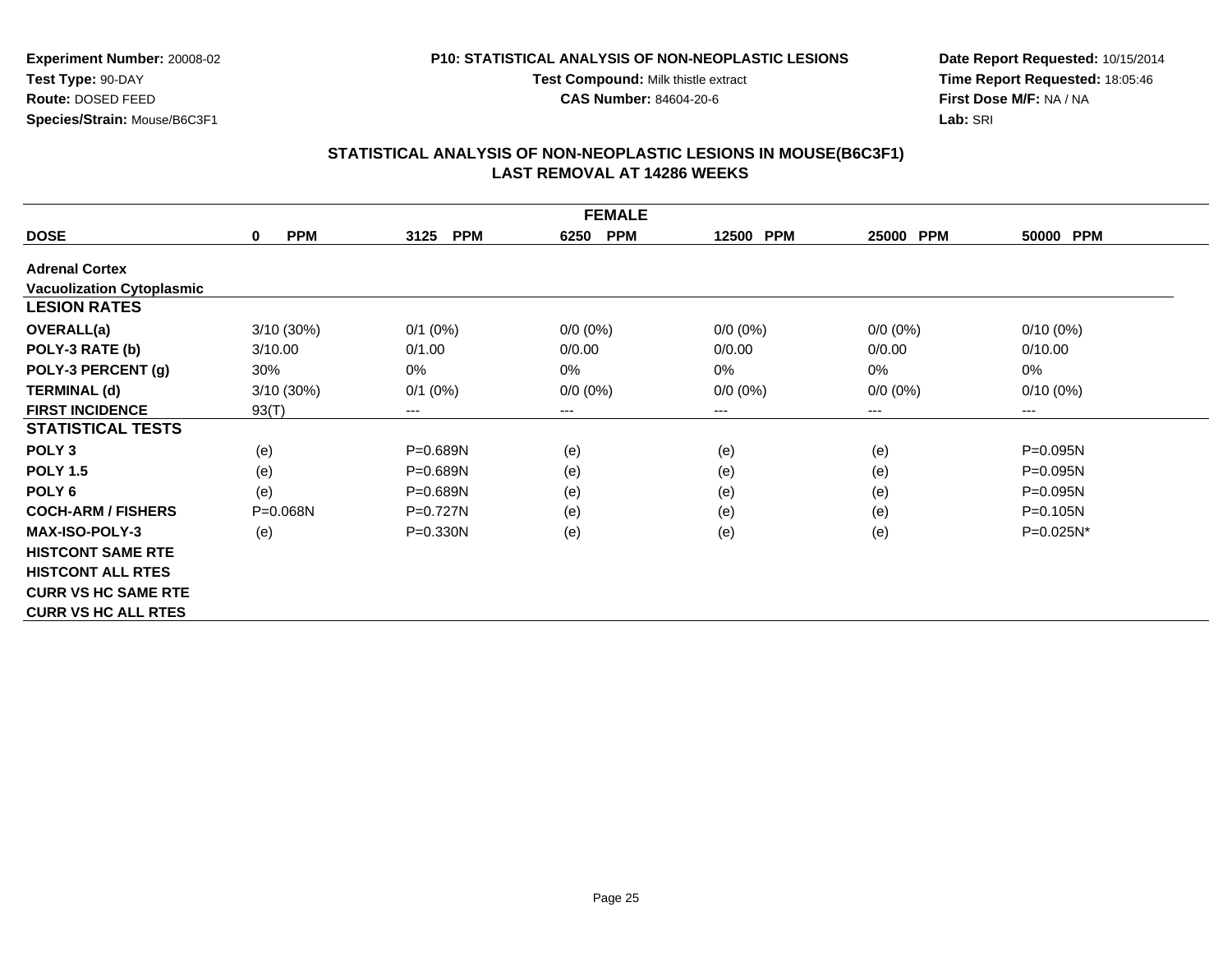#### **P10: STATISTICAL ANALYSIS OF NON-NEOPLASTIC LESIONS**

**Test Compound:** Milk thistle extract

**CAS Number:** 84604-20-6

**Date Report Requested:** 10/15/2014**Time Report Requested:** 18:05:46**First Dose M/F:** NA / NA**Lab:** SRI

| <b>FEMALE</b>                   |                           |                        |                    |             |                     |              |  |  |
|---------------------------------|---------------------------|------------------------|--------------------|-------------|---------------------|--------------|--|--|
| <b>DOSE</b>                     | <b>PPM</b><br>$\mathbf 0$ | <b>PPM</b><br>3125     | <b>PPM</b><br>6250 | 12500 PPM   | <b>PPM</b><br>25000 | 50000 PPM    |  |  |
| Eye: Retrobulbar                |                           |                        |                    |             |                     |              |  |  |
| <b>Inflammation Acute Focal</b> |                           |                        |                    |             |                     |              |  |  |
| <b>LESION RATES</b>             |                           |                        |                    |             |                     |              |  |  |
| <b>OVERALL(a)</b>               | 1/10 (10%)                | $0/0 (0\%)$            | $0/0 (0\%)$        | $0/0 (0\%)$ | $0/0 (0\%)$         | $0/10(0\%)$  |  |  |
| POLY-3 RATE (b)                 | 1/10.00                   | 0/0.00                 | 0/0.00             | 0/0.00      | 0/0.00              | 0/10.00      |  |  |
| POLY-3 PERCENT (g)              | 10%                       | 0%                     | 0%                 | 0%          | 0%                  | $0\%$        |  |  |
| <b>TERMINAL (d)</b>             | 1/10 (10%)                | $0/0 (0\%)$            | $0/0 (0\%)$        | $0/0 (0\%)$ | $0/0 (0\%)$         | $0/10(0\%)$  |  |  |
| <b>FIRST INCIDENCE</b>          | 93(T)                     | $\qquad \qquad \cdots$ | $---$              | ---         | $---$               | $---$        |  |  |
| <b>STATISTICAL TESTS</b>        |                           |                        |                    |             |                     |              |  |  |
| POLY <sub>3</sub>               | (e)                       | (e)                    | (e)                | (e)         | (e)                 | $P = 0.500N$ |  |  |
| <b>POLY 1.5</b>                 | (e)                       | (e)                    | (e)                | (e)         | (e)                 | $P = 0.500N$ |  |  |
| POLY <sub>6</sub>               | (e)                       | (e)                    | (e)                | (e)         | (e)                 | $P = 0.500N$ |  |  |
| <b>COCH-ARM / FISHERS</b>       | $P = 0.304N$              | (e)                    | (e)                | (e)         | (e)                 | $P = 0.500N$ |  |  |
| <b>MAX-ISO-POLY-3</b>           | (e)                       | (e)                    | (e)                | (e)         | (e)                 | $P = 0.159N$ |  |  |
| <b>HISTCONT SAME RTE</b>        |                           |                        |                    |             |                     |              |  |  |
| <b>HISTCONT ALL RTES</b>        |                           |                        |                    |             |                     |              |  |  |
| <b>CURR VS HC SAME RTE</b>      |                           |                        |                    |             |                     |              |  |  |
| <b>CURR VS HC ALL RTES</b>      |                           |                        |                    |             |                     |              |  |  |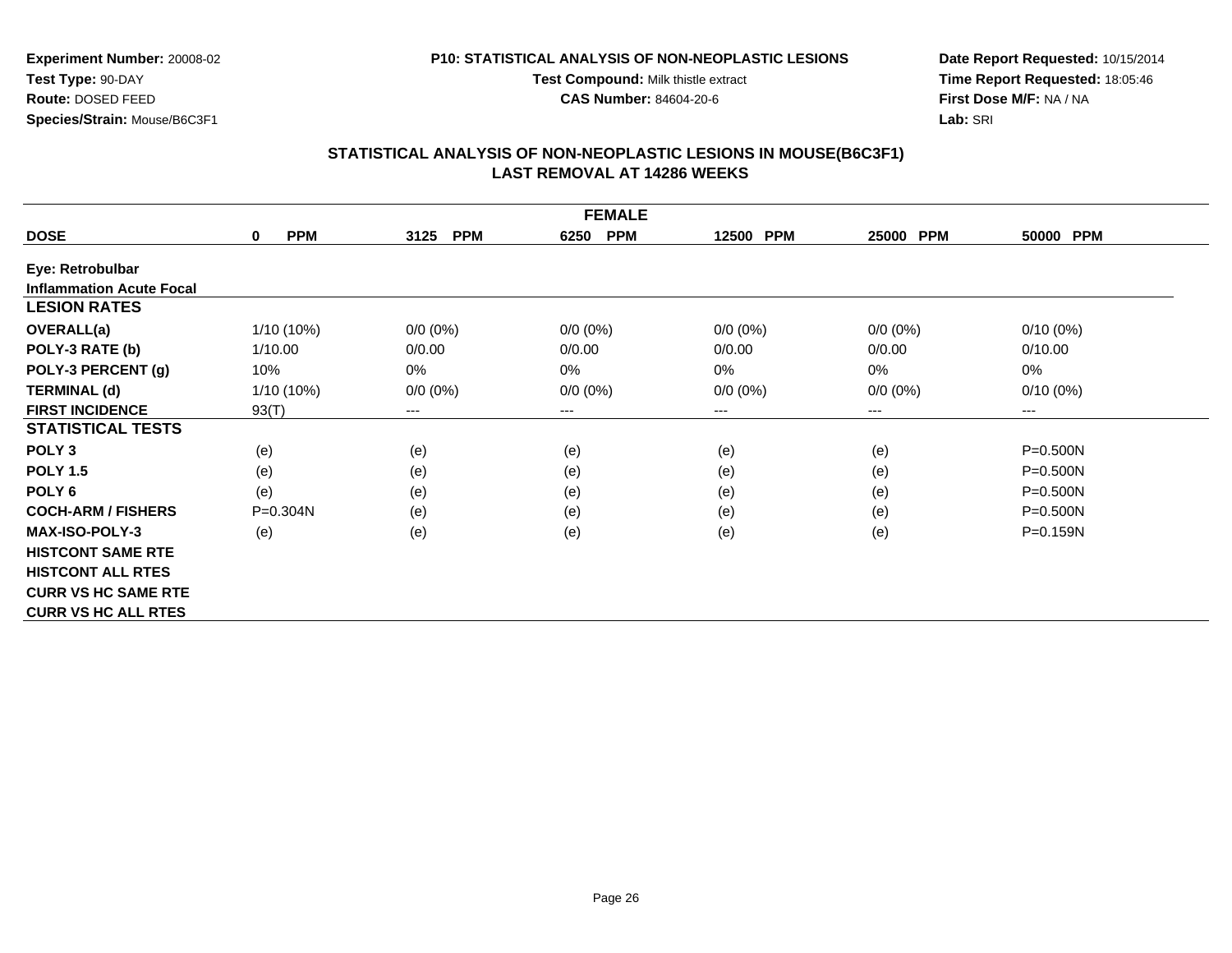#### **P10: STATISTICAL ANALYSIS OF NON-NEOPLASTIC LESIONS**

**Test Compound:** Milk thistle extract

**CAS Number:** 84604-20-6

**Date Report Requested:** 10/15/2014**Time Report Requested:** 18:05:46**First Dose M/F:** NA / NA**Lab:** SRI

|                            |                           |                            | <b>FEMALE</b>      |             |                     |                     |  |
|----------------------------|---------------------------|----------------------------|--------------------|-------------|---------------------|---------------------|--|
| <b>DOSE</b>                | <b>PPM</b><br>$\mathbf 0$ | 3125<br><b>PPM</b>         | <b>PPM</b><br>6250 | 12500 PPM   | <b>PPM</b><br>25000 | <b>PPM</b><br>50000 |  |
| Kidney                     |                           |                            |                    |             |                     |                     |  |
| <b>Hydronephrosis</b>      |                           |                            |                    |             |                     |                     |  |
| <b>LESION RATES</b>        |                           |                            |                    |             |                     |                     |  |
| OVERALL(a)                 | $0/10(0\%)$               | $0/0 (0\%)$                | $0/0 (0\%)$        | $0/0 (0\%)$ | $0/0 (0\%)$         | $1/10(10\%)$        |  |
| POLY-3 RATE (b)            | 0/10.00                   | 0/0.00                     | 0/0.00             | 0/0.00      | 0/0.00              | 1/10.00             |  |
| POLY-3 PERCENT (g)         | 0%                        | 0%                         | 0%                 | 0%          | 0%                  | 10%                 |  |
| <b>TERMINAL (d)</b>        | $0/10(0\%)$               | $0/0 (0\%)$                | $0/0 (0\%)$        | $0/0 (0\%)$ | $0/0 (0\%)$         | 1/10 (10%)          |  |
| <b>FIRST INCIDENCE</b>     | $\qquad \qquad \cdots$    | $\qquad \qquad - \qquad -$ | $---$              | $--$        | ---                 | 93(T)               |  |
| <b>STATISTICAL TESTS</b>   |                           |                            |                    |             |                     |                     |  |
| POLY <sub>3</sub>          | (e)                       | (e)                        | (e)                | (e)         | (e)                 | $P = 0.500$         |  |
| <b>POLY 1.5</b>            | (e)                       | (e)                        | (e)                | (e)         | (e)                 | $P = 0.500$         |  |
| POLY <sub>6</sub>          | (e)                       | (e)                        | (e)                | (e)         | (e)                 | $P = 0.500$         |  |
| <b>COCH-ARM / FISHERS</b>  | $P = 0.304$               | (e)                        | (e)                | (e)         | (e)                 | $P = 0.500$         |  |
| <b>MAX-ISO-POLY-3</b>      | (e)                       | (e)                        | (e)                | (e)         | (e)                 | $P = 0.159$         |  |
| <b>HISTCONT SAME RTE</b>   |                           |                            |                    |             |                     |                     |  |
| <b>HISTCONT ALL RTES</b>   |                           |                            |                    |             |                     |                     |  |
| <b>CURR VS HC SAME RTE</b> |                           |                            |                    |             |                     |                     |  |
| <b>CURR VS HC ALL RTES</b> |                           |                            |                    |             |                     |                     |  |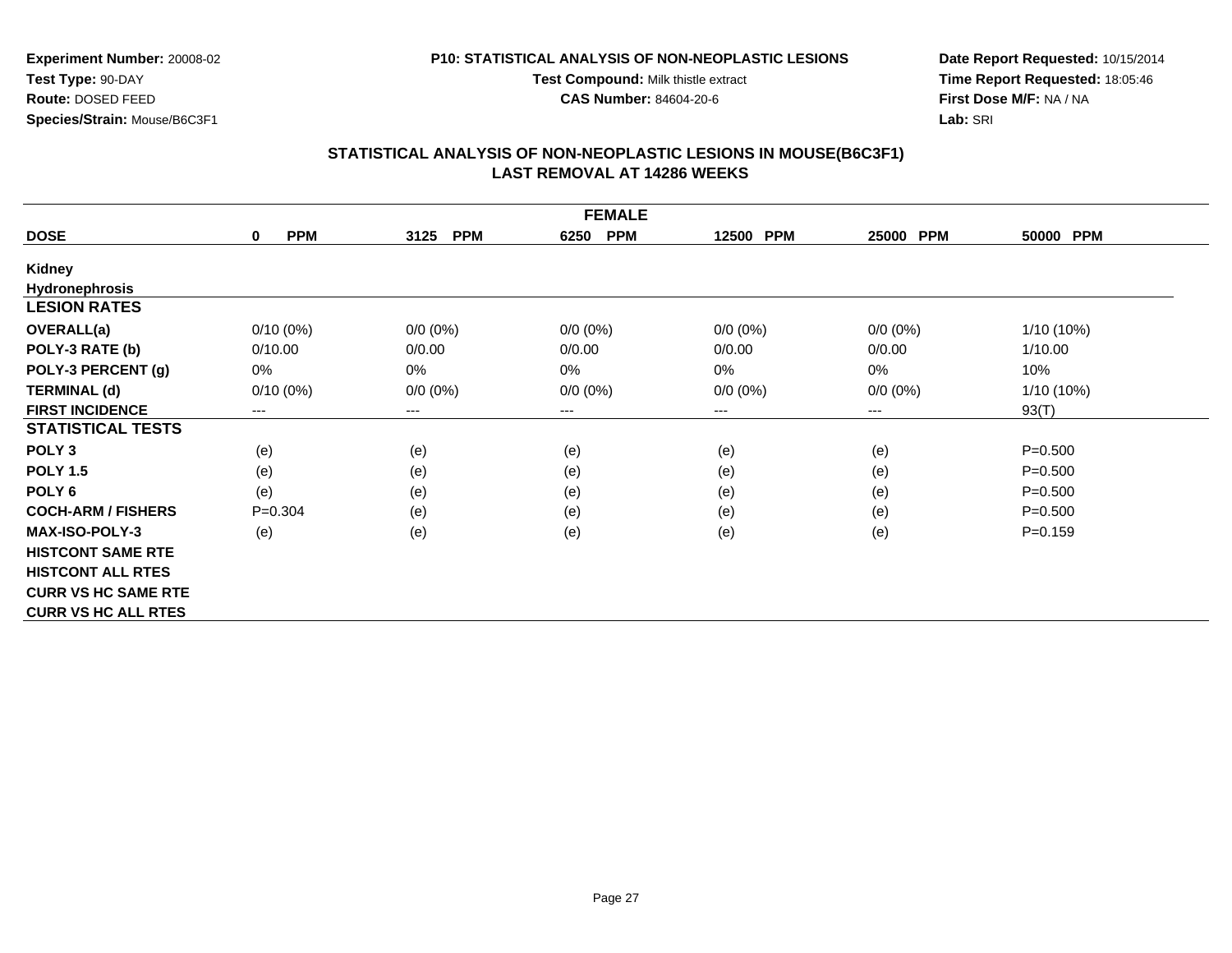#### **P10: STATISTICAL ANALYSIS OF NON-NEOPLASTIC LESIONS**

**Test Compound:** Milk thistle extract

**CAS Number:** 84604-20-6

**Date Report Requested:** 10/15/2014**Time Report Requested:** 18:05:46**First Dose M/F:** NA / NA**Lab:** SRI

|                                               | <b>FEMALE</b>             |                    |                    |                     |             |             |  |  |  |  |
|-----------------------------------------------|---------------------------|--------------------|--------------------|---------------------|-------------|-------------|--|--|--|--|
| <b>DOSE</b>                                   | <b>PPM</b><br>$\mathbf 0$ | <b>PPM</b><br>3125 | <b>PPM</b><br>6250 | <b>PPM</b><br>12500 | 25000 PPM   | 50000 PPM   |  |  |  |  |
| <b>Kidney</b>                                 |                           |                    |                    |                     |             |             |  |  |  |  |
| <b>Infiltration Cellular Lymphocyte Focal</b> |                           |                    |                    |                     |             |             |  |  |  |  |
| <b>LESION RATES</b>                           |                           |                    |                    |                     |             |             |  |  |  |  |
| <b>OVERALL(a)</b>                             | $0/10(0\%)$               | $0/0 (0\%)$        | $0/0 (0\%)$        | $0/0 (0\%)$         | $0/0 (0\%)$ | $0/10(0\%)$ |  |  |  |  |
| POLY-3 RATE (b)                               | 0/10.00                   | 0/0.00             | 0/0.00             | 0/0.00              | 0/0.00      | 0/10.00     |  |  |  |  |
| POLY-3 PERCENT (g)                            | 0%                        | $0\%$              | 0%                 | 0%                  | 0%          | 0%          |  |  |  |  |
| <b>TERMINAL (d)</b>                           | $0/10(0\%)$               | $0/0 (0\%)$        | $0/0 (0\%)$        | $0/0 (0\%)$         | $0/0 (0\%)$ | $0/10(0\%)$ |  |  |  |  |
| <b>FIRST INCIDENCE</b>                        | $--$                      | $--$               | ---                | ---                 | ---         | ---         |  |  |  |  |
| <b>STATISTICAL TESTS</b>                      |                           |                    |                    |                     |             |             |  |  |  |  |
| POLY <sub>3</sub>                             | (n)                       | (n)                | (n)                | (n)                 | (n)         | (n)         |  |  |  |  |
| <b>POLY 1.5</b>                               | (n)                       | (n)                | (n)                | (n)                 | (n)         | (n)         |  |  |  |  |
| POLY <sub>6</sub>                             | (n)                       | (n)                | (n)                | (n)                 | (n)         | (n)         |  |  |  |  |
| <b>COCH-ARM / FISHERS</b>                     | (n)                       | (n)                | (n)                | (n)                 | (n)         | (n)         |  |  |  |  |
| <b>MAX-ISO-POLY-3</b>                         | (n)                       | (n)                | (n)                | (n)                 | (n)         | (n)         |  |  |  |  |
| <b>HISTCONT SAME RTE</b>                      |                           |                    |                    |                     |             |             |  |  |  |  |
| <b>HISTCONT ALL RTES</b>                      |                           |                    |                    |                     |             |             |  |  |  |  |
| <b>CURR VS HC SAME RTE</b>                    |                           |                    |                    |                     |             |             |  |  |  |  |
| <b>CURR VS HC ALL RTES</b>                    |                           |                    |                    |                     |             |             |  |  |  |  |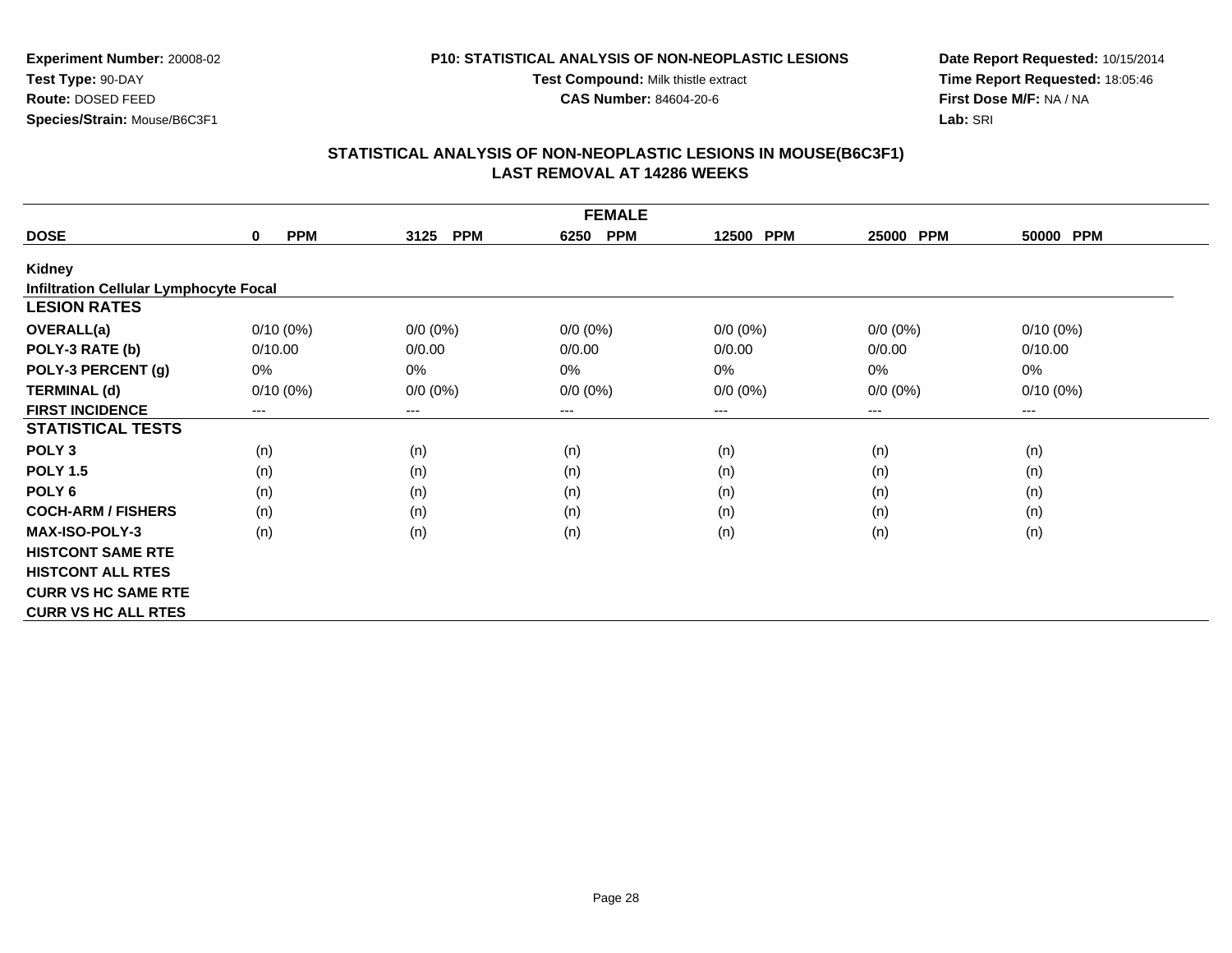#### **P10: STATISTICAL ANALYSIS OF NON-NEOPLASTIC LESIONS**

**Test Compound:** Milk thistle extract

**CAS Number:** 84604-20-6

**Date Report Requested:** 10/15/2014**Time Report Requested:** 18:05:46**First Dose M/F:** NA / NA**Lab:** SRI

|                             | <b>FEMALE</b>             |                    |                    |             |                     |              |  |  |  |
|-----------------------------|---------------------------|--------------------|--------------------|-------------|---------------------|--------------|--|--|--|
| <b>DOSE</b>                 | <b>PPM</b><br>$\mathbf 0$ | <b>PPM</b><br>3125 | <b>PPM</b><br>6250 | 12500 PPM   | <b>PPM</b><br>25000 | 50000 PPM    |  |  |  |
| <b>Kidney: Renal Tubule</b> |                           |                    |                    |             |                     |              |  |  |  |
| <b>Regeneration Focal</b>   |                           |                    |                    |             |                     |              |  |  |  |
| <b>LESION RATES</b>         |                           |                    |                    |             |                     |              |  |  |  |
| <b>OVERALL(a)</b>           | $0/10(0\%)$               | $0/0 (0\%)$        | $0/0 (0\%)$        | $0/0 (0\%)$ | $0/0 (0\%)$         | $1/10(10\%)$ |  |  |  |
| POLY-3 RATE (b)             | 0/10.00                   | 0/0.00             | 0/0.00             | 0/0.00      | 0/0.00              | 1/10.00      |  |  |  |
| POLY-3 PERCENT (g)          | 0%                        | $0\%$              | 0%                 | 0%          | 0%                  | 10%          |  |  |  |
| <b>TERMINAL (d)</b>         | $0/10(0\%)$               | $0/0 (0\%)$        | $0/0 (0\%)$        | $0/0 (0\%)$ | $0/0 (0\%)$         | 1/10 (10%)   |  |  |  |
| <b>FIRST INCIDENCE</b>      | $---$                     | $---$              | $---$              | $--$        | ---                 | 93(T)        |  |  |  |
| <b>STATISTICAL TESTS</b>    |                           |                    |                    |             |                     |              |  |  |  |
| POLY <sub>3</sub>           | (e)                       | (e)                | (e)                | (e)         | (e)                 | $P = 0.500$  |  |  |  |
| <b>POLY 1.5</b>             | (e)                       | (e)                | (e)                | (e)         | (e)                 | $P = 0.500$  |  |  |  |
| POLY <sub>6</sub>           | (e)                       | (e)                | (e)                | (e)         | (e)                 | $P = 0.500$  |  |  |  |
| <b>COCH-ARM / FISHERS</b>   | $P = 0.304$               | (e)                | (e)                | (e)         | (e)                 | $P = 0.500$  |  |  |  |
| <b>MAX-ISO-POLY-3</b>       | (e)                       | (e)                | (e)                | (e)         | (e)                 | $P = 0.159$  |  |  |  |
| <b>HISTCONT SAME RTE</b>    |                           |                    |                    |             |                     |              |  |  |  |
| <b>HISTCONT ALL RTES</b>    |                           |                    |                    |             |                     |              |  |  |  |
| <b>CURR VS HC SAME RTE</b>  |                           |                    |                    |             |                     |              |  |  |  |
| <b>CURR VS HC ALL RTES</b>  |                           |                    |                    |             |                     |              |  |  |  |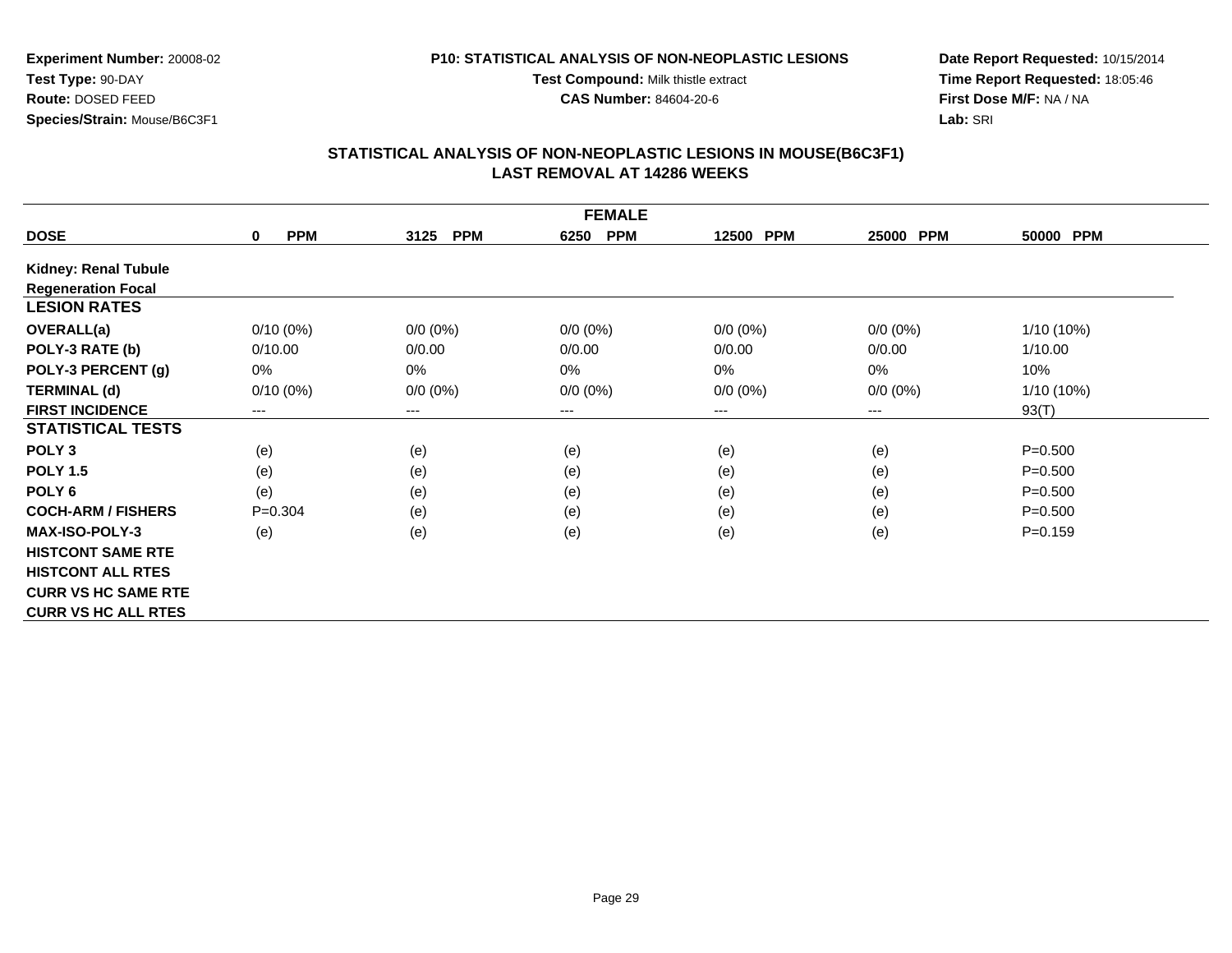#### **P10: STATISTICAL ANALYSIS OF NON-NEOPLASTIC LESIONS**

**Test Compound:** Milk thistle extract

**CAS Number:** 84604-20-6

**Date Report Requested:** 10/15/2014**Time Report Requested:** 18:05:46**First Dose M/F:** NA / NA**Lab:** SRI

|                            | <b>FEMALE</b>             |                            |                    |                     |                     |              |  |  |  |
|----------------------------|---------------------------|----------------------------|--------------------|---------------------|---------------------|--------------|--|--|--|
| <b>DOSE</b>                | <b>PPM</b><br>$\mathbf 0$ | <b>PPM</b><br>3125         | <b>PPM</b><br>6250 | <b>PPM</b><br>12500 | 25000<br><b>PPM</b> | 50000 PPM    |  |  |  |
| Liver                      |                           |                            |                    |                     |                     |              |  |  |  |
| <b>Depletion Glycogen</b>  |                           |                            |                    |                     |                     |              |  |  |  |
| <b>LESION RATES</b>        |                           |                            |                    |                     |                     |              |  |  |  |
| <b>OVERALL(a)</b>          | 1/10 (10%)                | $0/10(0\%)$                | $0/10(0\%)$        | $0/10(0\%)$         | $0/10(0\%)$         | $0/10(0\%)$  |  |  |  |
| POLY-3 RATE (b)            | 1/10.00                   | 0/10.00                    | 0/10.00            | 0/10.00             | 0/10.00             | 0/10.00      |  |  |  |
| POLY-3 PERCENT (g)         | 10%                       | $0\%$                      | $0\%$              | 0%                  | 0%                  | $0\%$        |  |  |  |
| <b>TERMINAL (d)</b>        | $1/10(10\%)$              | $0/10(0\%)$                | $0/10(0\%)$        | $0/10(0\%)$         | $0/10(0\%)$         | $0/10(0\%)$  |  |  |  |
| <b>FIRST INCIDENCE</b>     | 93(T)                     | $\qquad \qquad - \qquad -$ | $--$               | ---                 | ---                 | $---$        |  |  |  |
| <b>STATISTICAL TESTS</b>   |                           |                            |                    |                     |                     |              |  |  |  |
| POLY <sub>3</sub>          | $P = 0.416N$              | $P = 0.500N$               | $P = 0.500N$       | $P = 0.500N$        | $P = 0.500N$        | $P = 0.500N$ |  |  |  |
| <b>POLY 1.5</b>            | $P = 0.416N$              | $P = 0.500N$               | $P = 0.500N$       | $P = 0.500N$        | $P = 0.500N$        | $P = 0.500N$ |  |  |  |
| POLY <sub>6</sub>          | $P = 0.416N$              | $P = 0.500N$               | $P = 0.500N$       | $P = 0.500N$        | P=0.500N            | $P = 0.500N$ |  |  |  |
| <b>COCH-ARM / FISHERS</b>  | $P = 0.415N$              | $P = 0.500N$               | $P = 0.500N$       | $P = 0.500N$        | $P = 0.500N$        | $P = 0.500N$ |  |  |  |
| <b>MAX-ISO-POLY-3</b>      | $P = 0.075N$              | $P = 0.159N$               | $P = 0.159N$       | $P = 0.159N$        | $P = 0.159N$        | $P = 0.159N$ |  |  |  |
| <b>HISTCONT SAME RTE</b>   |                           |                            |                    |                     |                     |              |  |  |  |
| <b>HISTCONT ALL RTES</b>   |                           |                            |                    |                     |                     |              |  |  |  |
| <b>CURR VS HC SAME RTE</b> |                           |                            |                    |                     |                     |              |  |  |  |
| <b>CURR VS HC ALL RTES</b> |                           |                            |                    |                     |                     |              |  |  |  |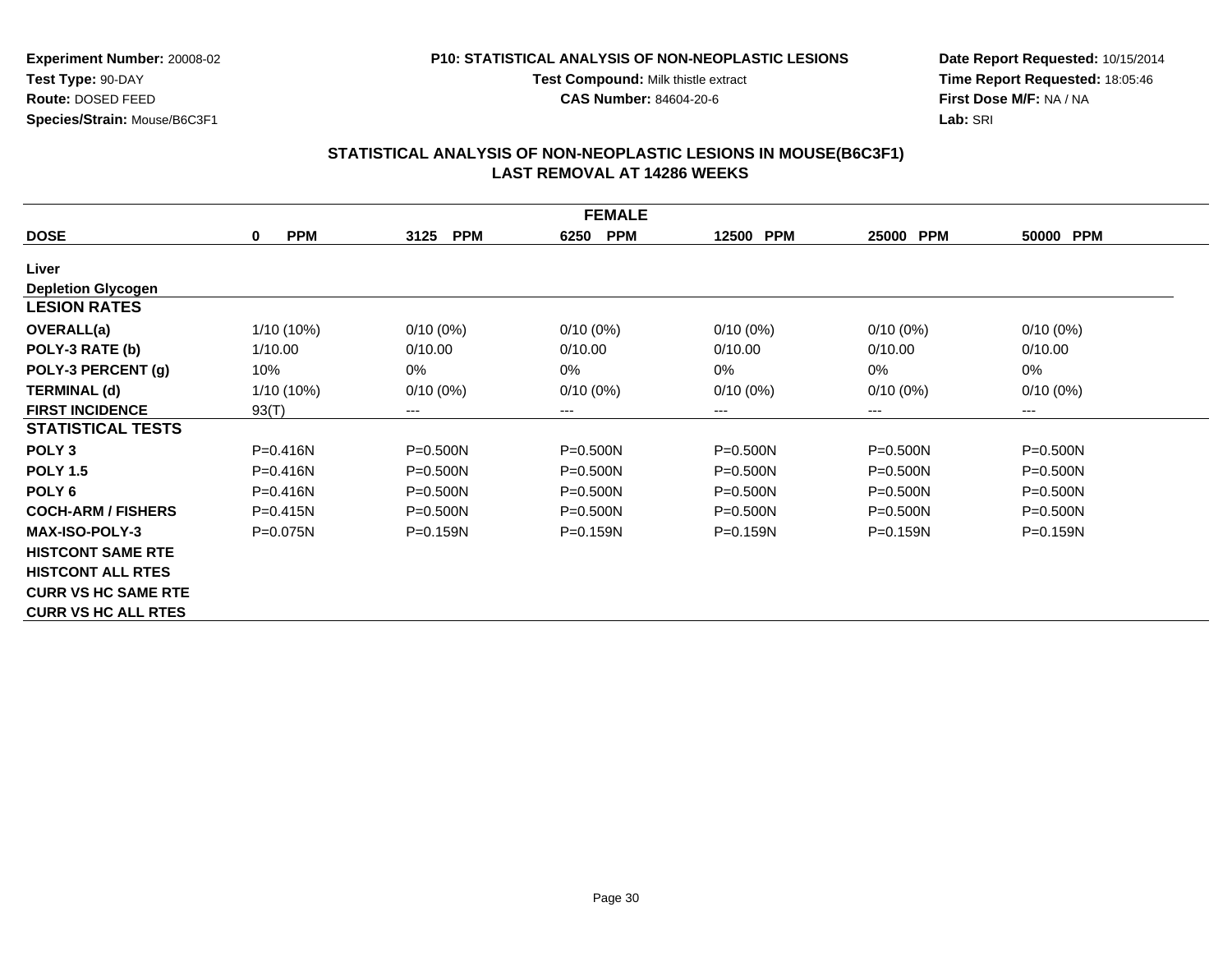#### **P10: STATISTICAL ANALYSIS OF NON-NEOPLASTIC LESIONS**

**Test Compound:** Milk thistle extract

**CAS Number:** 84604-20-6

**Date Report Requested:** 10/15/2014**Time Report Requested:** 18:05:46**First Dose M/F:** NA / NA**Lab:** SRI

|                                   | <b>FEMALE</b>   |                    |                    |             |                     |              |  |  |  |  |
|-----------------------------------|-----------------|--------------------|--------------------|-------------|---------------------|--------------|--|--|--|--|
| <b>DOSE</b>                       | <b>PPM</b><br>0 | <b>PPM</b><br>3125 | 6250<br><b>PPM</b> | 12500 PPM   | <b>PPM</b><br>25000 | 50000 PPM    |  |  |  |  |
| Liver                             |                 |                    |                    |             |                     |              |  |  |  |  |
| <b>Inflammation Chronic Focal</b> |                 |                    |                    |             |                     |              |  |  |  |  |
| <b>LESION RATES</b>               |                 |                    |                    |             |                     |              |  |  |  |  |
| <b>OVERALL(a)</b>                 | $3/10(30\%)$    | 10/10 (100%)       | 9/10 (90%)         | 9/10 (90%)  | 8/10 (80%)          | 10/10 (100%) |  |  |  |  |
| POLY-3 RATE (b)                   | 3/10.00         | 10/10.00           | 9/10.00            | 9/10.00     | 8/10.00             | 10/10.00     |  |  |  |  |
| POLY-3 PERCENT (g)                | 30%             | 100%               | 90%                | 90%         | 80%                 | 100%         |  |  |  |  |
| <b>TERMINAL (d)</b>               | $3/10(30\%)$    | 10/10 (100%)       | 9/10 (90%)         | 9/10 (90%)  | 8/10 (80%)          | 10/10 (100%) |  |  |  |  |
| <b>FIRST INCIDENCE</b>            | 93(T)           | 93(T)              | 93(T)              | 93(T)       | 93(T)               | 93(T)        |  |  |  |  |
| <b>STATISTICAL TESTS</b>          |                 |                    |                    |             |                     |              |  |  |  |  |
| POLY <sub>3</sub>                 | $P=0.012*$      | P=0.000**          | $P=0.003**$        | $P=0.003**$ | $P=0.024*$          | P=0.000**    |  |  |  |  |
| <b>POLY 1.5</b>                   | $P=0.012*$      | $P=0.000**$        | $P=0.003**$        | $P=0.003**$ | $P=0.024*$          | P=0.000**    |  |  |  |  |
| POLY <sub>6</sub>                 | $P=0.012*$      | $P=0.000**$        | $P=0.003**$        | $P=0.003**$ | $P=0.024*$          | $P=0.000**$  |  |  |  |  |
| <b>COCH-ARM / FISHERS</b>         | $P=0.030*$      | $P=0.002**$        | $P=0.010**$        | $P=0.010**$ | $P=0.035*$          | $P=0.002**$  |  |  |  |  |
| <b>MAX-ISO-POLY-3</b>             | $P=0.000**$     | $P=0.000**$        | $P<0.001**$        | $P<0.001**$ | $P=0.007**$         | $P=0.000**$  |  |  |  |  |
| <b>HISTCONT SAME RTE</b>          |                 |                    |                    |             |                     |              |  |  |  |  |
| <b>HISTCONT ALL RTES</b>          |                 |                    |                    |             |                     |              |  |  |  |  |
| <b>CURR VS HC SAME RTE</b>        |                 |                    |                    |             |                     |              |  |  |  |  |
| <b>CURR VS HC ALL RTES</b>        |                 |                    |                    |             |                     |              |  |  |  |  |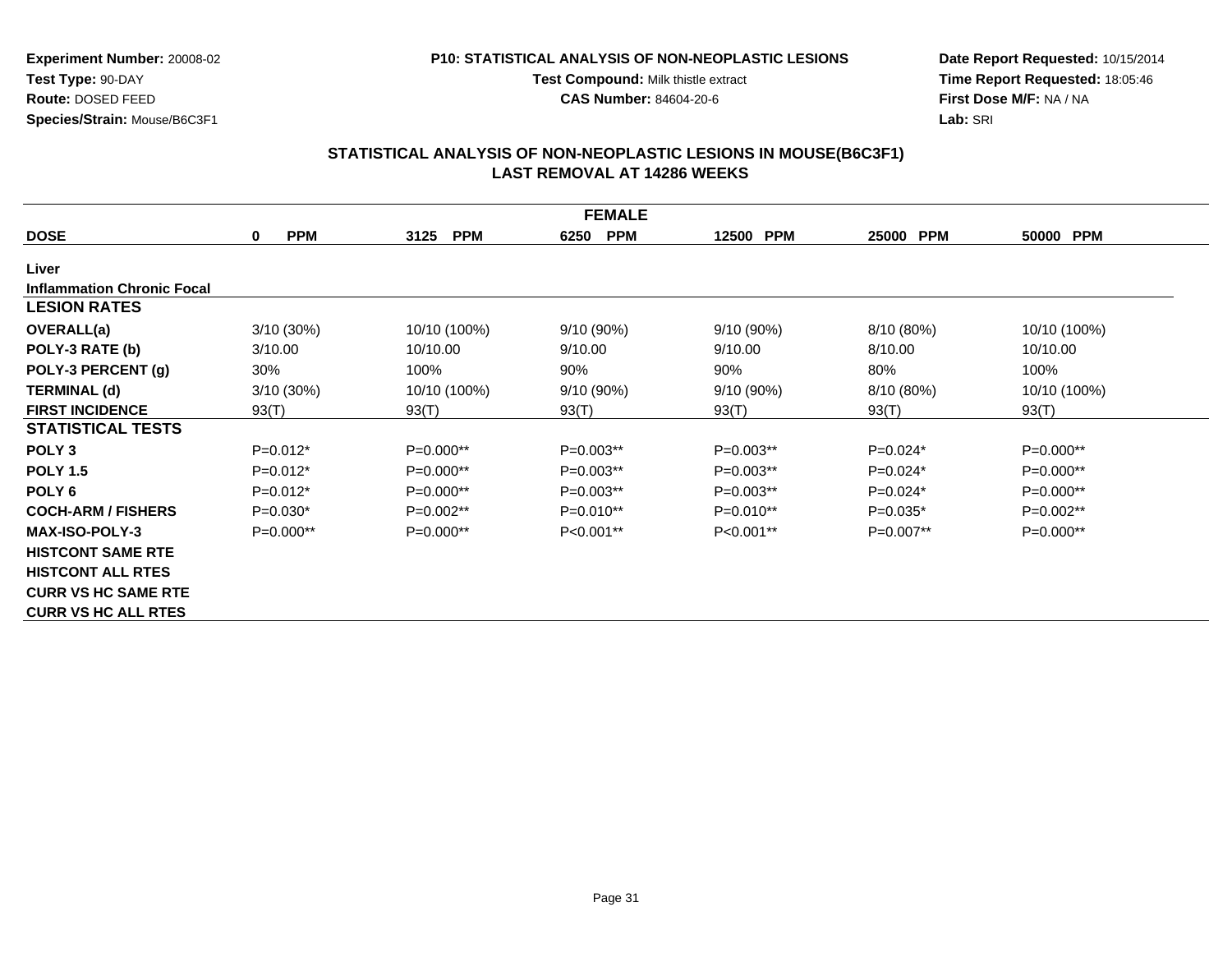#### **P10: STATISTICAL ANALYSIS OF NON-NEOPLASTIC LESIONS**

**Test Compound:** Milk thistle extract

**CAS Number:** 84604-20-6

**Date Report Requested:** 10/15/2014**Time Report Requested:** 18:05:46**First Dose M/F:** NA / NA**Lab:** SRI

| <b>FEMALE</b>              |                           |                    |                    |             |                        |                        |  |  |  |
|----------------------------|---------------------------|--------------------|--------------------|-------------|------------------------|------------------------|--|--|--|
| <b>DOSE</b>                | <b>PPM</b><br>$\mathbf 0$ | <b>PPM</b><br>3125 | <b>PPM</b><br>6250 | 12500 PPM   | <b>PPM</b><br>25000    | 50000 PPM              |  |  |  |
| Lung                       |                           |                    |                    |             |                        |                        |  |  |  |
| <b>Hemorrhage Focal</b>    |                           |                    |                    |             |                        |                        |  |  |  |
| <b>LESION RATES</b>        |                           |                    |                    |             |                        |                        |  |  |  |
| <b>OVERALL(a)</b>          | $0/10(0\%)$               | $0/0 (0\%)$        | $0/0 (0\%)$        | $0/0 (0\%)$ | $0/0 (0\%)$            | $0/10(0\%)$            |  |  |  |
| POLY-3 RATE (b)            | 0/10.00                   | 0/0.00             | 0/0.00             | 0/0.00      | 0/0.00                 | 0/10.00                |  |  |  |
| POLY-3 PERCENT (g)         | 0%                        | 0%                 | 0%                 | 0%          | 0%                     | 0%                     |  |  |  |
| <b>TERMINAL (d)</b>        | $0/10(0\%)$               | $0/0 (0\%)$        | $0/0 (0\%)$        | $0/0 (0\%)$ | $0/0 (0\%)$            | $0/10(0\%)$            |  |  |  |
| <b>FIRST INCIDENCE</b>     | $---$                     | ---                | $--$               | ---         | $\qquad \qquad \cdots$ | $\qquad \qquad \cdots$ |  |  |  |
| <b>STATISTICAL TESTS</b>   |                           |                    |                    |             |                        |                        |  |  |  |
| POLY <sub>3</sub>          | (n)                       | (n)                | (n)                | (n)         | (n)                    | (n)                    |  |  |  |
| <b>POLY 1.5</b>            | (n)                       | (n)                | (n)                | (n)         | (n)                    | (n)                    |  |  |  |
| POLY 6                     | (n)                       | (n)                | (n)                | (n)         | (n)                    | (n)                    |  |  |  |
| <b>COCH-ARM / FISHERS</b>  | (n)                       | (n)                | (n)                | (n)         | (n)                    | (n)                    |  |  |  |
| <b>MAX-ISO-POLY-3</b>      | (n)                       | (n)                | (n)                | (n)         | (n)                    | (n)                    |  |  |  |
| <b>HISTCONT SAME RTE</b>   |                           |                    |                    |             |                        |                        |  |  |  |
| <b>HISTCONT ALL RTES</b>   |                           |                    |                    |             |                        |                        |  |  |  |
| <b>CURR VS HC SAME RTE</b> |                           |                    |                    |             |                        |                        |  |  |  |
| <b>CURR VS HC ALL RTES</b> |                           |                    |                    |             |                        |                        |  |  |  |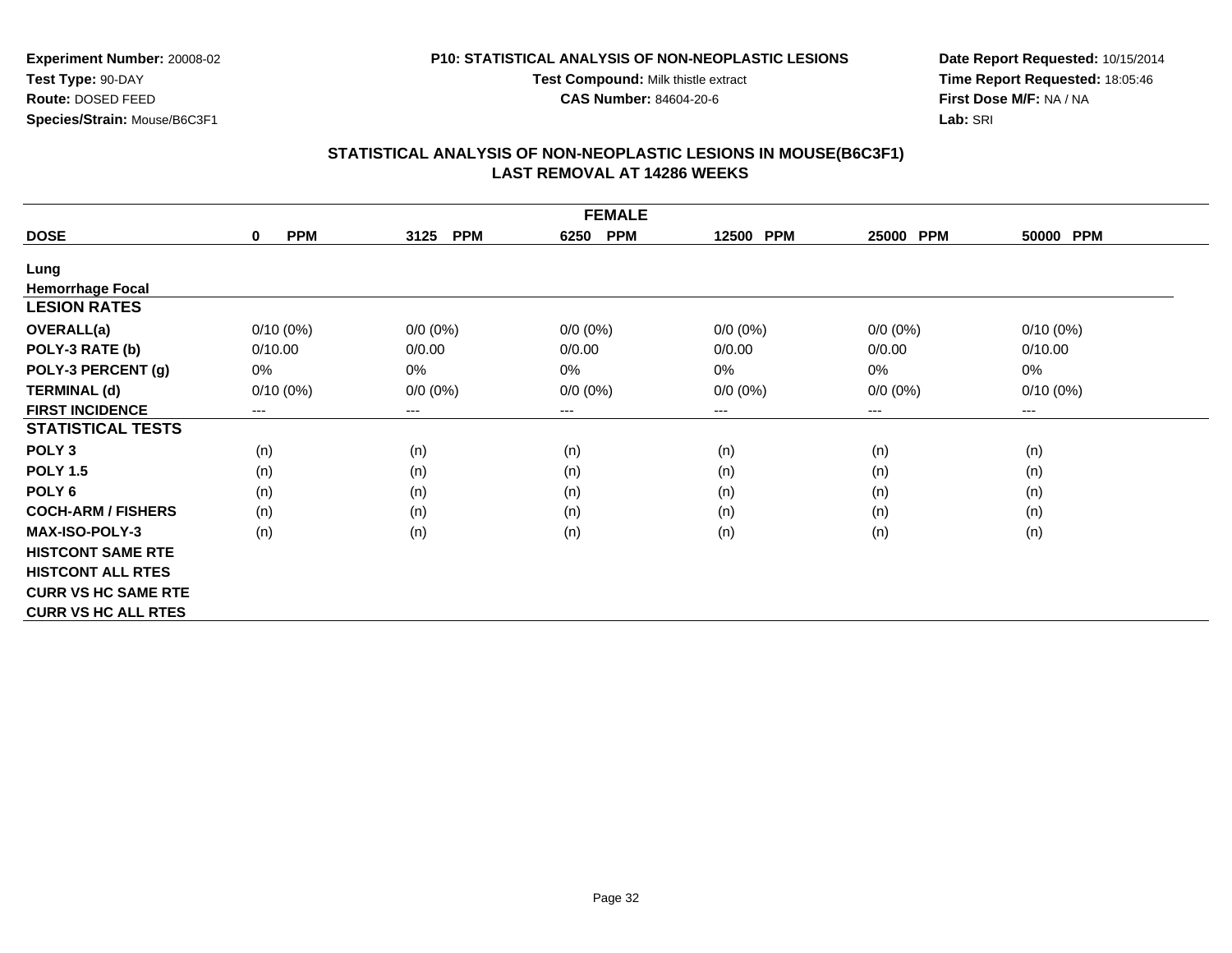#### **P10: STATISTICAL ANALYSIS OF NON-NEOPLASTIC LESIONS**

**Test Compound:** Milk thistle extract

**CAS Number:** 84604-20-6

**Date Report Requested:** 10/15/2014**Time Report Requested:** 18:05:46**First Dose M/F:** NA / NA**Lab:** SRI

| <b>FEMALE</b>                                 |                           |                    |                    |                     |             |             |  |  |  |
|-----------------------------------------------|---------------------------|--------------------|--------------------|---------------------|-------------|-------------|--|--|--|
| <b>DOSE</b>                                   | <b>PPM</b><br>$\mathbf 0$ | <b>PPM</b><br>3125 | <b>PPM</b><br>6250 | <b>PPM</b><br>12500 | 25000 PPM   | 50000 PPM   |  |  |  |
| Lung                                          |                           |                    |                    |                     |             |             |  |  |  |
| <b>Infiltration Cellular Lymphocyte Focal</b> |                           |                    |                    |                     |             |             |  |  |  |
| <b>LESION RATES</b>                           |                           |                    |                    |                     |             |             |  |  |  |
| <b>OVERALL(a)</b>                             | $0/10(0\%)$               | $0/0 (0\%)$        | $0/0 (0\%)$        | $0/0 (0\%)$         | $0/0 (0\%)$ | 1/10 (10%)  |  |  |  |
| POLY-3 RATE (b)                               | 0/10.00                   | 0/0.00             | 0/0.00             | 0/0.00              | 0/0.00      | 1/10.00     |  |  |  |
| POLY-3 PERCENT (g)                            | 0%                        | 0%                 | 0%                 | 0%                  | $0\%$       | 10%         |  |  |  |
| <b>TERMINAL (d)</b>                           | $0/10(0\%)$               | $0/0 (0\%)$        | $0/0 (0\%)$        | $0/0 (0\%)$         | $0/0 (0\%)$ | 1/10 (10%)  |  |  |  |
| <b>FIRST INCIDENCE</b>                        | $--$                      | $---$              | ---                | ---                 | ---         | 93(T)       |  |  |  |
| <b>STATISTICAL TESTS</b>                      |                           |                    |                    |                     |             |             |  |  |  |
| POLY <sub>3</sub>                             | (e)                       | (e)                | (e)                | (e)                 | (e)         | $P = 0.500$ |  |  |  |
| <b>POLY 1.5</b>                               | (e)                       | (e)                | (e)                | (e)                 | (e)         | $P = 0.500$ |  |  |  |
| POLY <sub>6</sub>                             | (e)                       | (e)                | (e)                | (e)                 | (e)         | $P = 0.500$ |  |  |  |
| <b>COCH-ARM / FISHERS</b>                     | $P=0.304$                 | (e)                | (e)                | (e)                 | (e)         | $P = 0.500$ |  |  |  |
| <b>MAX-ISO-POLY-3</b>                         | (e)                       | (e)                | (e)                | (e)                 | (e)         | $P = 0.159$ |  |  |  |
| <b>HISTCONT SAME RTE</b>                      |                           |                    |                    |                     |             |             |  |  |  |
| <b>HISTCONT ALL RTES</b>                      |                           |                    |                    |                     |             |             |  |  |  |
| <b>CURR VS HC SAME RTE</b>                    |                           |                    |                    |                     |             |             |  |  |  |
| <b>CURR VS HC ALL RTES</b>                    |                           |                    |                    |                     |             |             |  |  |  |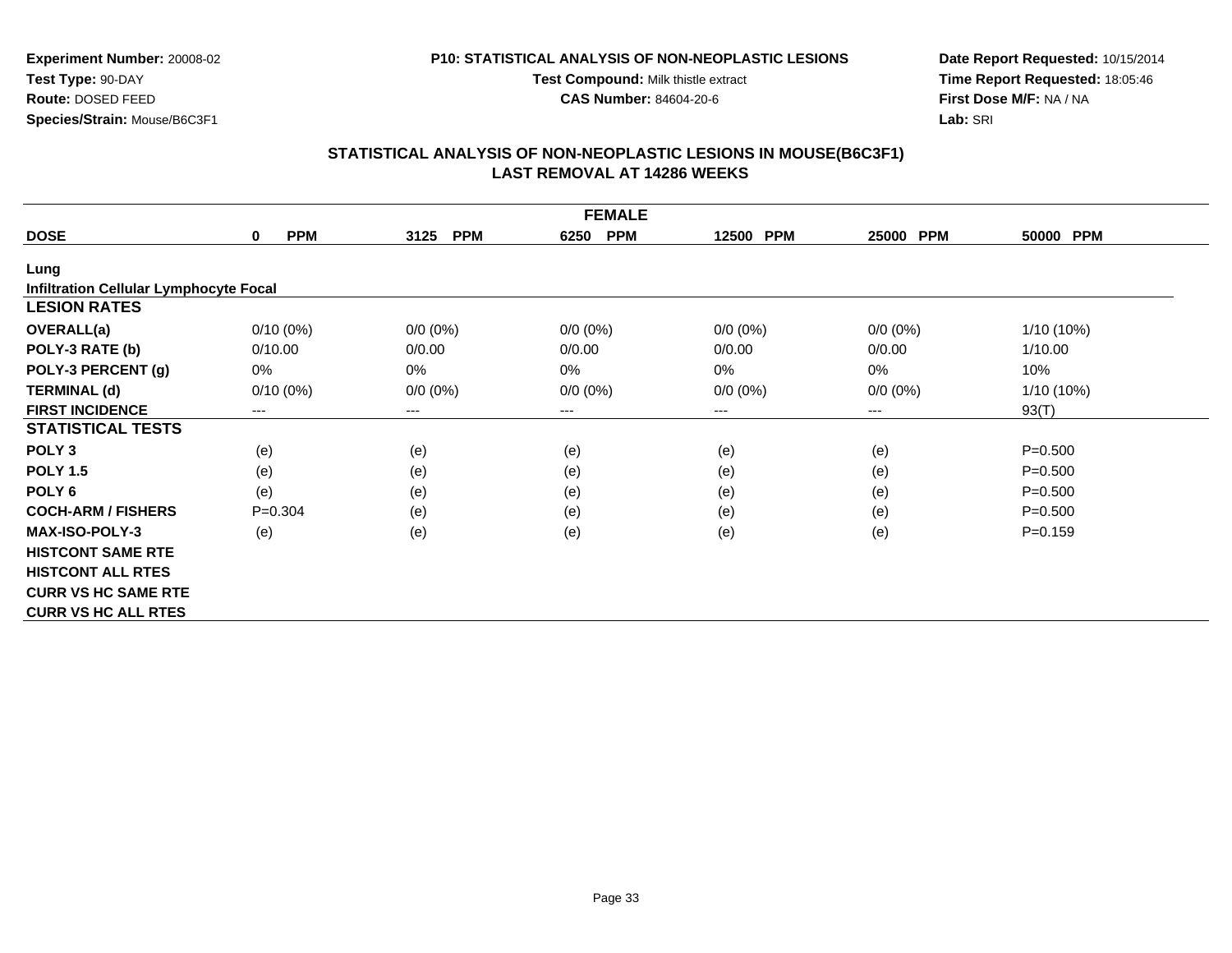#### **P10: STATISTICAL ANALYSIS OF NON-NEOPLASTIC LESIONS**

**Test Compound:** Milk thistle extract

**CAS Number:** 84604-20-6

**Date Report Requested:** 10/15/2014**Time Report Requested:** 18:05:46**First Dose M/F:** NA / NA**Lab:** SRI

|                                      | <b>FEMALE</b>             |                            |                    |             |                     |             |  |  |  |
|--------------------------------------|---------------------------|----------------------------|--------------------|-------------|---------------------|-------------|--|--|--|
| <b>DOSE</b>                          | <b>PPM</b><br>$\mathbf 0$ | 3125<br><b>PPM</b>         | <b>PPM</b><br>6250 | 12500 PPM   | <b>PPM</b><br>25000 | 50000 PPM   |  |  |  |
| Lymph Node, Mesenteric               |                           |                            |                    |             |                     |             |  |  |  |
| <b>Degeneration Lymphoid Diffuse</b> |                           |                            |                    |             |                     |             |  |  |  |
| <b>LESION RATES</b>                  |                           |                            |                    |             |                     |             |  |  |  |
| <b>OVERALL(a)</b>                    | 1/10 (10%)                | $0/0 (0\%)$                | $0/0 (0\%)$        | $0/0 (0\%)$ | $0/0 (0\%)$         | 3/10(30%)   |  |  |  |
| POLY-3 RATE (b)                      | 1/10.00                   | 0/0.00                     | 0/0.00             | 0/0.00      | 0/0.00              | 3/10.00     |  |  |  |
| POLY-3 PERCENT (g)                   | 10%                       | $0\%$                      | $0\%$              | 0%          | 0%                  | 30%         |  |  |  |
| <b>TERMINAL (d)</b>                  | 1/10 (10%)                | $0/0 (0\%)$                | $0/0 (0\%)$        | $0/0 (0\%)$ | $0/0 (0\%)$         | 3/10 (30%)  |  |  |  |
| <b>FIRST INCIDENCE</b>               | 93(T)                     | $\qquad \qquad - \qquad -$ | $---$              | ---         | ---                 | 93(T)       |  |  |  |
| <b>STATISTICAL TESTS</b>             |                           |                            |                    |             |                     |             |  |  |  |
| POLY <sub>3</sub>                    | (e)                       | (e)                        | (e)                | (e)         | (e)                 | $P=0.292$   |  |  |  |
| <b>POLY 1.5</b>                      | (e)                       | (e)                        | (e)                | (e)         | (e)                 | $P=0.292$   |  |  |  |
| POLY <sub>6</sub>                    | (e)                       | (e)                        | (e)                | (e)         | (e)                 | $P=0.292$   |  |  |  |
| <b>COCH-ARM / FISHERS</b>            | $P = 0.201$               | (e)                        | (e)                | (e)         | (e)                 | $P = 0.291$ |  |  |  |
| <b>MAX-ISO-POLY-3</b>                | (e)                       | (e)                        | (e)                | (e)         | (e)                 | $P = 0.138$ |  |  |  |
| <b>HISTCONT SAME RTE</b>             |                           |                            |                    |             |                     |             |  |  |  |
| <b>HISTCONT ALL RTES</b>             |                           |                            |                    |             |                     |             |  |  |  |
| <b>CURR VS HC SAME RTE</b>           |                           |                            |                    |             |                     |             |  |  |  |
| <b>CURR VS HC ALL RTES</b>           |                           |                            |                    |             |                     |             |  |  |  |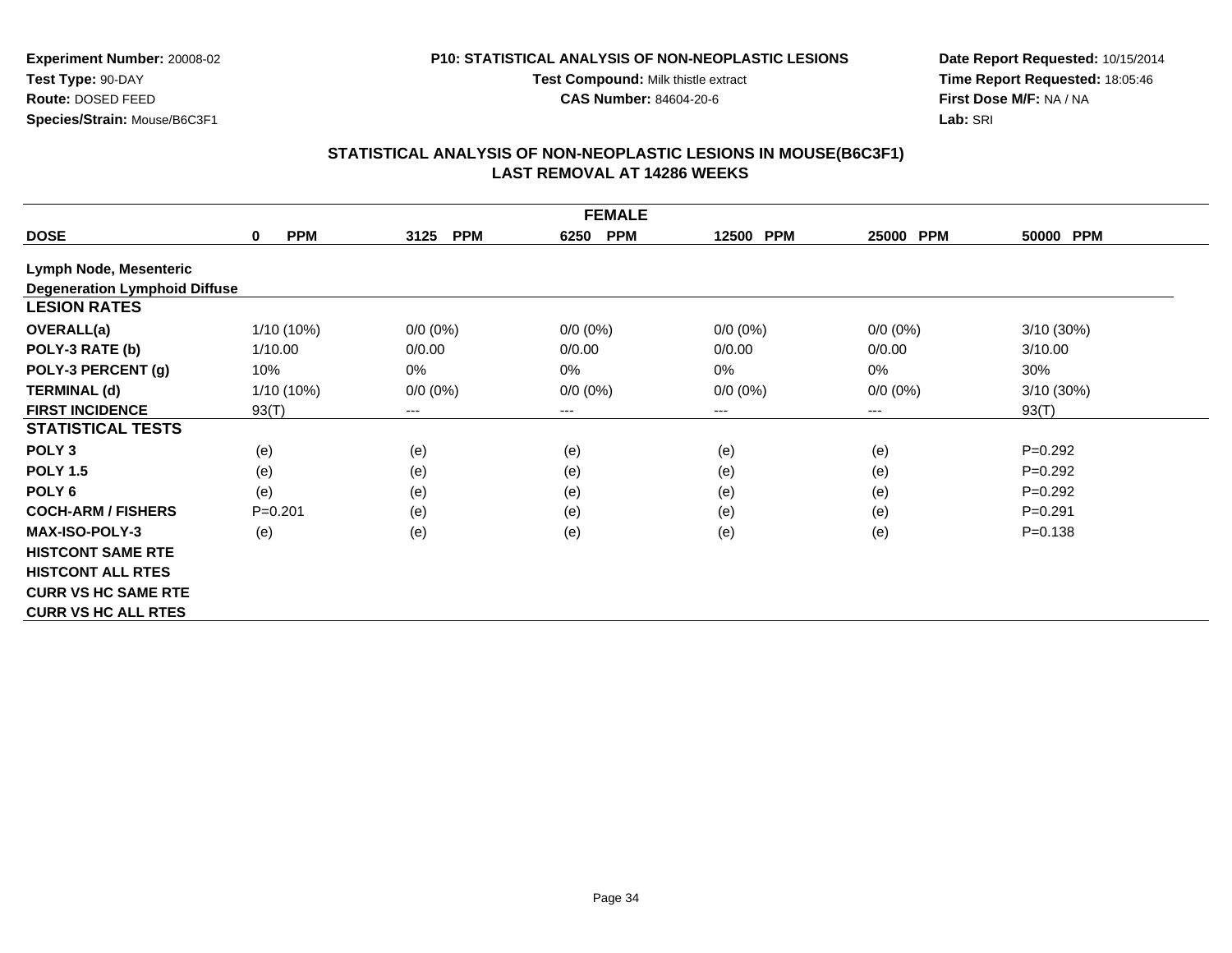#### **P10: STATISTICAL ANALYSIS OF NON-NEOPLASTIC LESIONS**

**Test Compound:** Milk thistle extract

**CAS Number:** 84604-20-6

**Date Report Requested:** 10/15/2014**Time Report Requested:** 18:05:46**First Dose M/F:** NA / NA**Lab:** SRI

|                            | <b>FEMALE</b>             |                    |                    |             |             |             |  |  |  |
|----------------------------|---------------------------|--------------------|--------------------|-------------|-------------|-------------|--|--|--|
| <b>DOSE</b>                | <b>PPM</b><br>$\mathbf 0$ | 3125<br><b>PPM</b> | <b>PPM</b><br>6250 | 12500 PPM   | 25000 PPM   | 50000 PPM   |  |  |  |
| <b>Pancreas</b>            |                           |                    |                    |             |             |             |  |  |  |
| Cyst                       |                           |                    |                    |             |             |             |  |  |  |
| <b>LESION RATES</b>        |                           |                    |                    |             |             |             |  |  |  |
| <b>OVERALL(a)</b>          | $0/10(0\%)$               | 1/1 (100%)         | $0/0 (0\%)$        | $0/0 (0\%)$ | $0/0 (0\%)$ | $0/10(0\%)$ |  |  |  |
| POLY-3 RATE (b)            | 0/10.00                   | 1/1.00             | 0/0.00             | 0/0.00      | 0/0.00      | 0/10.00     |  |  |  |
| POLY-3 PERCENT (g)         | 0%                        | 100%               | 0%                 | 0%          | 0%          | 0%          |  |  |  |
| <b>TERMINAL (d)</b>        | $0/10(0\%)$               | $1/1$ (100%)       | $0/0 (0\%)$        | $0/0 (0\%)$ | $0/0 (0\%)$ | $0/10(0\%)$ |  |  |  |
| <b>FIRST INCIDENCE</b>     | $---$                     | 93(T)              | $---$              | $--$        | ---         | ---         |  |  |  |
| <b>STATISTICAL TESTS</b>   |                           |                    |                    |             |             |             |  |  |  |
| POLY <sub>3</sub>          | (e)                       | $P = 0.091$        | (e)                | (e)         | (e)         | (e)         |  |  |  |
| <b>POLY 1.5</b>            | (e)                       | $P = 0.091$        | (e)                | (e)         | (e)         | (e)         |  |  |  |
| POLY <sub>6</sub>          | (e)                       | $P = 0.091$        | (e)                | (e)         | (e)         | (e)         |  |  |  |
| <b>COCH-ARM / FISHERS</b>  | $P = 0.366N$              | $P = 0.091$        | (e)                | (e)         | (e)         | (e)         |  |  |  |
| <b>MAX-ISO-POLY-3</b>      | (e)                       | P=0.000**          | (e)                | (e)         | (e)         | (e)         |  |  |  |
| <b>HISTCONT SAME RTE</b>   |                           |                    |                    |             |             |             |  |  |  |
| <b>HISTCONT ALL RTES</b>   |                           |                    |                    |             |             |             |  |  |  |
| <b>CURR VS HC SAME RTE</b> |                           |                    |                    |             |             |             |  |  |  |
| <b>CURR VS HC ALL RTES</b> |                           |                    |                    |             |             |             |  |  |  |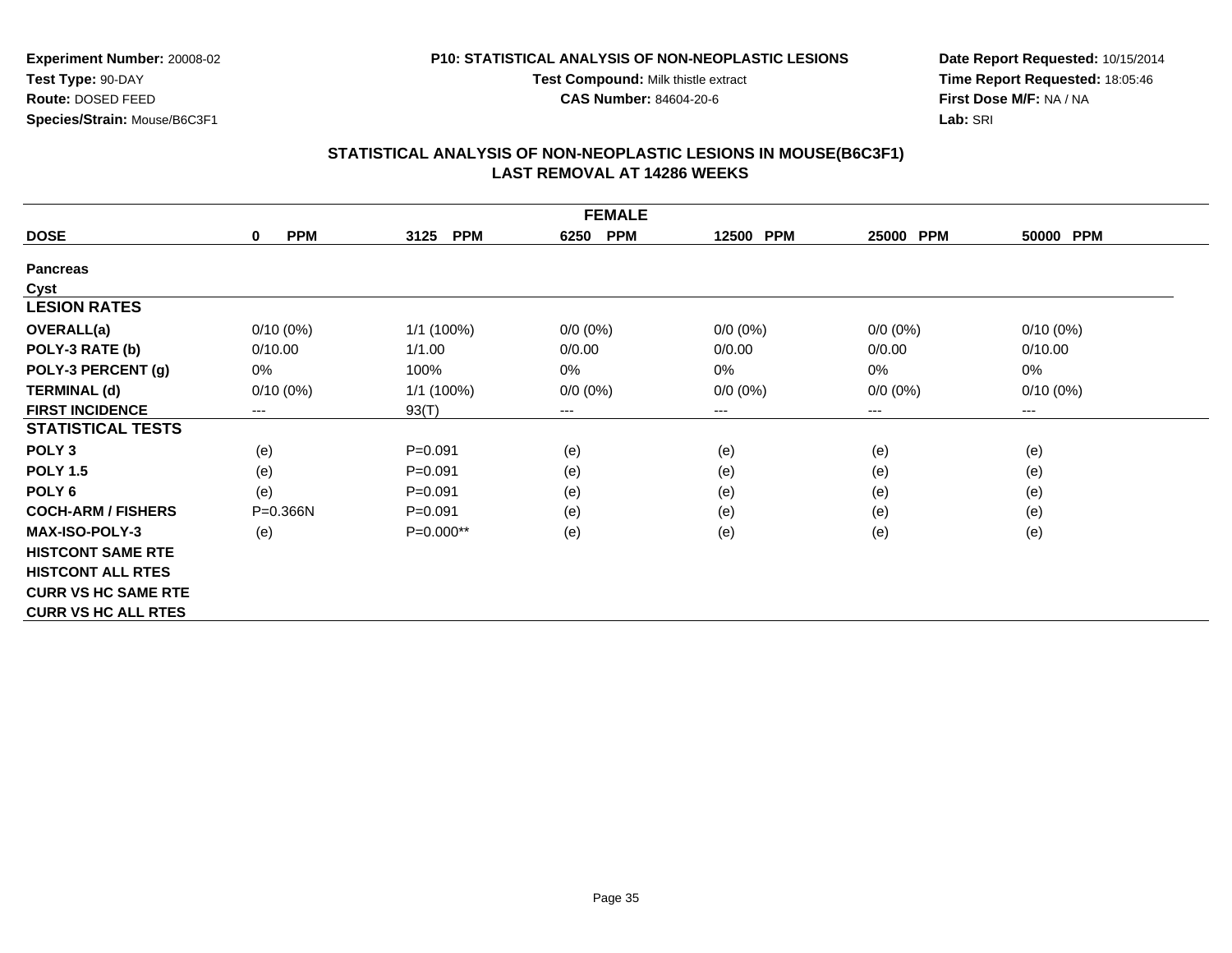#### **P10: STATISTICAL ANALYSIS OF NON-NEOPLASTIC LESIONS**

**Test Compound:** Milk thistle extract

**CAS Number:** 84604-20-6

**Date Report Requested:** 10/15/2014**Time Report Requested:** 18:05:46**First Dose M/F:** NA / NA**Lab:** SRI

|                            | <b>FEMALE</b>             |                        |                            |             |                     |             |  |  |  |
|----------------------------|---------------------------|------------------------|----------------------------|-------------|---------------------|-------------|--|--|--|
| <b>DOSE</b>                | <b>PPM</b><br>$\mathbf 0$ | <b>PPM</b><br>3125     | <b>PPM</b><br>6250         | 12500 PPM   | <b>PPM</b><br>25000 | 50000 PPM   |  |  |  |
| <b>Parathyroid Gland</b>   |                           |                        |                            |             |                     |             |  |  |  |
| Cyst                       |                           |                        |                            |             |                     |             |  |  |  |
| <b>LESION RATES</b>        |                           |                        |                            |             |                     |             |  |  |  |
| OVERALL(a)                 | $0/10(0\%)$               | $0/0 (0\%)$            | $0/0 (0\%)$                | $0/0 (0\%)$ | $0/0 (0\%)$         | $0/10(0\%)$ |  |  |  |
| POLY-3 RATE (b)            | 0/10.00                   | 0/0.00                 | 0/0.00                     | 0/0.00      | 0/0.00              | 0/10.00     |  |  |  |
| POLY-3 PERCENT (g)         | 0%                        | $0\%$                  | 0%                         | 0%          | 0%                  | 0%          |  |  |  |
| <b>TERMINAL (d)</b>        | $0/10(0\%)$               | $0/0 (0\%)$            | $0/0 (0\%)$                | $0/0 (0\%)$ | $0/0 (0\%)$         | $0/10(0\%)$ |  |  |  |
| <b>FIRST INCIDENCE</b>     | ---                       | $\qquad \qquad \cdots$ | $\qquad \qquad - \qquad -$ | $--$        | ---                 | ---         |  |  |  |
| <b>STATISTICAL TESTS</b>   |                           |                        |                            |             |                     |             |  |  |  |
| POLY <sub>3</sub>          | (n)                       | (n)                    | (n)                        | (n)         | (n)                 | (n)         |  |  |  |
| <b>POLY 1.5</b>            | (n)                       | (n)                    | (n)                        | (n)         | (n)                 | (n)         |  |  |  |
| POLY <sub>6</sub>          | (n)                       | (n)                    | (n)                        | (n)         | (n)                 | (n)         |  |  |  |
| <b>COCH-ARM / FISHERS</b>  | (n)                       | (n)                    | (n)                        | (n)         | (n)                 | (n)         |  |  |  |
| <b>MAX-ISO-POLY-3</b>      | (n)                       | (n)                    | (n)                        | (n)         | (n)                 | (n)         |  |  |  |
| <b>HISTCONT SAME RTE</b>   |                           |                        |                            |             |                     |             |  |  |  |
| <b>HISTCONT ALL RTES</b>   |                           |                        |                            |             |                     |             |  |  |  |
| <b>CURR VS HC SAME RTE</b> |                           |                        |                            |             |                     |             |  |  |  |
| <b>CURR VS HC ALL RTES</b> |                           |                        |                            |             |                     |             |  |  |  |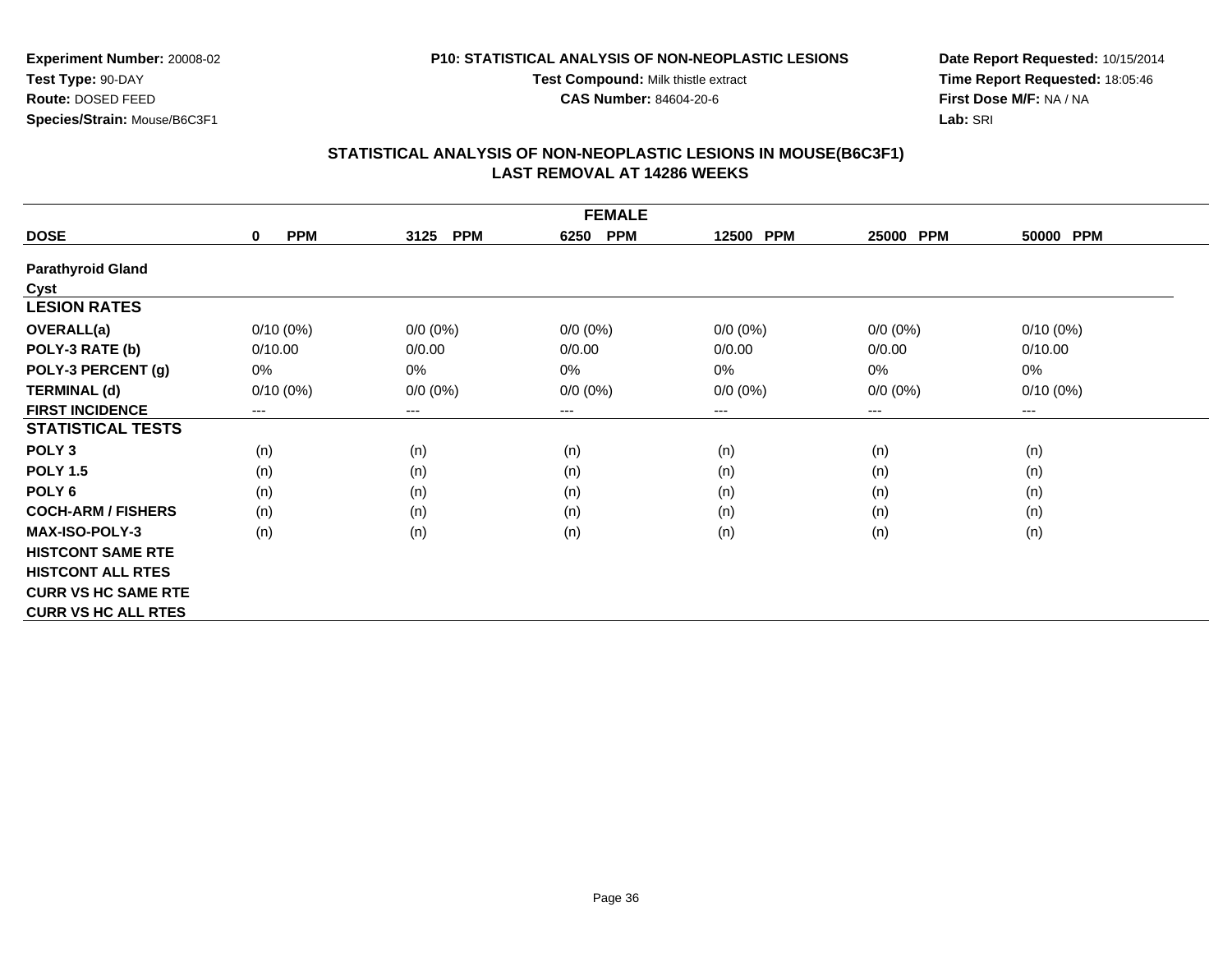#### **P10: STATISTICAL ANALYSIS OF NON-NEOPLASTIC LESIONS**

**Test Compound:** Milk thistle extract

**CAS Number:** 84604-20-6

**Date Report Requested:** 10/15/2014**Time Report Requested:** 18:05:46**First Dose M/F:** NA / NA**Lab:** SRI

| <b>FEMALE</b>              |                        |                        |                    |             |                     |                        |  |  |
|----------------------------|------------------------|------------------------|--------------------|-------------|---------------------|------------------------|--|--|
| <b>DOSE</b>                | <b>PPM</b><br>$\bf{0}$ | <b>PPM</b><br>3125     | <b>PPM</b><br>6250 | 12500 PPM   | <b>PPM</b><br>25000 | 50000 PPM              |  |  |
| Stomach, Forestomach       |                        |                        |                    |             |                     |                        |  |  |
| <b>Erosion Focal</b>       |                        |                        |                    |             |                     |                        |  |  |
| <b>LESION RATES</b>        |                        |                        |                    |             |                     |                        |  |  |
| <b>OVERALL(a)</b>          | $0/10(0\%)$            | $0/10(0\%)$            | $0/10(0\%)$        | $0/10(0\%)$ | $0/10(0\%)$         | $0/10(0\%)$            |  |  |
| POLY-3 RATE (b)            | 0/10.00                | 0/10.00                | 0/10.00            | 0/10.00     | 0/10.00             | 0/10.00                |  |  |
| POLY-3 PERCENT (g)         | 0%                     | $0\%$                  | $0\%$              | 0%          | 0%                  | $0\%$                  |  |  |
| <b>TERMINAL (d)</b>        | $0/10(0\%)$            | $0/10(0\%)$            | $0/10(0\%)$        | $0/10(0\%)$ | $0/10(0\%)$         | $0/10(0\%)$            |  |  |
| <b>FIRST INCIDENCE</b>     | ---                    | $\qquad \qquad \cdots$ | $--$               | ---         | ---                 | $\qquad \qquad \cdots$ |  |  |
| <b>STATISTICAL TESTS</b>   |                        |                        |                    |             |                     |                        |  |  |
| POLY <sub>3</sub>          | (n)                    | (n)                    | (n)                | (n)         | (n)                 | (n)                    |  |  |
| <b>POLY 1.5</b>            | (n)                    | (n)                    | (n)                | (n)         | (n)                 | (n)                    |  |  |
| POLY <sub>6</sub>          | (n)                    | (n)                    | (n)                | (n)         | (n)                 | (n)                    |  |  |
| <b>COCH-ARM / FISHERS</b>  | (n)                    | (n)                    | (n)                | (n)         | (n)                 | (n)                    |  |  |
| <b>MAX-ISO-POLY-3</b>      | (n)                    | (n)                    | (n)                | (n)         | (n)                 | (n)                    |  |  |
| <b>HISTCONT SAME RTE</b>   |                        |                        |                    |             |                     |                        |  |  |
| <b>HISTCONT ALL RTES</b>   |                        |                        |                    |             |                     |                        |  |  |
| <b>CURR VS HC SAME RTE</b> |                        |                        |                    |             |                     |                        |  |  |
| <b>CURR VS HC ALL RTES</b> |                        |                        |                    |             |                     |                        |  |  |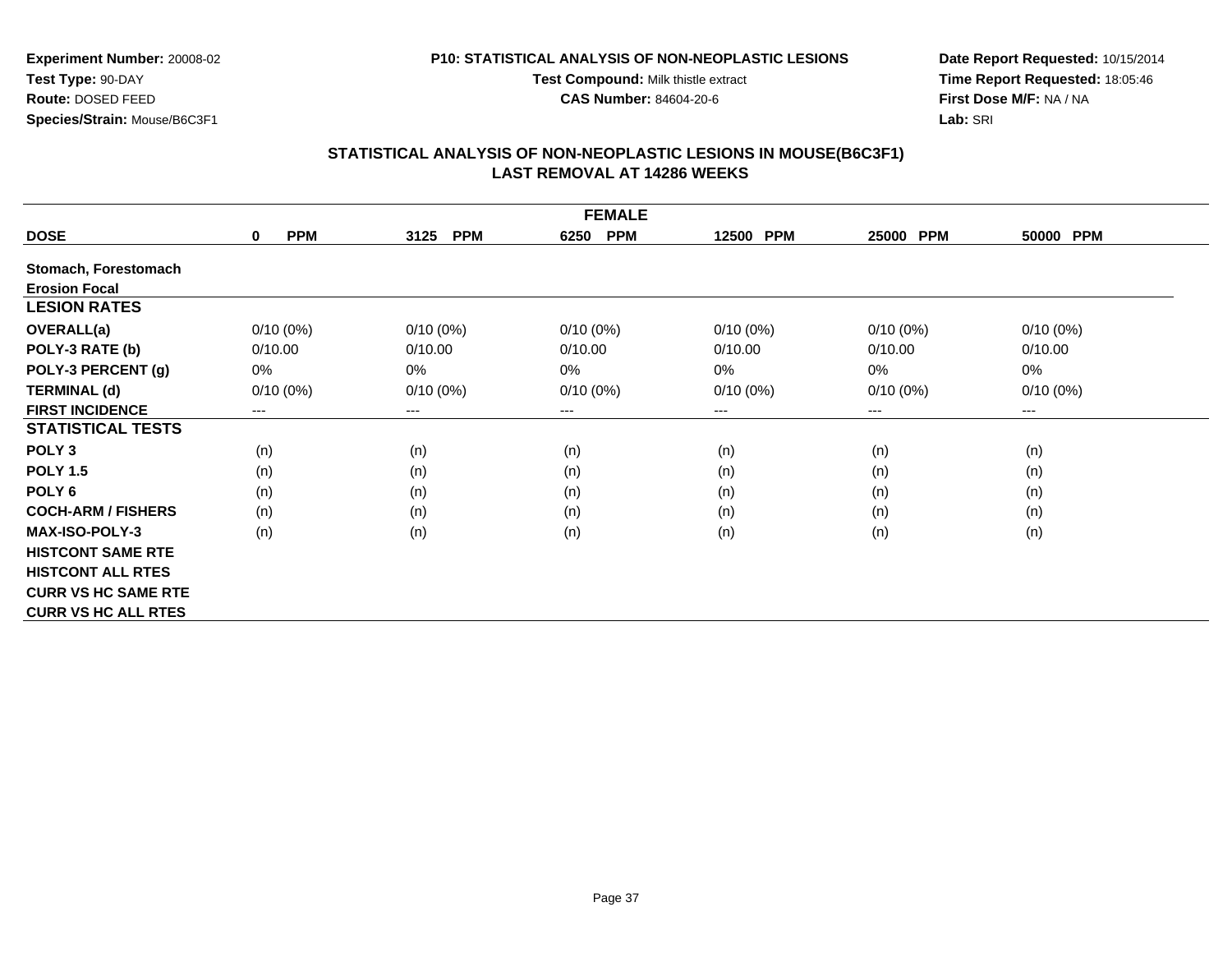#### **P10: STATISTICAL ANALYSIS OF NON-NEOPLASTIC LESIONS**

**Test Compound:** Milk thistle extract

**CAS Number:** 84604-20-6

**Date Report Requested:** 10/15/2014**Time Report Requested:** 18:05:46**First Dose M/F:** NA / NA**Lab:** SRI

| <b>FEMALE</b>              |                        |                    |                    |             |                     |             |
|----------------------------|------------------------|--------------------|--------------------|-------------|---------------------|-------------|
| <b>DOSE</b>                | <b>PPM</b><br>$\bf{0}$ | <b>PPM</b><br>3125 | <b>PPM</b><br>6250 | 12500 PPM   | <b>PPM</b><br>25000 | 50000 PPM   |
| Stomach, Forestomach       |                        |                    |                    |             |                     |             |
| Hyperplasia Focal          |                        |                    |                    |             |                     |             |
| <b>LESION RATES</b>        |                        |                    |                    |             |                     |             |
| <b>OVERALL(a)</b>          | $0/10(0\%)$            | $0/10(0\%)$        | $0/10(0\%)$        | $0/10(0\%)$ | 2/10(20%)           | 2/10(20%)   |
| POLY-3 RATE (b)            | 0/10.00                | 0/10.00            | 0/10.00            | 0/10.00     | 2/10.00             | 2/10.00     |
| POLY-3 PERCENT (g)         | 0%                     | 0%                 | 0%                 | 0%          | 20%                 | 20%         |
| <b>TERMINAL (d)</b>        | $0/10(0\%)$            | $0/10(0\%)$        | $0/10(0\%)$        | $0/10(0\%)$ | 2/10(20%)           | 2/10(20%)   |
| <b>FIRST INCIDENCE</b>     | $---$                  | ---                | $---$              | ---         | 93(T)               | 93(T)       |
| <b>STATISTICAL TESTS</b>   |                        |                    |                    |             |                     |             |
| POLY <sub>3</sub>          | $P=0.012*$             | (e)                | (e)                | (e)         | $P=0.227$           | $P=0.227$   |
| <b>POLY 1.5</b>            | $P=0.012*$             | (e)                | (e)                | (e)         | $P=0.227$           | $P=0.227$   |
| POLY <sub>6</sub>          | $P=0.012*$             | (e)                | (e)                | (e)         | $P=0.227$           | $P=0.227$   |
| <b>COCH-ARM / FISHERS</b>  | $P=0.014*$             | (e)                | (e)                | (e)         | $P=0.237$           | $P=0.237$   |
| <b>MAX-ISO-POLY-3</b>      | $P=0.021*$             | (e)                | (e)                | (e)         | $P=0.067$           | $P = 0.067$ |
| <b>HISTCONT SAME RTE</b>   |                        |                    |                    |             |                     |             |
| <b>HISTCONT ALL RTES</b>   |                        |                    |                    |             |                     |             |
| <b>CURR VS HC SAME RTE</b> |                        |                    |                    |             |                     |             |
| <b>CURR VS HC ALL RTES</b> |                        |                    |                    |             |                     |             |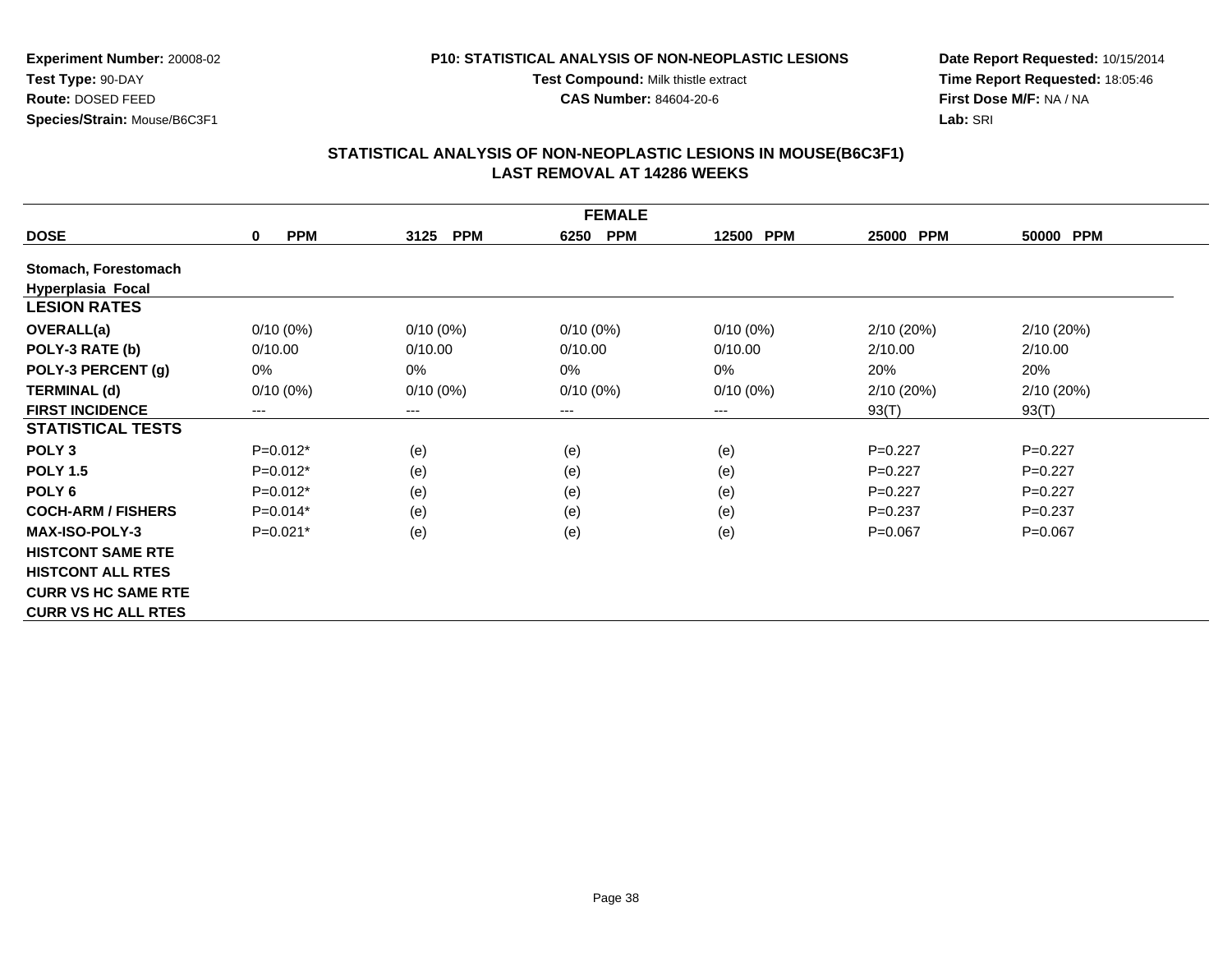#### **P10: STATISTICAL ANALYSIS OF NON-NEOPLASTIC LESIONS**

**Test Compound:** Milk thistle extract

**CAS Number:** 84604-20-6

**Date Report Requested:** 10/15/2014**Time Report Requested:** 18:05:46**First Dose M/F:** NA / NA**Lab:** SRI

| <b>FEMALE</b>              |                        |                        |                    |             |                     |                        |
|----------------------------|------------------------|------------------------|--------------------|-------------|---------------------|------------------------|
| <b>DOSE</b>                | <b>PPM</b><br>$\bf{0}$ | <b>PPM</b><br>3125     | <b>PPM</b><br>6250 | 12500 PPM   | 25000<br><b>PPM</b> | 50000 PPM              |
| Stomach, Forestomach       |                        |                        |                    |             |                     |                        |
| <b>Ulcer</b>               |                        |                        |                    |             |                     |                        |
| <b>LESION RATES</b>        |                        |                        |                    |             |                     |                        |
| <b>OVERALL(a)</b>          | $0/10(0\%)$            | $0/10(0\%)$            | $0/10(0\%)$        | $0/10(0\%)$ | $0/10(0\%)$         | $0/10(0\%)$            |
| POLY-3 RATE (b)            | 0/10.00                | 0/10.00                | 0/10.00            | 0/10.00     | 0/10.00             | 0/10.00                |
| POLY-3 PERCENT (g)         | 0%                     | $0\%$                  | $0\%$              | 0%          | 0%                  | $0\%$                  |
| <b>TERMINAL (d)</b>        | $0/10(0\%)$            | $0/10(0\%)$            | $0/10(0\%)$        | $0/10(0\%)$ | $0/10(0\%)$         | $0/10(0\%)$            |
| <b>FIRST INCIDENCE</b>     | ---                    | $\qquad \qquad \cdots$ | $--$               | ---         | ---                 | $\qquad \qquad \cdots$ |
| <b>STATISTICAL TESTS</b>   |                        |                        |                    |             |                     |                        |
| POLY <sub>3</sub>          | (n)                    | (n)                    | (n)                | (n)         | (n)                 | (n)                    |
| <b>POLY 1.5</b>            | (n)                    | (n)                    | (n)                | (n)         | (n)                 | (n)                    |
| POLY <sub>6</sub>          | (n)                    | (n)                    | (n)                | (n)         | (n)                 | (n)                    |
| <b>COCH-ARM / FISHERS</b>  | (n)                    | (n)                    | (n)                | (n)         | (n)                 | (n)                    |
| <b>MAX-ISO-POLY-3</b>      | (n)                    | (n)                    | (n)                | (n)         | (n)                 | (n)                    |
| <b>HISTCONT SAME RTE</b>   |                        |                        |                    |             |                     |                        |
| <b>HISTCONT ALL RTES</b>   |                        |                        |                    |             |                     |                        |
| <b>CURR VS HC SAME RTE</b> |                        |                        |                    |             |                     |                        |
| <b>CURR VS HC ALL RTES</b> |                        |                        |                    |             |                     |                        |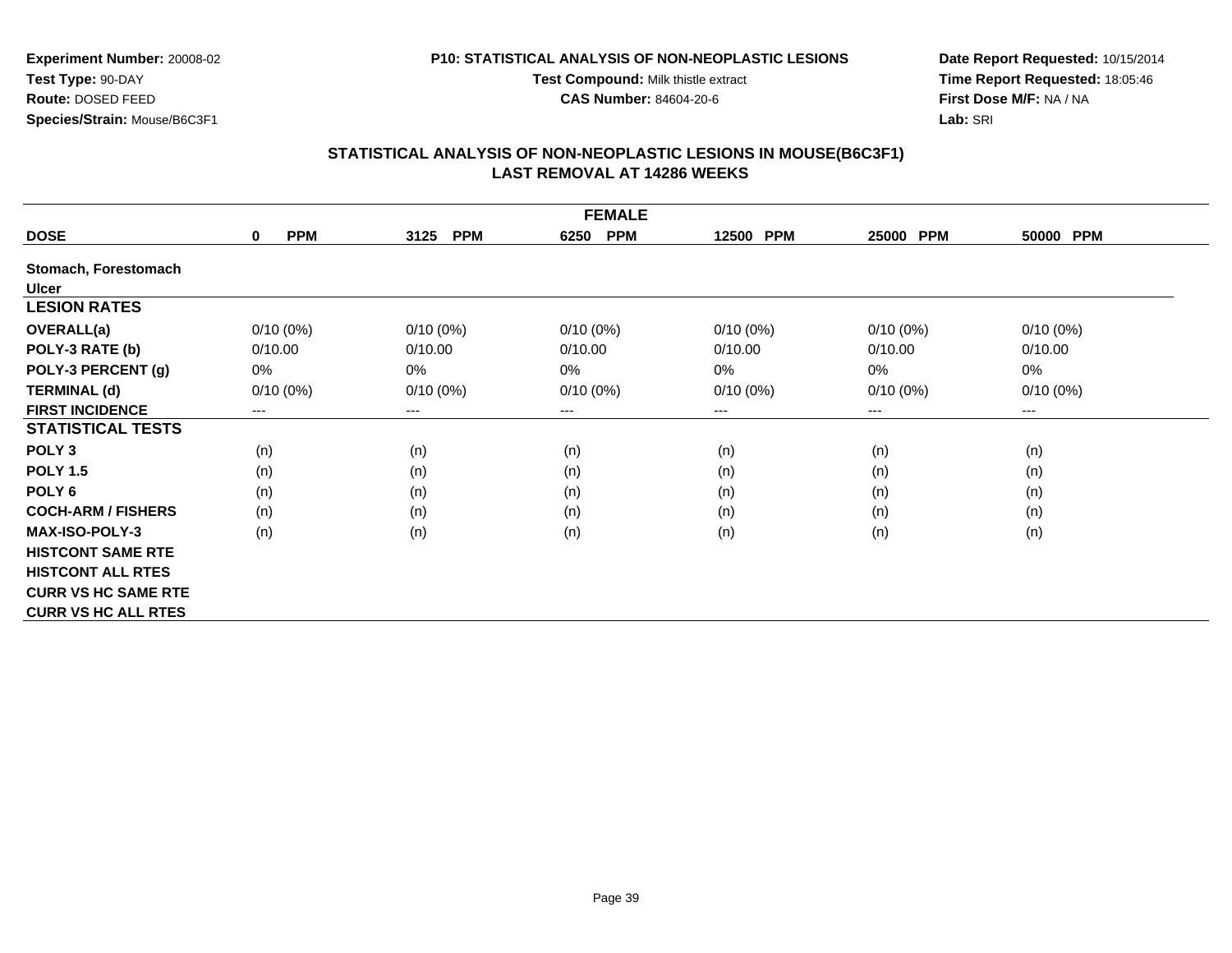#### **P10: STATISTICAL ANALYSIS OF NON-NEOPLASTIC LESIONS**

**Test Compound:** Milk thistle extract

**CAS Number:** 84604-20-6

**Date Report Requested:** 10/15/2014**Time Report Requested:** 18:05:46**First Dose M/F:** NA / NA**Lab:** SRI

| <b>FEMALE</b>              |                           |                            |                    |             |                     |             |
|----------------------------|---------------------------|----------------------------|--------------------|-------------|---------------------|-------------|
| <b>DOSE</b>                | <b>PPM</b><br>$\mathbf 0$ | 3125<br><b>PPM</b>         | <b>PPM</b><br>6250 | 12500 PPM   | <b>PPM</b><br>25000 | 50000 PPM   |
| Stomach, Forestomach       |                           |                            |                    |             |                     |             |
| <b>Ulcer Focal</b>         |                           |                            |                    |             |                     |             |
| <b>LESION RATES</b>        |                           |                            |                    |             |                     |             |
| <b>OVERALL(a)</b>          | $0/10(0\%)$               | $0/10(0\%)$                | $0/10(0\%)$        | $0/10(0\%)$ | $0/10(0\%)$         | 1/10 (10%)  |
| POLY-3 RATE (b)            | 0/10.00                   | 0/10.00                    | 0/10.00            | 0/10.00     | 0/10.00             | 1/10.00     |
| POLY-3 PERCENT (g)         | 0%                        | $0\%$                      | $0\%$              | 0%          | 0%                  | 10%         |
| <b>TERMINAL (d)</b>        | $0/10(0\%)$               | $0/10(0\%)$                | $0/10(0\%)$        | $0/10(0\%)$ | $0/10(0\%)$         | 1/10 (10%)  |
| <b>FIRST INCIDENCE</b>     | ---                       | $\qquad \qquad - \qquad -$ | $---$              | ---         | $--$                | 93(T)       |
| <b>STATISTICAL TESTS</b>   |                           |                            |                    |             |                     |             |
| POLY <sub>3</sub>          | $P = 0.107$               | (e)                        | (e)                | (e)         | (e)                 | $P = 0.500$ |
| <b>POLY 1.5</b>            | $P=0.107$                 | (e)                        | (e)                | (e)         | (e)                 | $P = 0.500$ |
| POLY <sub>6</sub>          | $P = 0.107$               | (e)                        | (e)                | (e)         | (e)                 | $P = 0.500$ |
| <b>COCH-ARM / FISHERS</b>  | $P=0.105$                 | (e)                        | (e)                | (e)         | (e)                 | $P = 0.500$ |
| <b>MAX-ISO-POLY-3</b>      | $P = 0.075$               | (e)                        | (e)                | (e)         | (e)                 | $P = 0.159$ |
| <b>HISTCONT SAME RTE</b>   |                           |                            |                    |             |                     |             |
| <b>HISTCONT ALL RTES</b>   |                           |                            |                    |             |                     |             |
| <b>CURR VS HC SAME RTE</b> |                           |                            |                    |             |                     |             |
| <b>CURR VS HC ALL RTES</b> |                           |                            |                    |             |                     |             |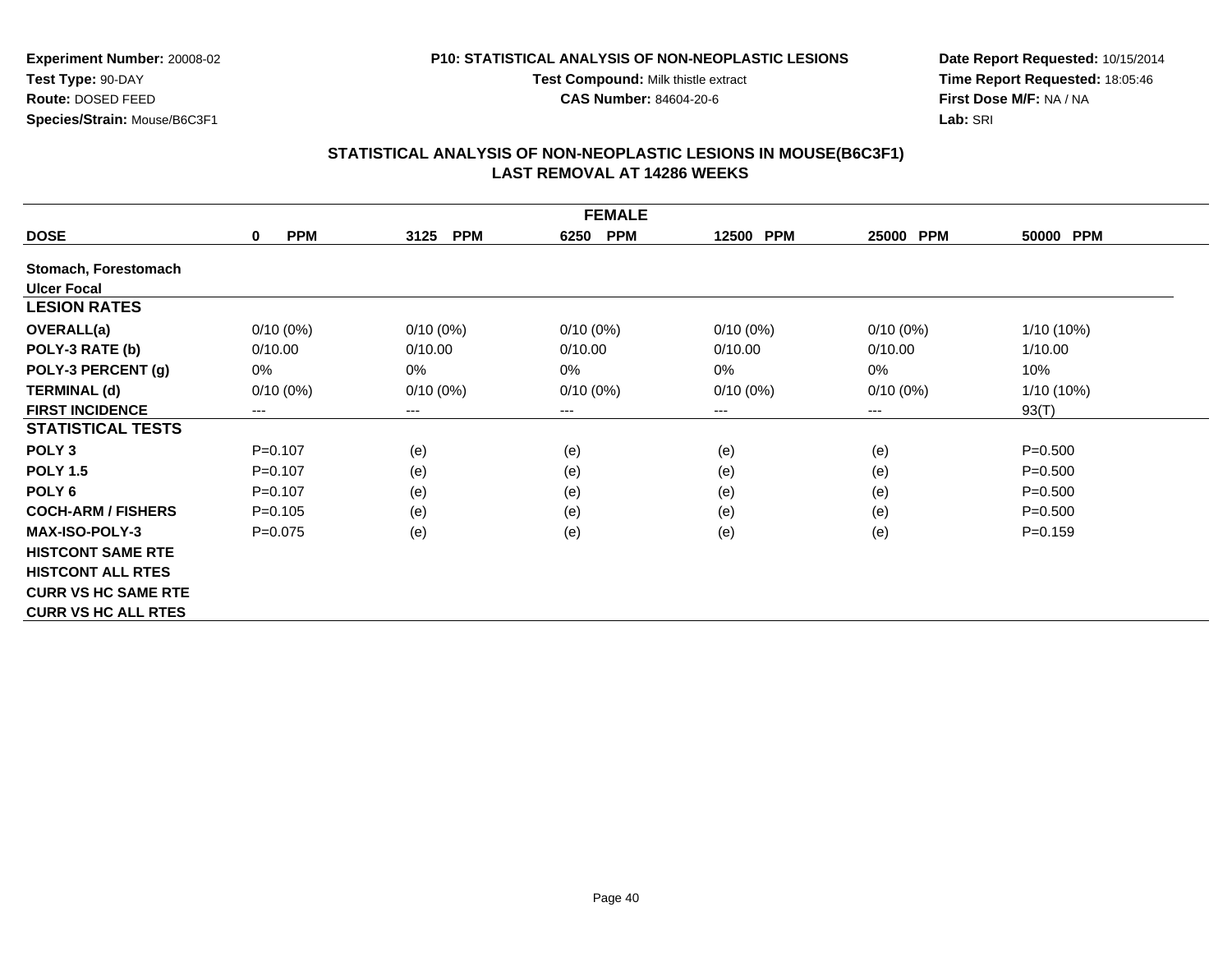#### **P10: STATISTICAL ANALYSIS OF NON-NEOPLASTIC LESIONS**

**Test Compound:** Milk thistle extract

**CAS Number:** 84604-20-6

**Date Report Requested:** 10/15/2014**Time Report Requested:** 18:05:46**First Dose M/F:** NA / NA**Lab:** SRI

| <b>FEMALE</b>              |                           |                    |                    |             |                     |              |
|----------------------------|---------------------------|--------------------|--------------------|-------------|---------------------|--------------|
| <b>DOSE</b>                | <b>PPM</b><br>$\mathbf 0$ | 3125<br><b>PPM</b> | <b>PPM</b><br>6250 | 12500 PPM   | <b>PPM</b><br>25000 | 50000 PPM    |
| Stomach, Glandular         |                           |                    |                    |             |                     |              |
| Cyst                       |                           |                    |                    |             |                     |              |
| <b>LESION RATES</b>        |                           |                    |                    |             |                     |              |
| <b>OVERALL(a)</b>          | 1/10 (10%)                | $0/0 (0\%)$        | $0/0 (0\%)$        | $0/0 (0\%)$ | $0/10(0\%)$         | $0/10(0\%)$  |
| POLY-3 RATE (b)            | 1/10.00                   | 0/0.00             | 0/0.00             | 0/0.00      | 0/10.00             | 0/10.00      |
| POLY-3 PERCENT (g)         | 10%                       | 0%                 | 0%                 | 0%          | 0%                  | $0\%$        |
| <b>TERMINAL (d)</b>        | 1/10 (10%)                | $0/0 (0\%)$        | $0/0 (0\%)$        | $0/0 (0\%)$ | $0/10(0\%)$         | $0/10(0\%)$  |
| <b>FIRST INCIDENCE</b>     | 93(T)                     | ---                | $---$              | ---         | ---                 | ---          |
| <b>STATISTICAL TESTS</b>   |                           |                    |                    |             |                     |              |
| POLY <sub>3</sub>          | (e)                       | (e)                | (e)                | (e)         | P=0.500N            | $P = 0.500N$ |
| <b>POLY 1.5</b>            | (e)                       | (e)                | (e)                | (e)         | P=0.500N            | $P = 0.500N$ |
| POLY <sub>6</sub>          | (e)                       | (e)                | (e)                | (e)         | $P = 0.500N$        | $P = 0.500N$ |
| <b>COCH-ARM / FISHERS</b>  | $P = 0.267N$              | (e)                | (e)                | (e)         | $P = 0.500N$        | $P = 0.500N$ |
| <b>MAX-ISO-POLY-3</b>      | (e)                       | (e)                | (e)                | (e)         | P=0.159N            | $P = 0.159N$ |
| <b>HISTCONT SAME RTE</b>   |                           |                    |                    |             |                     |              |
| <b>HISTCONT ALL RTES</b>   |                           |                    |                    |             |                     |              |
| <b>CURR VS HC SAME RTE</b> |                           |                    |                    |             |                     |              |
| <b>CURR VS HC ALL RTES</b> |                           |                    |                    |             |                     |              |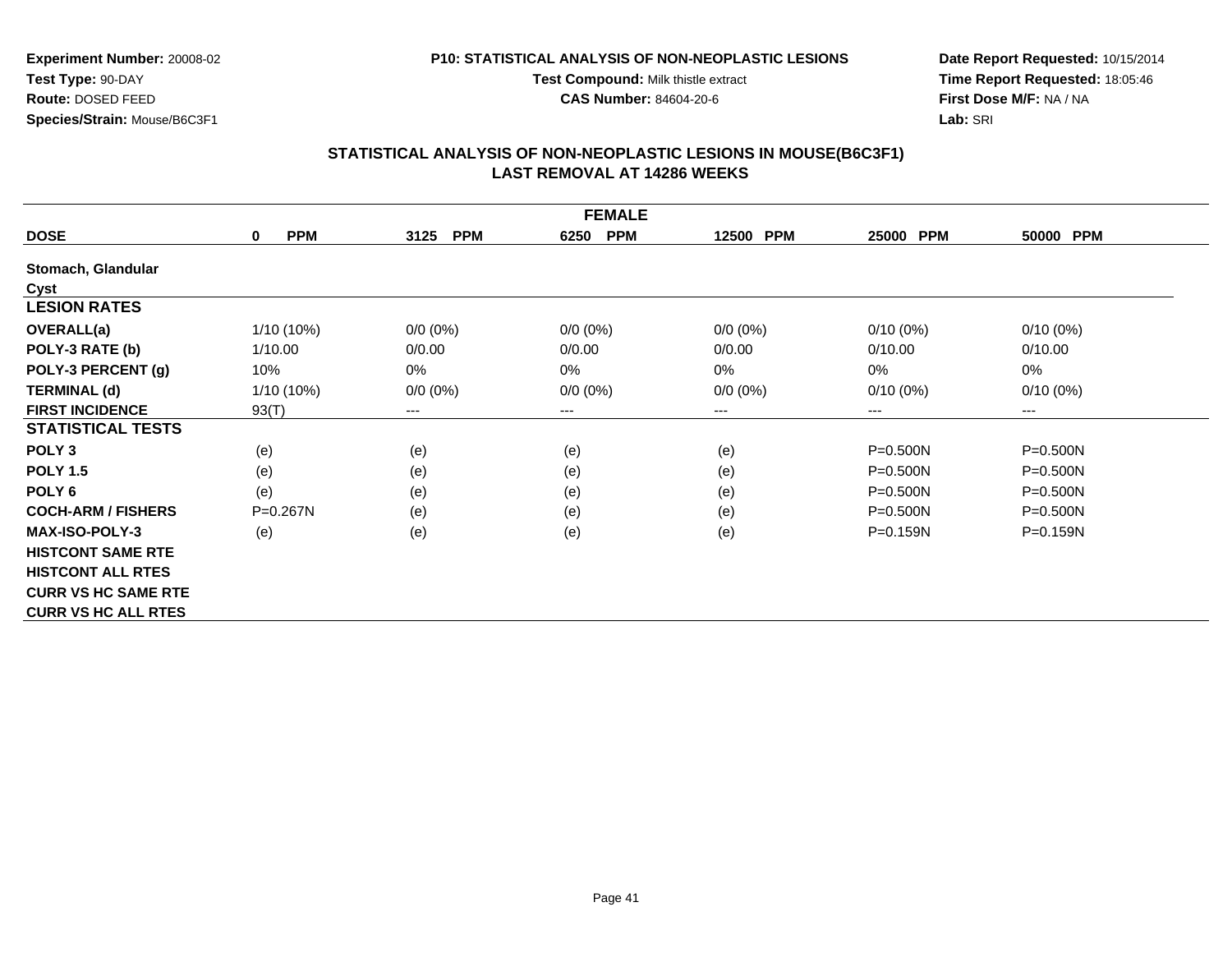#### **P10: STATISTICAL ANALYSIS OF NON-NEOPLASTIC LESIONS**

**Test Compound:** Milk thistle extract

**CAS Number:** 84604-20-6

**Date Report Requested:** 10/15/2014**Time Report Requested:** 18:05:46**First Dose M/F:** NA / NA**Lab:** SRI

| <b>FEMALE</b>                        |                            |                    |                    |                     |             |              |
|--------------------------------------|----------------------------|--------------------|--------------------|---------------------|-------------|--------------|
| <b>DOSE</b>                          | <b>PPM</b><br>$\mathbf{0}$ | <b>PPM</b><br>3125 | <b>PPM</b><br>6250 | <b>PPM</b><br>12500 | 25000 PPM   | 50000 PPM    |
| <b>Thymus</b>                        |                            |                    |                    |                     |             |              |
| <b>Degeneration Lymphoid Diffuse</b> |                            |                    |                    |                     |             |              |
| <b>LESION RATES</b>                  |                            |                    |                    |                     |             |              |
| <b>OVERALL(a)</b>                    | 1/10 (10%)                 | $0/0 (0\%)$        | $0/0 (0\%)$        | $0/0 (0\%)$         | $0/0 (0\%)$ | $0/10(0\%)$  |
| POLY-3 RATE (b)                      | 1/10.00                    | 0/0.00             | 0/0.00             | 0/0.00              | 0/0.00      | 0/10.00      |
| POLY-3 PERCENT (g)                   | 10%                        | 0%                 | 0%                 | 0%                  | $0\%$       | 0%           |
| <b>TERMINAL (d)</b>                  | 1/10 (10%)                 | $0/0 (0\%)$        | $0/0 (0\%)$        | $0/0 (0\%)$         | $0/0 (0\%)$ | $0/10(0\%)$  |
| <b>FIRST INCIDENCE</b>               | 93(T)                      | $---$              | ---                | ---                 | ---         | $---$        |
| <b>STATISTICAL TESTS</b>             |                            |                    |                    |                     |             |              |
| POLY <sub>3</sub>                    | (e)                        | (e)                | (e)                | (e)                 | (e)         | P=0.500N     |
| <b>POLY 1.5</b>                      | (e)                        | (e)                | (e)                | (e)                 | (e)         | $P = 0.500N$ |
| POLY <sub>6</sub>                    | (e)                        | (e)                | (e)                | (e)                 | (e)         | $P = 0.500N$ |
| <b>COCH-ARM / FISHERS</b>            | $P = 0.304N$               | (e)                | (e)                | (e)                 | (e)         | P=0.500N     |
| <b>MAX-ISO-POLY-3</b>                | (e)                        | (e)                | (e)                | (e)                 | (e)         | $P = 0.159N$ |
| <b>HISTCONT SAME RTE</b>             |                            |                    |                    |                     |             |              |
| <b>HISTCONT ALL RTES</b>             |                            |                    |                    |                     |             |              |
| <b>CURR VS HC SAME RTE</b>           |                            |                    |                    |                     |             |              |
| <b>CURR VS HC ALL RTES</b>           |                            |                    |                    |                     |             |              |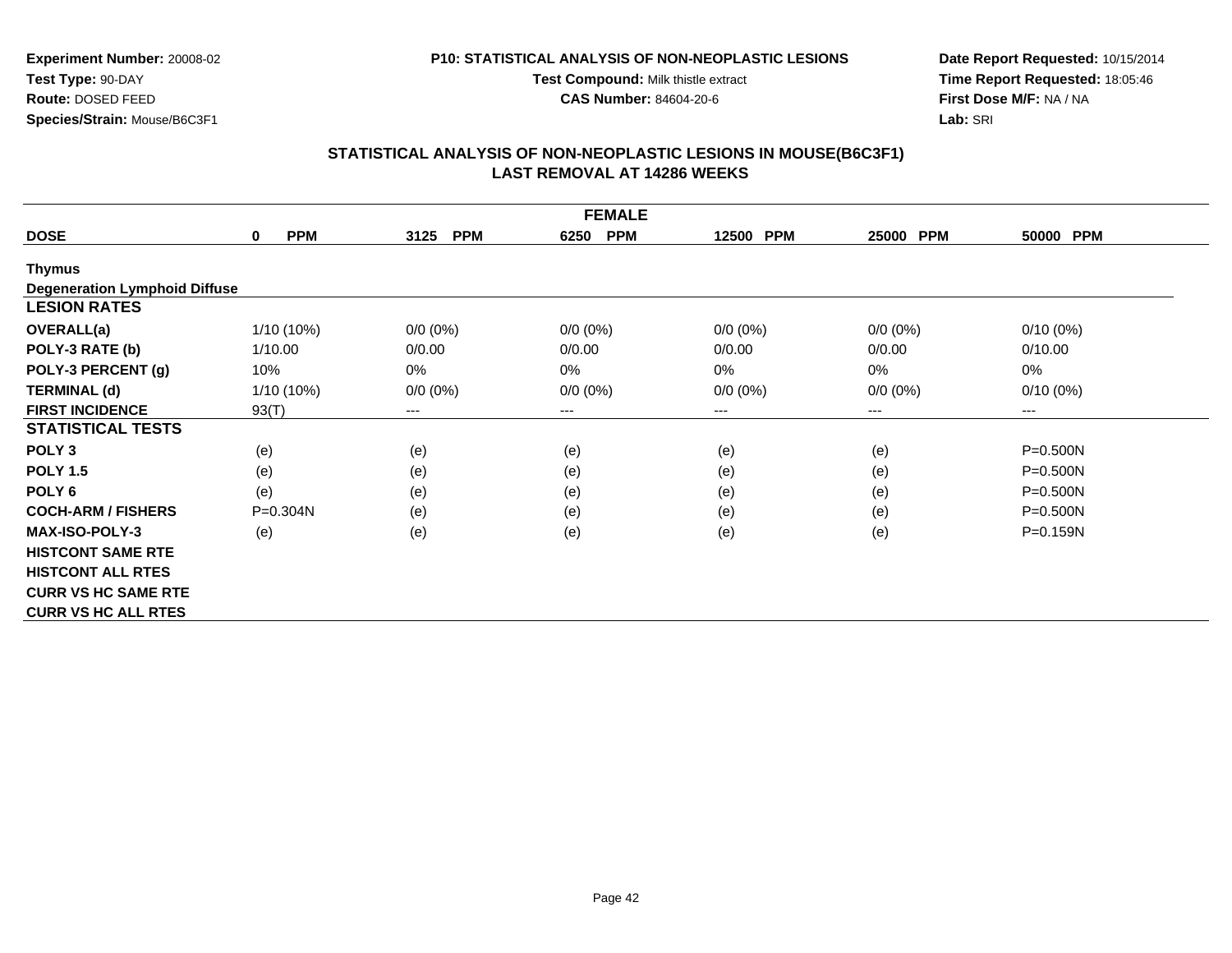#### **P10: STATISTICAL ANALYSIS OF NON-NEOPLASTIC LESIONS**

**Test Compound:** Milk thistle extract

**CAS Number:** 84604-20-6

**Date Report Requested:** 10/15/2014**Time Report Requested:** 18:05:46**First Dose M/F:** NA / NA**Lab:** SRI

| <b>FEMALE</b>              |                           |                            |                            |             |             |              |
|----------------------------|---------------------------|----------------------------|----------------------------|-------------|-------------|--------------|
| <b>DOSE</b>                | <b>PPM</b><br>$\mathbf 0$ | <b>PPM</b><br>3125         | <b>PPM</b><br>6250         | 12500 PPM   | 25000 PPM   | 50000 PPM    |
| <b>Thyroid Gland</b>       |                           |                            |                            |             |             |              |
| <b>Ectopic Thymus</b>      |                           |                            |                            |             |             |              |
| <b>LESION RATES</b>        |                           |                            |                            |             |             |              |
| OVERALL(a)                 | 1/10 (10%)                | $0/0 (0\%)$                | $0/0 (0\%)$                | $0/0 (0\%)$ | $0/0 (0\%)$ | $0/10(0\%)$  |
| POLY-3 RATE (b)            | 1/10.00                   | 0/0.00                     | 0/0.00                     | 0/0.00      | 0/0.00      | 0/10.00      |
| POLY-3 PERCENT (g)         | 10%                       | 0%                         | 0%                         | 0%          | $0\%$       | 0%           |
| <b>TERMINAL (d)</b>        | $1/10(10\%)$              | $0/0 (0\%)$                | $0/0 (0\%)$                | $0/0 (0\%)$ | $0/0 (0\%)$ | $0/10(0\%)$  |
| <b>FIRST INCIDENCE</b>     | 93(T)                     | $\qquad \qquad - \qquad -$ | $\qquad \qquad - \qquad -$ | ---         | ---         | ---          |
| <b>STATISTICAL TESTS</b>   |                           |                            |                            |             |             |              |
| POLY <sub>3</sub>          | (e)                       | (e)                        | (e)                        | (e)         | (e)         | $P = 0.500N$ |
| <b>POLY 1.5</b>            | (e)                       | (e)                        | (e)                        | (e)         | (e)         | $P = 0.500N$ |
| POLY <sub>6</sub>          | (e)                       | (e)                        | (e)                        | (e)         | (e)         | $P = 0.500N$ |
| <b>COCH-ARM / FISHERS</b>  | $P = 0.304N$              | (e)                        | (e)                        | (e)         | (e)         | $P = 0.500N$ |
| <b>MAX-ISO-POLY-3</b>      | (e)                       | (e)                        | (e)                        | (e)         | (e)         | P=0.159N     |
| <b>HISTCONT SAME RTE</b>   |                           |                            |                            |             |             |              |
| <b>HISTCONT ALL RTES</b>   |                           |                            |                            |             |             |              |
| <b>CURR VS HC SAME RTE</b> |                           |                            |                            |             |             |              |
| <b>CURR VS HC ALL RTES</b> |                           |                            |                            |             |             |              |